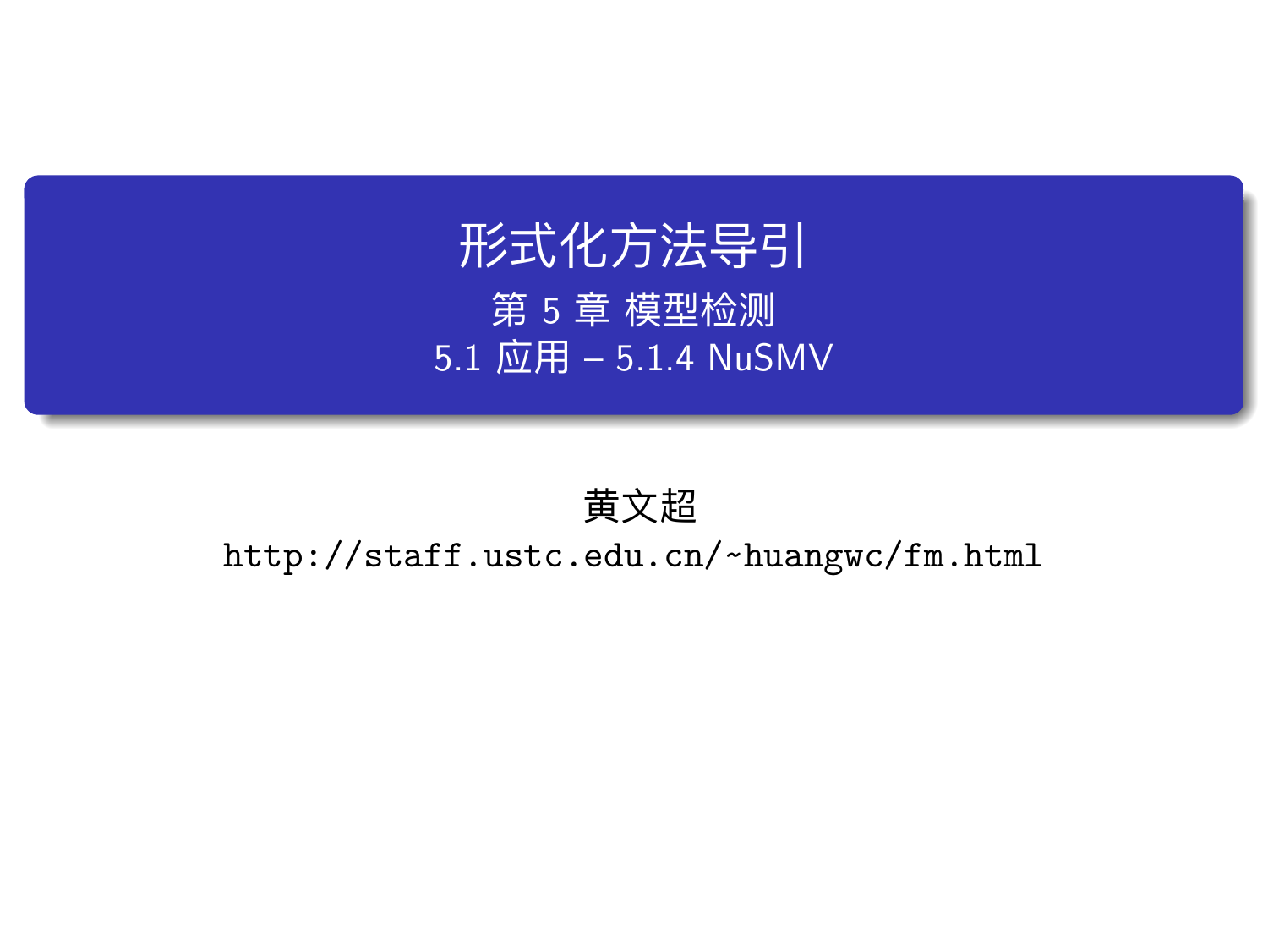### 1. 应用 1.4 Verification by NuSMV | Introduction

NuSMV (sometimes called simply SMV): A language for

- · describing models
- $\bullet$  specifying LTL / CTL formulas, etc.
- check the validity of the formulas on the models

The output of model checking

- True, if the specifications holds
- a trace, otherwise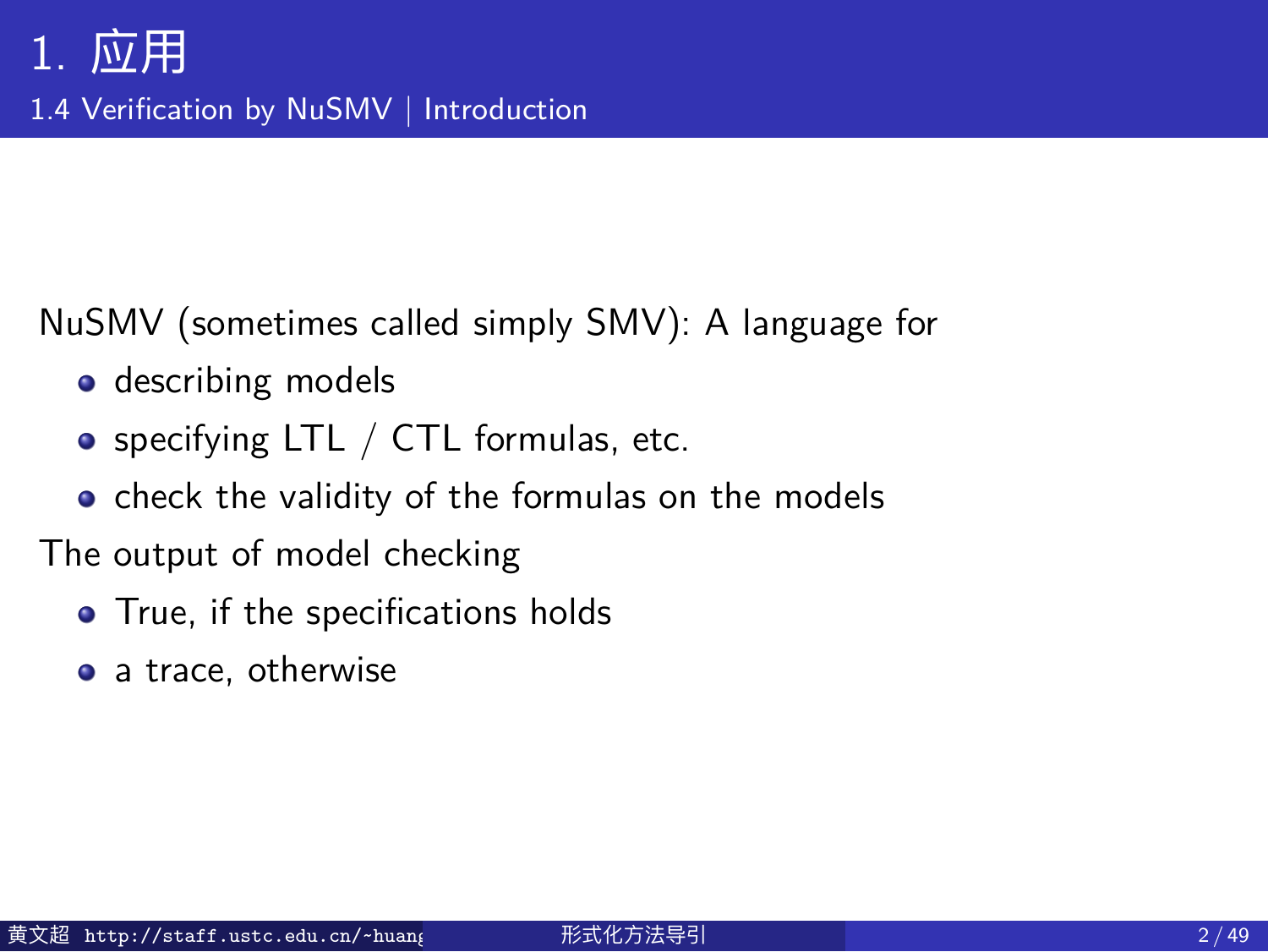# 2<br>2022<br>2022<br>2022<br>2022<br>2022<br>2022<br>2022  $L_1$ . 应用

NuSMV (sometimes called simply SMV): A language for describing models specifying models<br>describing models<br>specifying LTL / CTL formulas, etc. **check the validity of the formulas, etc.**<br> **c** the validity of the formulas on the models<br>
The output of model checking<br> **c** True, if the specifications holds  $\frac{1}{2}$ a trace, or moute come<br>True, if the specificat<br>a trace, otherwise

1. 应用 1.4 Verification by NuSMV | Introduction

NuSMV (sometimes called simply SMV) provides a language for describing the models we have been drawing as diagrams and it directly checks the validity of LTL (and also CTL) formulas on those models. SMV takes as input a text consisting of a program describing a model and some specifications (temporal logic formulas). It produces as output either the word 'true'if the specifications hold, or a trace showing why the specification is false for the model represented by our program.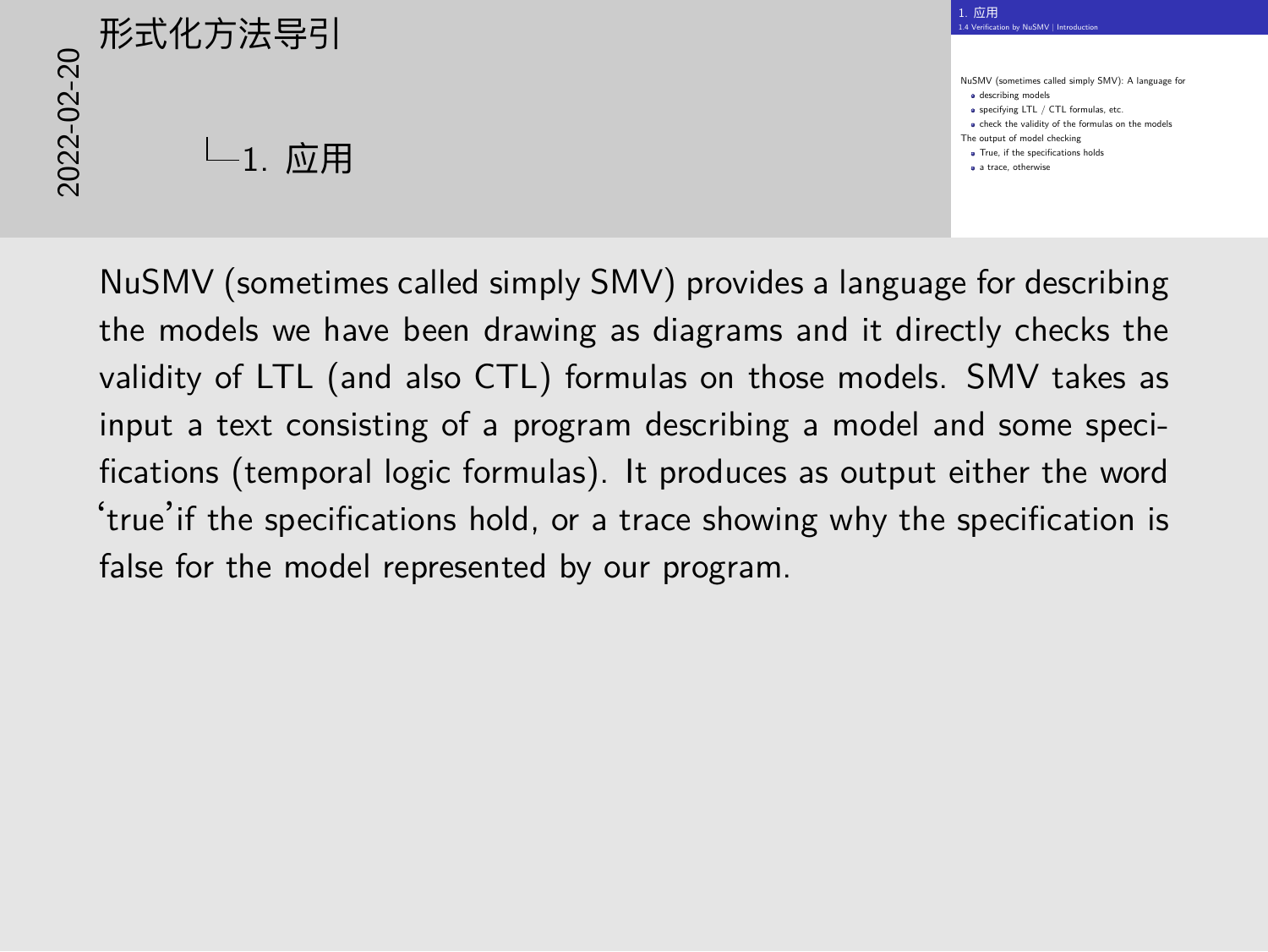1.4 Verification by NuSMV | Introduction

```
MODULE main
  VAR
    request : boolean;
    status : {ready ,busy};
  ASSIGN
     init(status) := ready;next(status) := caserequest : busy;
                          TRUE : {ready ,busy};
                       esac;
  L TL SPEC
    G(request \rightarrow F status = busy)NuSMV v.s. C, Java...
                                                . In Common
                                                    one, or more
                                                      modules
                                                    main
                                                • Differences
                                                    • state transition
                                                    • specification
                                                    • non-deterministic
                                                    a abstraction
```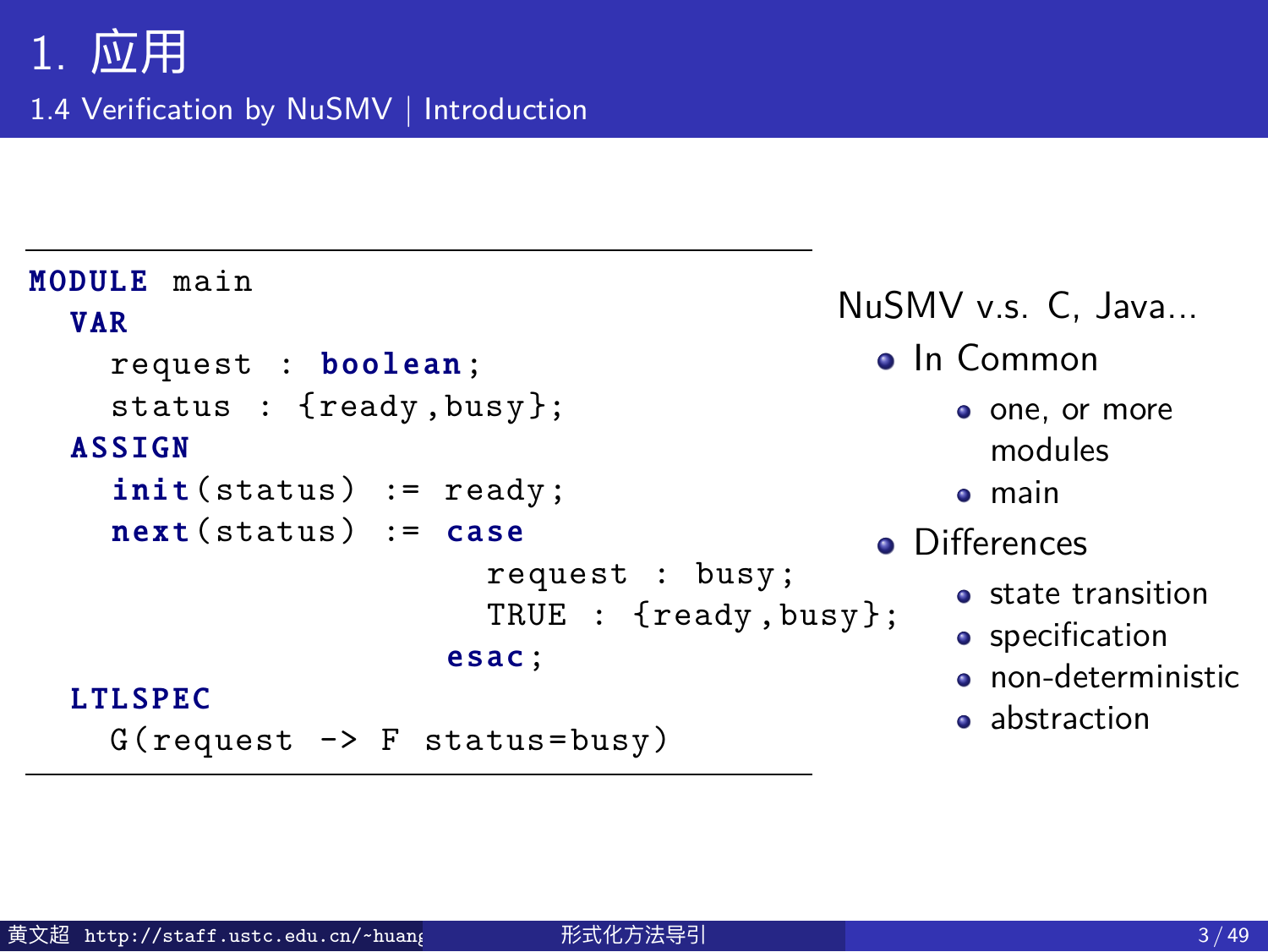# 2<br>2022<br>2022<br>2022<br>2022<br>2022<br>2022  $L_{1.}$  应用

| 1 应用<br>1.4 Verification by NuSMV   Introduction                                                                                       |                                                                                             |
|----------------------------------------------------------------------------------------------------------------------------------------|---------------------------------------------------------------------------------------------|
| MODILLE main<br>VAR<br>request : boolesn:<br>status : (ready.busy):<br><b>ASSIGN</b><br>init(status) := ready:<br>mext(status) := case | NuSMV v.s. C. Java<br>A In Common<br>. one, or more<br>modulas<br>$-$ main<br>A Differences |
| request : busy;<br>TRUE : (ready, busy);<br>$\cdots$<br><b>LTLSPEC</b><br>G(request -> F status=busy)                                  | a state transition<br>a specification<br>· non-datarministic<br>· abstraction               |

SMV programs consist of one or more modules. As in the programming language C, or Java, one of the modules must be called main. Modules can declare variables and assign to them. Assignments usually give the initial value of a variable and its next value as an expression in terms of the current values of variables. This expression can be non-deterministic (denoted by several expressions in braces, or no assignment at all). Nondeterminism is used to model the environment and for abstraction.

The SMV consists of a program and a specification. The program has two variables, request of type boolean and status of enumeration type ready, busy: 0 denotes "false" and 1 represents "true". The initial and subsequent values of variable request are not determined within this program; this conservatively models that these values are determined by an external environment. This under-specification of request implies that the value of variable status is partially determined: initially, it is ready; and it becomes busy whenever request is true. If request is false, the next value of status is not determined.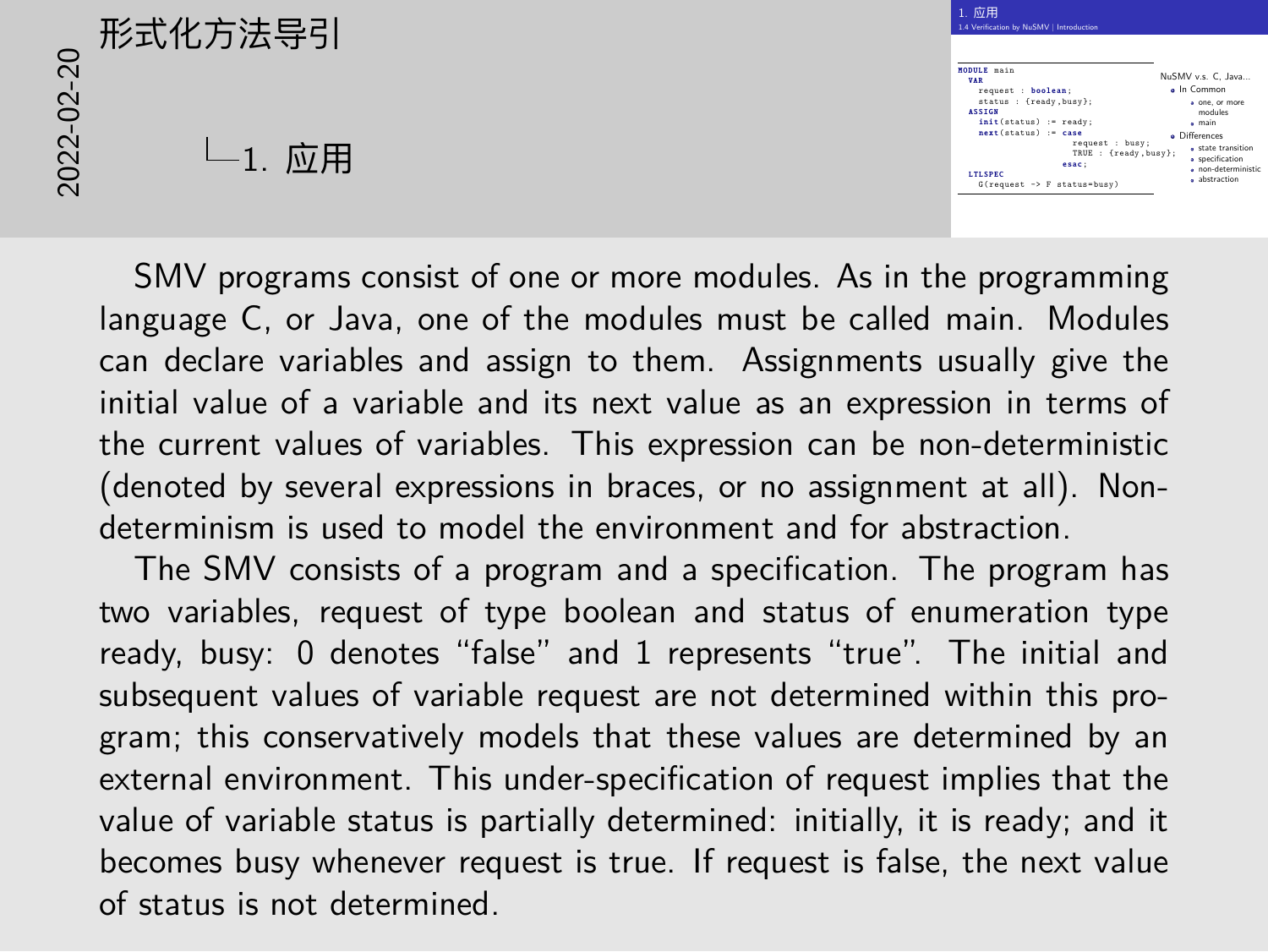1.4 Verification by NuSMV | Introduction



运行结果: \$ ./NuSMV c-sample1.smv – specification G (request - $>$  F status  $=$  busy) is true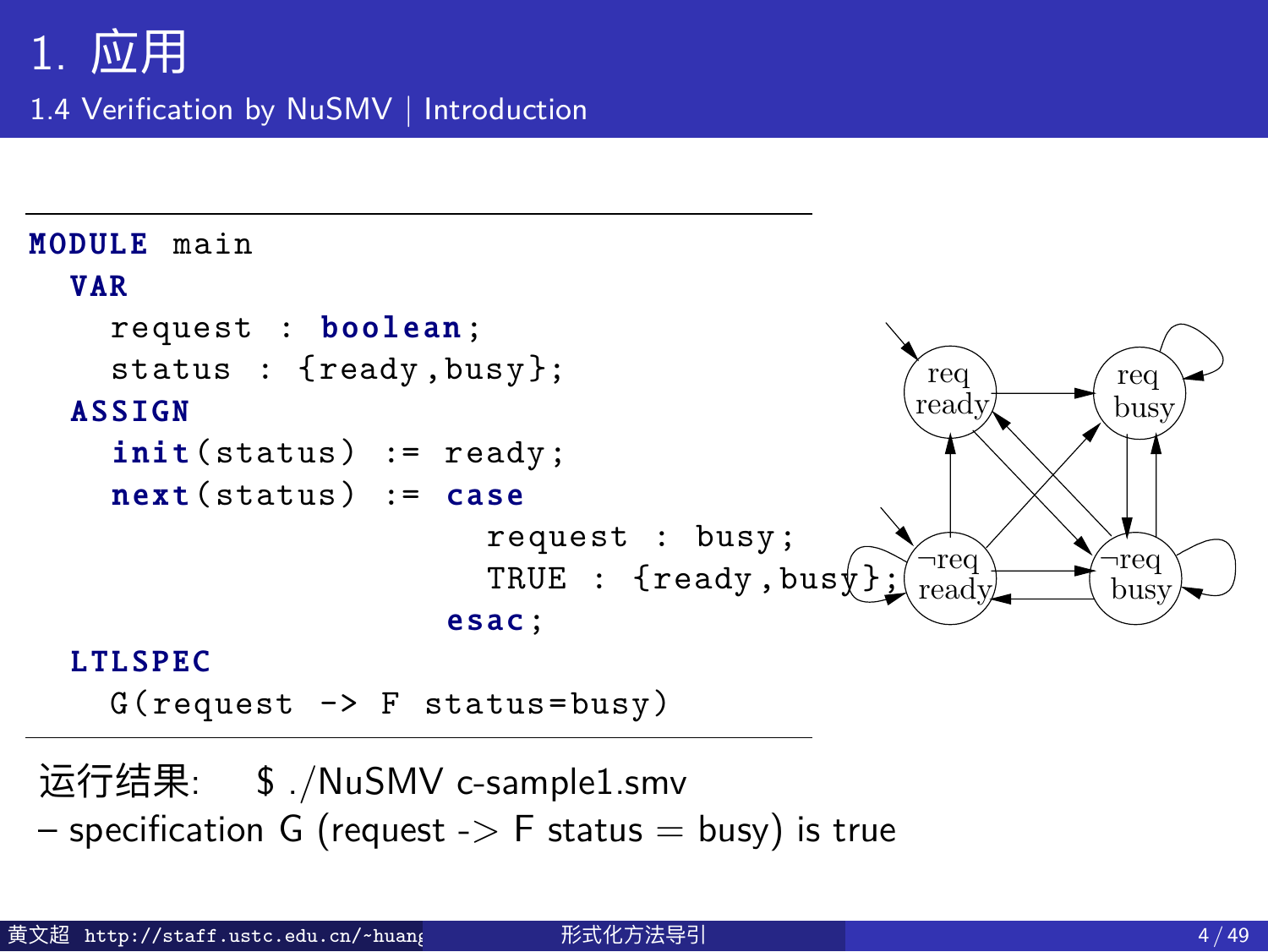1.4 Verification by NuSMV | Example | Mutual exclusion

- 例: Mutual exclusion (互斥,操作系统经典问题)
	- 回顾: 关键词: critical sections (临界区)
	- 回顾: 需求: Only one process can be in its critical section at a time
	- 问题: to *find a protocol* for determining which process is allowed to enter its critical section at which time

### 如何利用 NuSMV 求解上述问题:

- **1** specify the properties of the protocol using NuSMV
- <sup>2</sup> design a protocol
- <sup>3</sup> model the protocol using NuSMV
- <sup>4</sup> check the output of NuSMV
	- if true, problem solved
	- if not, goto step 2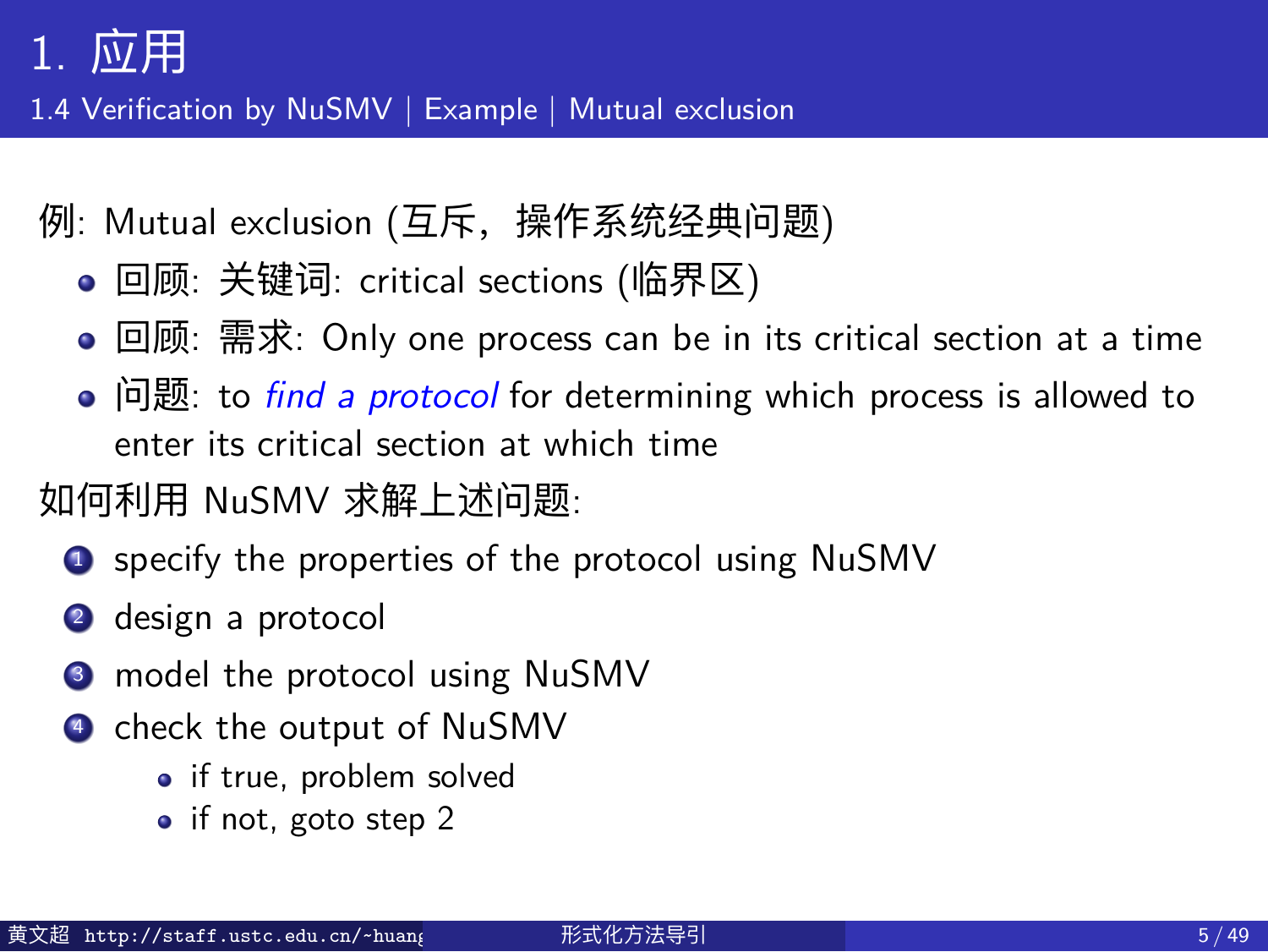# 2022-02-20形式化方法导引  $L_{1.}$ 应用

1. 应用  $1.~\overline{\underline{m}}$   $\overline{\overline{H}}$ <br>1.4 Verification by NuSMV | Example | Mutual exclusion **例:** Mutual exclusion (互斥,操作系统经典问题)<br>● 图 Mutual sections (百斤,操作系统经典问题)<br>• 回顾: 密歇: P find a protocol for determining which section at a time <br>• 问题: to *find a protocol* for determining which process is allowed to<br>• 问题: to e 回顾: 需求: Unly one process can be in a<br>enter its critical section at which time<br>如何利用 NuSMV 求解上述问题: - unter the childra auction at winds three<br>何利用 NuSMV 求解上述问题:<br>D specify the properties of the protocol using NuSMV 2 specify the propert<br>2 specify the propert<br>2 design a protocol 3 design a protocol<br>3 design a protocol<br>3 model the protocol using NuSMV **4** oneign a protocol<br>**4** model the protocol using NuSMV<br>**4** check the output of NuSMV if the output of NuSMV<br>if true, problem solved c the output of Nu5<br>if true, problem solves<br>if not, goto step 2

Let us now look at a larger example of verification using LTL, having to do with *mutual exclusion*. When concurrent processes share a resource (such as a file on a disk or a database entry), it may be necessary to ensure that they do not have access to it at the same time. Several processes simultaneously editing the same file would not be desirable.

We therefore identify certain *critical sections* of each process'code and arrange that only one process can be in its critical section at a time. The critical section should include all the access to the shared resource (though it should be as small as possible so that no unnecessary exclusion takes place). The problem we are faced with is to find a protocol for determining which process is allowed to enter its critical section at which time. Once we have found one which we think works, we verify our solution by checking that it has some expected properties, such as the following ones.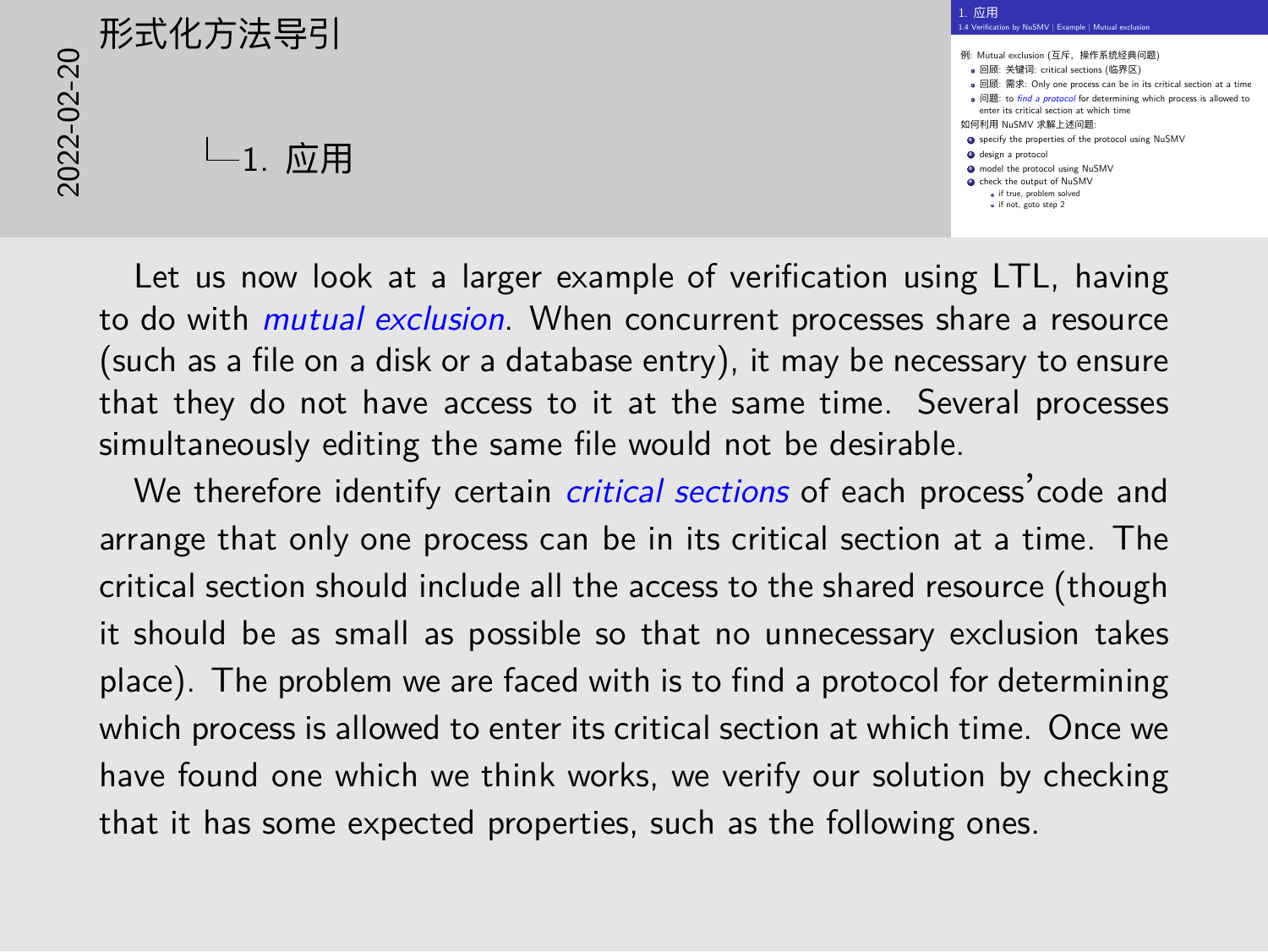1.4 Verification by NuSMV | Example | Mutual exclusion

- 1. Specify the properties of the protocol using NuSMV
	- *Safety*: Only *one process* is in its *critical section* at any time.
	- *Liveness*: Whenever any process *requests* to enter its critical section, it will *eventually be permitted* to do so.
	- *Non-blocking*: A process can *always* request to *enter* its critical section.
	- *No strict sequencing*: Processes need not enter their critical section in strict sequence.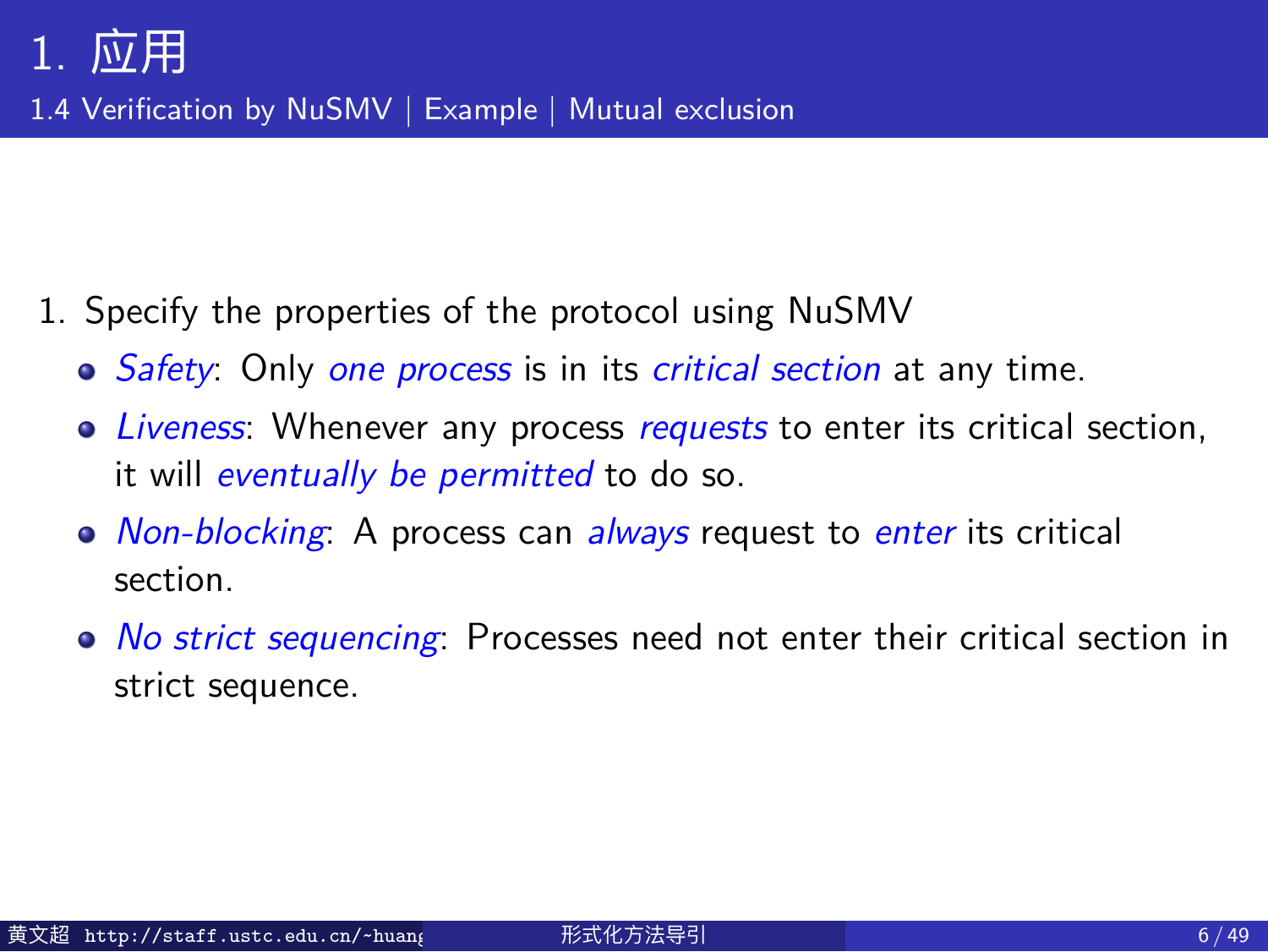# 2<br>2022<br>2022<br>2022<br>2022<br>2022<br>2022<br>2022  $L_1$ . 应用

1. Specify the properties of the protocol using NuSMV *Safety*: Only *one process* is in its *critical section* at any time. *Liveness*: Whenever any process *requests* to enter its critical section, Sativy: Unty one process is in its critical section at any time.<br>Liveness: Whenever any process requests to enter its critical sect<br>it will eventually be permitted to do so.<br>Non-blocking: A process can *always* request to Won-blocking: A process can always request to enter its critical<br>section.<br>No st*rict* sequencing: Processes need not enter their critical section in section.<br><mark>No strict sequenc</mark><br>strict sequen<mark>ce.</mark>

 $1.~\overline{\underline{m}}$   $\overline{\overline{H}}$ <br>1.4 Verification by NuSMV | Example | Mutual exclusion

1. 应用

Some rather crude protocols might work on the basis that they cycle through the processes, making each one in turn enter its critical section. Since it might be naturally the case that some of them request access to the shared resource more often than others, we should make sure our protocol has the property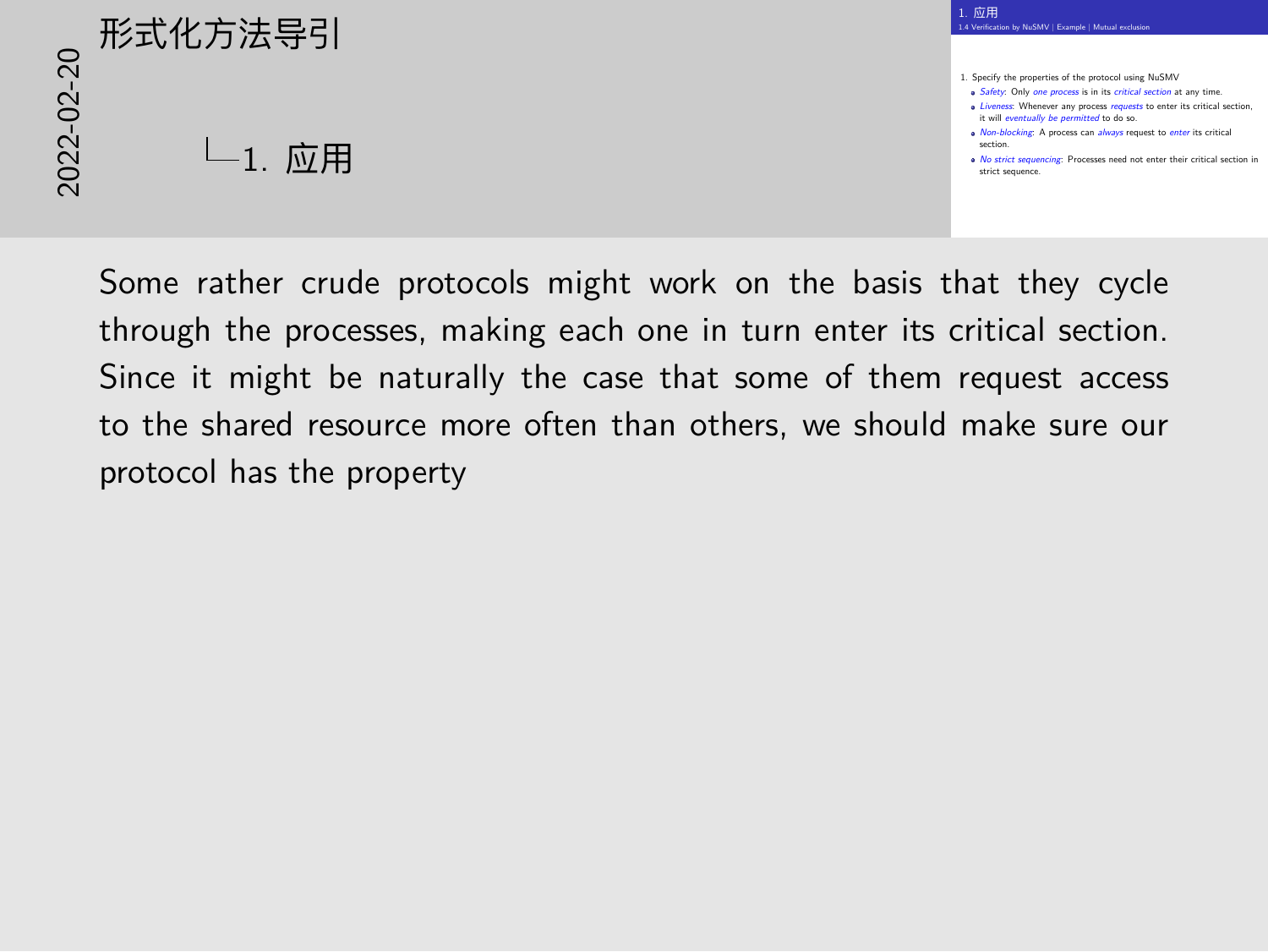1.4 Verification by NuSMV | Example | Mutual exclusion

A first-attempt model: 188 3 Verification by model checking and checking checking and checking checking and checking checking and check

#### $s_0 \left( n_1 n_2 \right)$  $t_1 n_2$  $\binom{c_1}{1}$   $\binom{t_1}{2}$  $Y_{n_1t_2}$  $(n_1c_2)$  $c_1 t_2$  *(t<sub>1</sub>c<sub>2</sub>) s*1 *s*2 *s*4 *s*3 *s*5 *s*6 *s*7

#### processes

•  $1,2$ 

states

- *n*: in its *non-critical* state
- *t*: *trying* to enter its *critical* state
- *c*: in its *critical* state

state transitions

 $n_i \rightarrow t_i \rightarrow c_i \rightarrow n_i \dots$ 

问题: Is the model correct?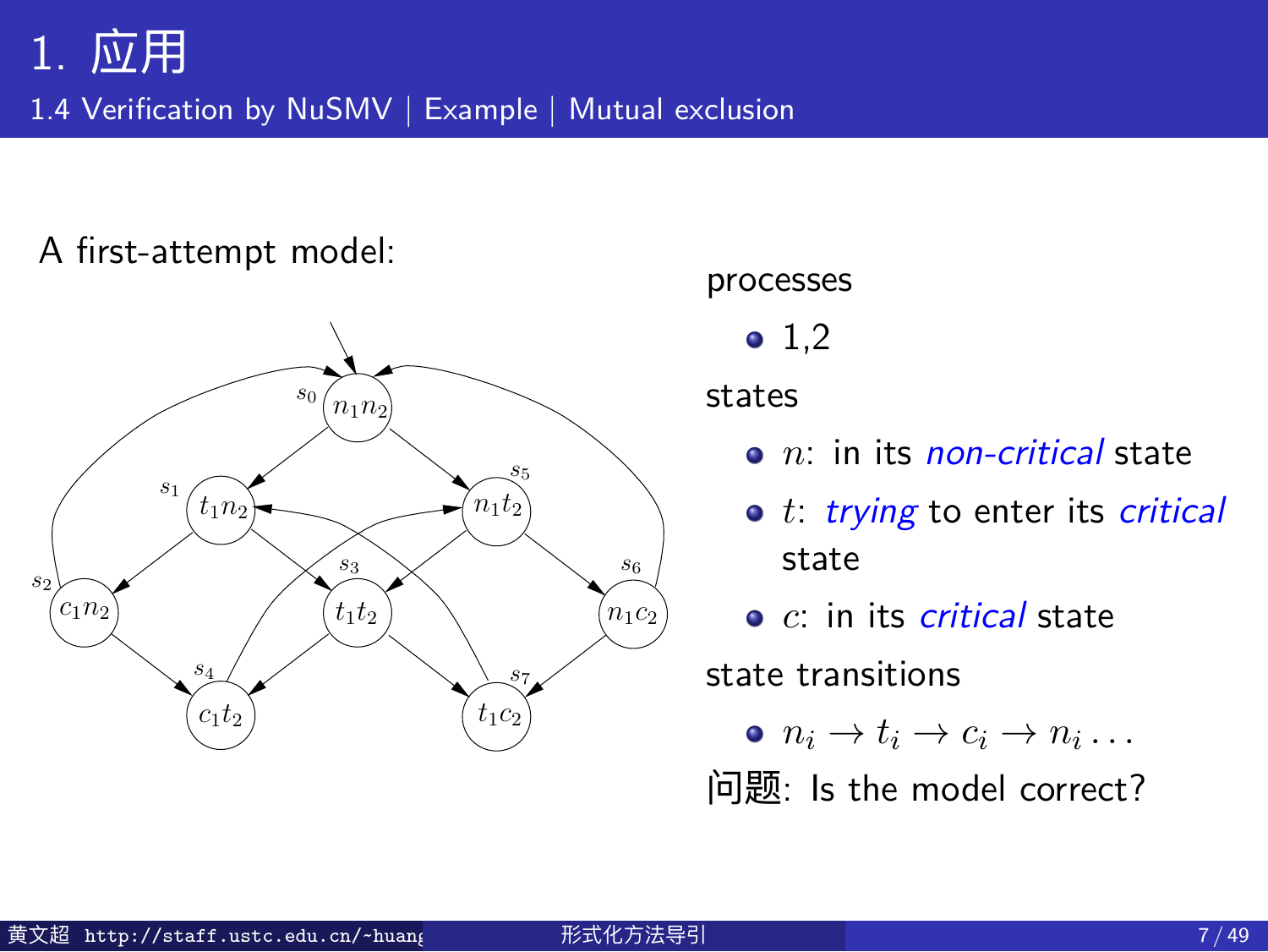

useful. Therefore, we should also require:

State  $s_0$  is the only initial state, indicated by the incoming edge with no source. Either of them may now move to its trying state, but only one of which is in its non-critical state (*n*), or trying to enter its critical state (*t*), them can ever make a transition at a time (asynchronous interleaving). At each step, an (unspecified) scheduler determines which process may run. So there is a transition arrow from  $s_0$  to  $s_1$  and  $s_5$ . From  $s_1$  (i.e., process 1 trying, process 2 non-critical) again two things can happen: either process 1 moves again (we go to *s*2), or process 2 moves (we go to *s*3). Notice that not every process can move in every state. For example, process 1 cannot move in state *s*7, since it cannot go into its critical section until process 2 comes out of its critical section.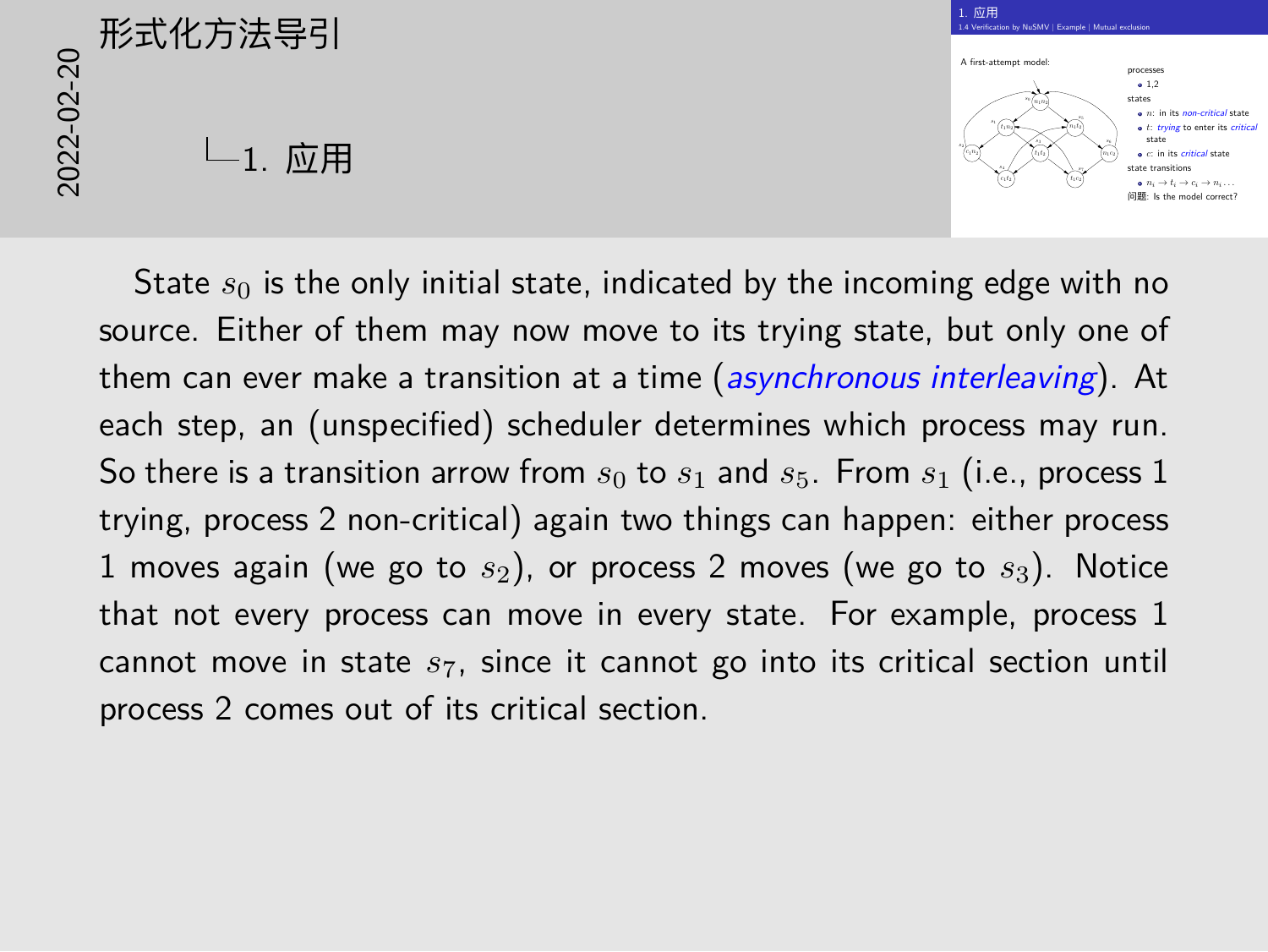1.4 Verification by NuSMV | Example | Mutual exclusion





*Safety*: Only *one process* is in its *critical section* at any time.

• LTL specification:

 $G$ *¬*( $c_1$  ∧  $c_2$ )

**•** Satisfied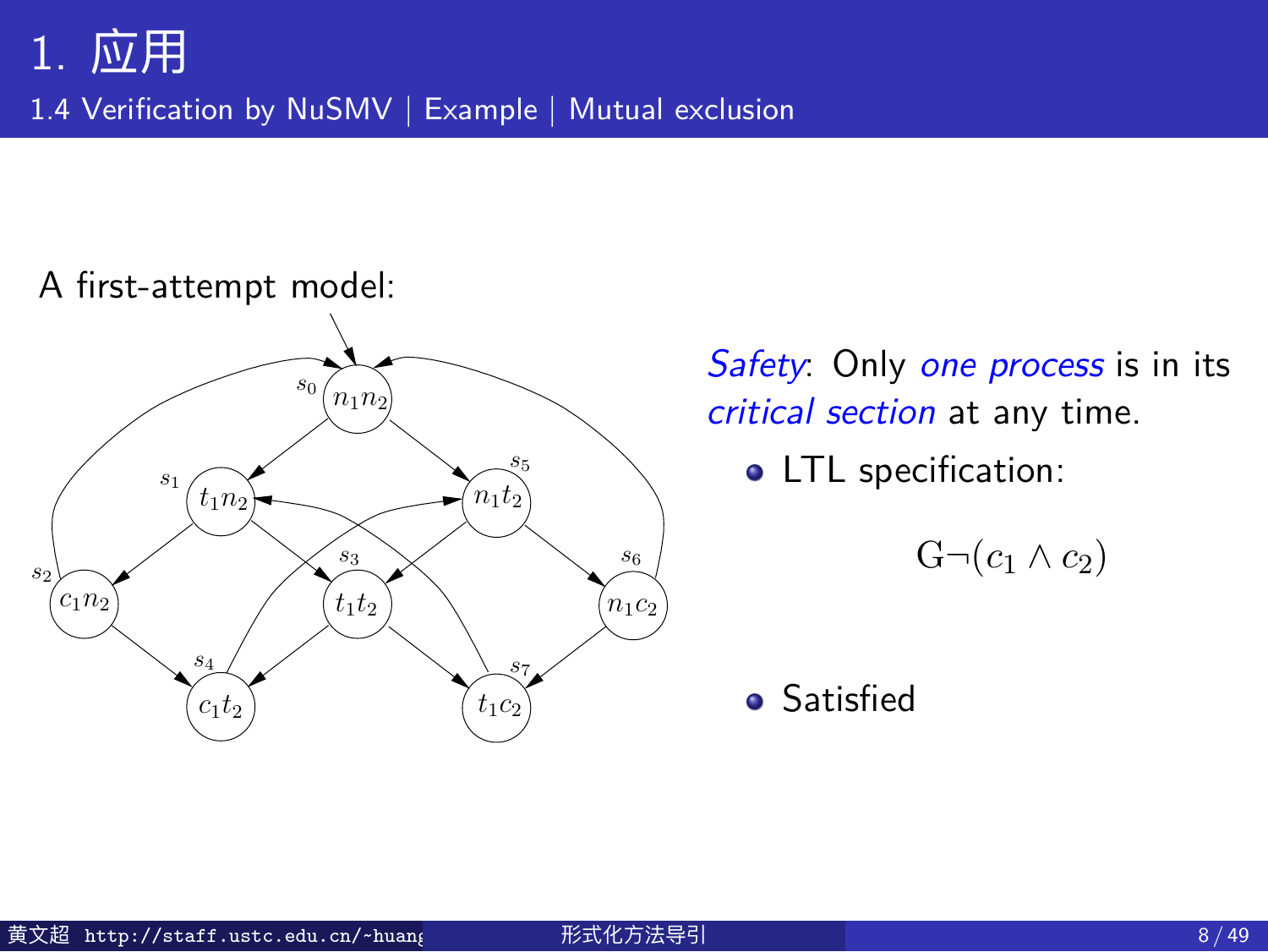1.4 Verification by NuSMV | Example | Mutual exclusion

A first-attempt model:



*Liveness*: Whenever any process *requests* to enter its critical section, it will *eventually be permitted* to do so.

• LTL specification:

$$
G(t_1 \rightarrow F c_1)
$$

**·** Not Satisfied  $s_0 \rightarrow s_1 \rightarrow s_3 \rightarrow s_7 \rightarrow s_1 \rightarrow$  $s_3 \rightarrow s_7 \ldots$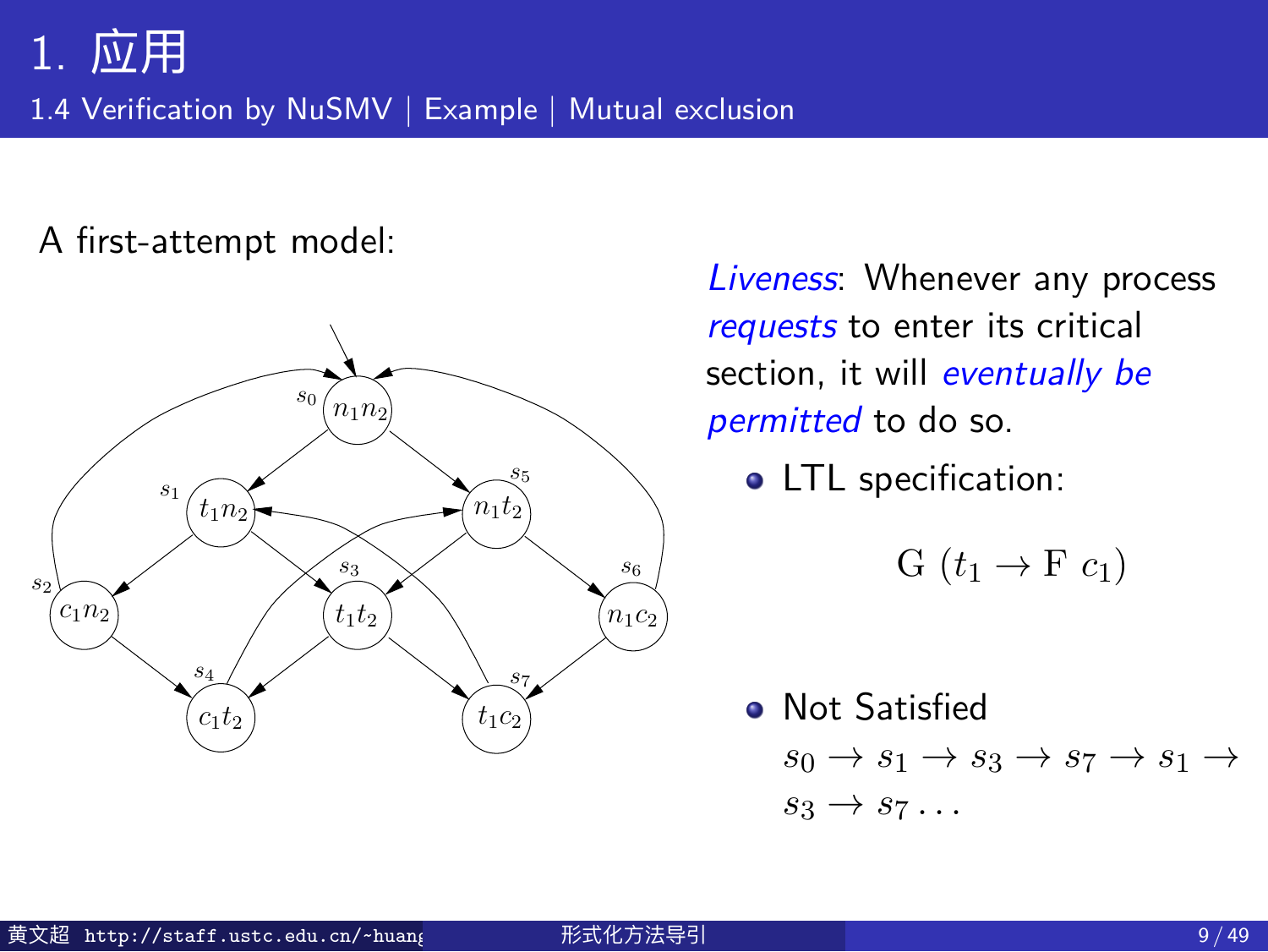1.4 Verification by NuSMV | Example | Mutual exclusion

#### A first-attempt model:



*Non-blocking*: A process can *always* request to *enter* its critical section.

- . In other words, for every state satisfying  $n_1$ , there is a successor satisfying  $t_1$ .
- LTL specification? No
- CTL specification: ?? 实验小作业, 见 PPT 尾页
- **•** Satisfied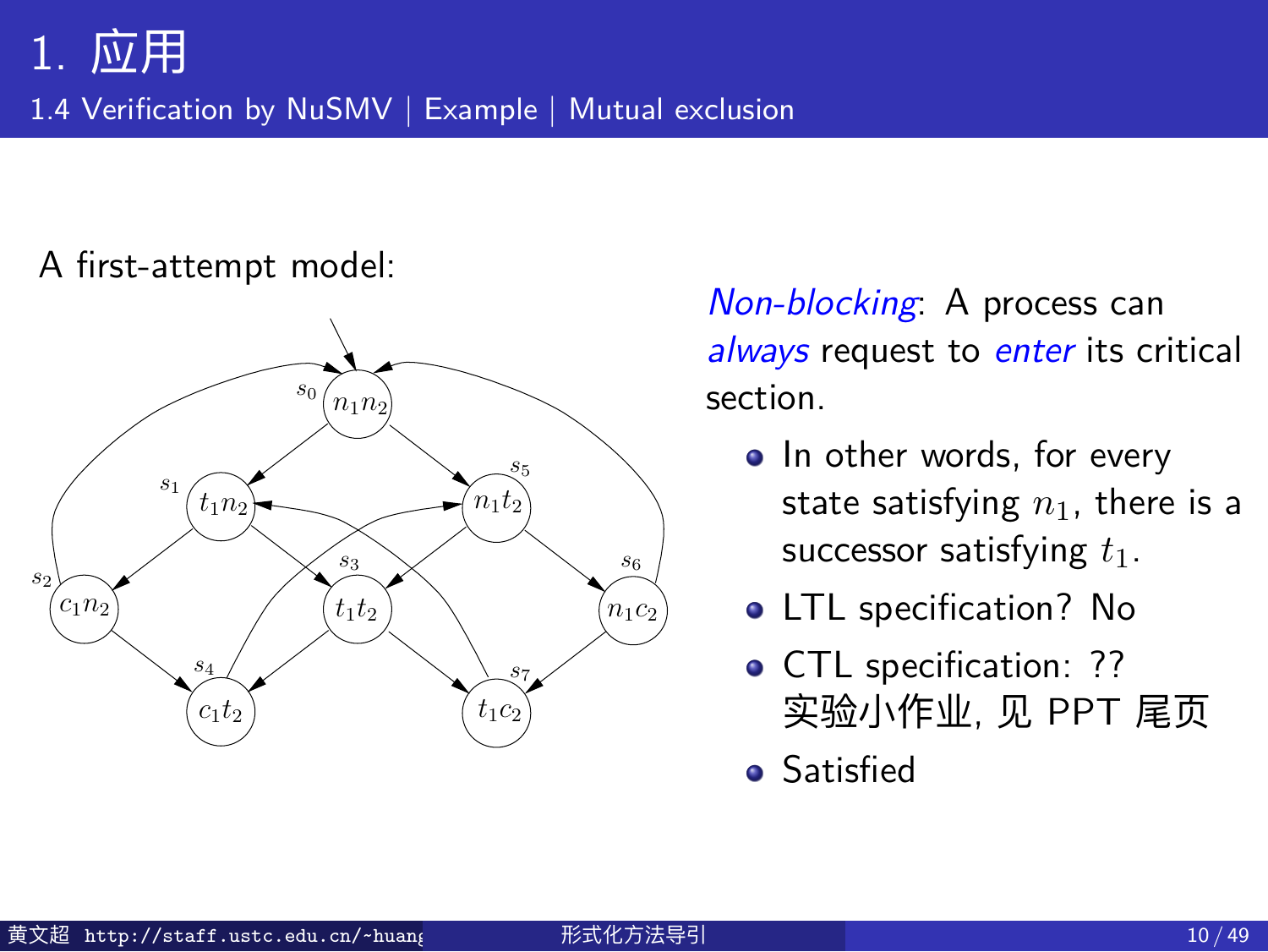#### 1.4 Verification by NuSMV | Example | Mutual exclusion



*No strict sequencing*: Processes need not enter their critical section in strict sequence

- o there is a path with two distinct states satisfying *c*<sup>1</sup> such that no state in between them has that property
- LTL spec? Also no
- A compliment LTL? OK…

The compliment LTL is false:  $s_0 \rightarrow s_5 \rightarrow s_3 \rightarrow s_4 \rightarrow s_5 \rightarrow s_3 \rightarrow s_4 \rightarrow \ldots$ So the original property is satisfied Liou to design CTL cree? (同前,<u>实验小作业</u>) How to design CTL spec? (同前,实验小作业)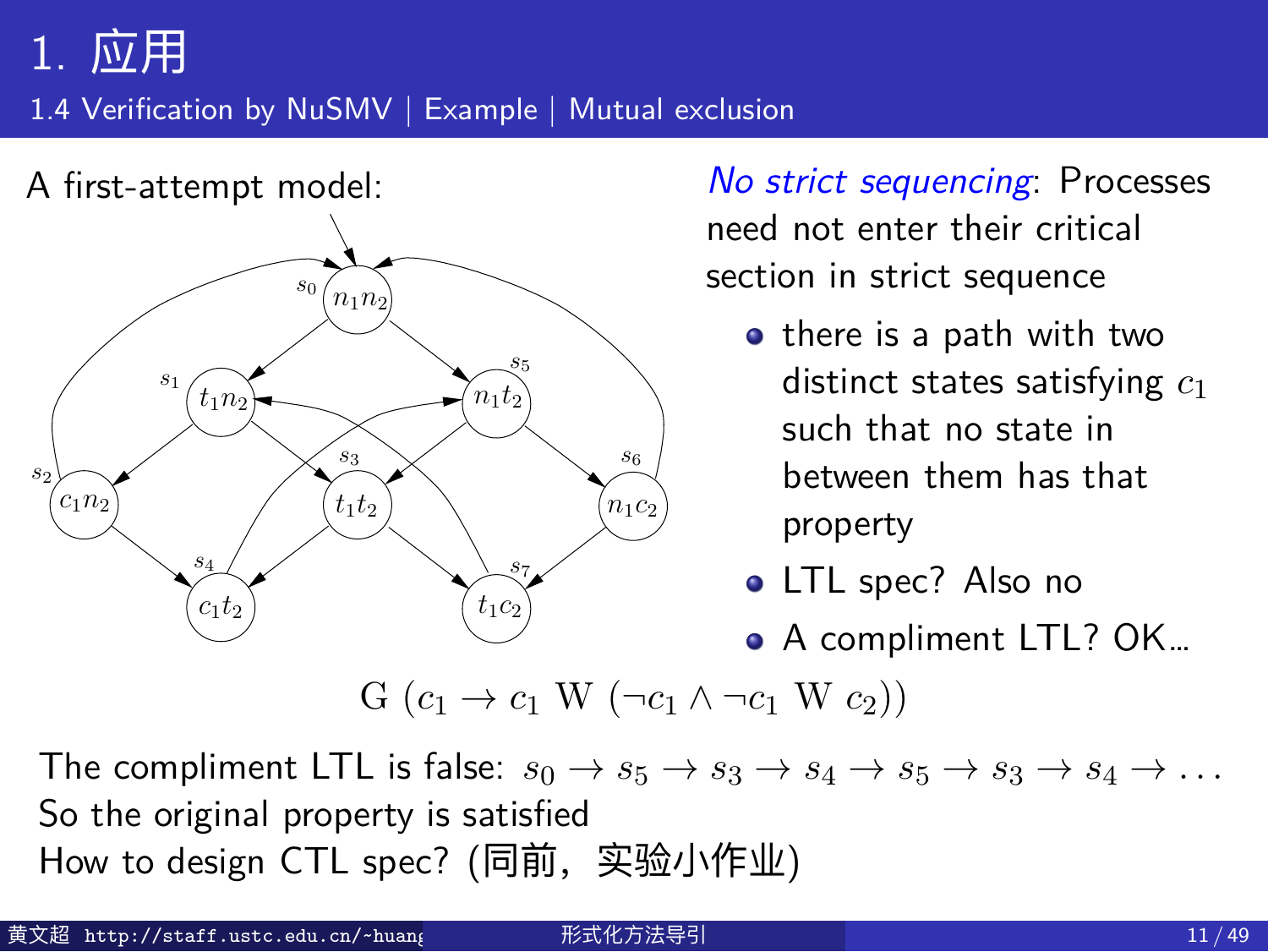1. 应用



This says that anytime we get into a c1 state, either that condition persists indefinitely, or it ends with a non- c1 state and in that case there is no further c1 state unless and until we obtain a c2 state.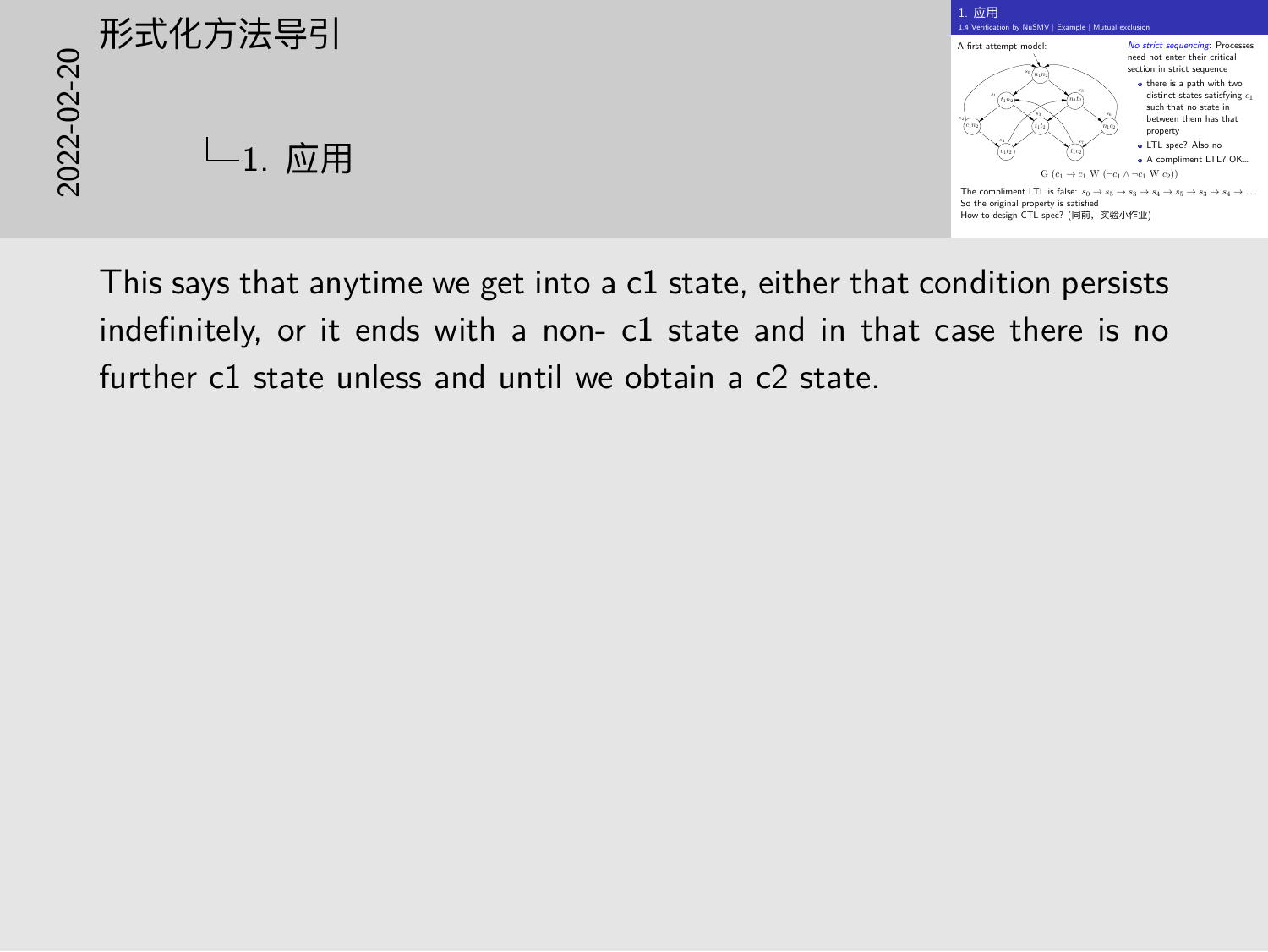1.4 Verification by NuSMV | Example | Mutual exclusion



回顾*: Liveness is not satisfied: Liveness*: Whenever any process *requests* to enter its critical section, it will *eventually be permitted* to do so.

• LTL specification:

$$
G(t_1 \rightarrow F c_1)
$$

**·** Not Satisfied  $s_0 \rightarrow s_1 \rightarrow s_3 \rightarrow s_7 \rightarrow s_1 \rightarrow$  $s_3 \rightarrow s_7 \ldots$ 

 $T$  safety property is not enough, since a property is not enough, since a protocol which permanently  $\alpha$ of the processes first went into its trying state. 原因: The problem is that the state *s*<sup>3</sup> does not distinguish between which

解决方法: We can solve this by splitting  $s_3$  into two states.  $(\rm \mathcal{R} \mathcal{F} \mathcal{\bar{D}})$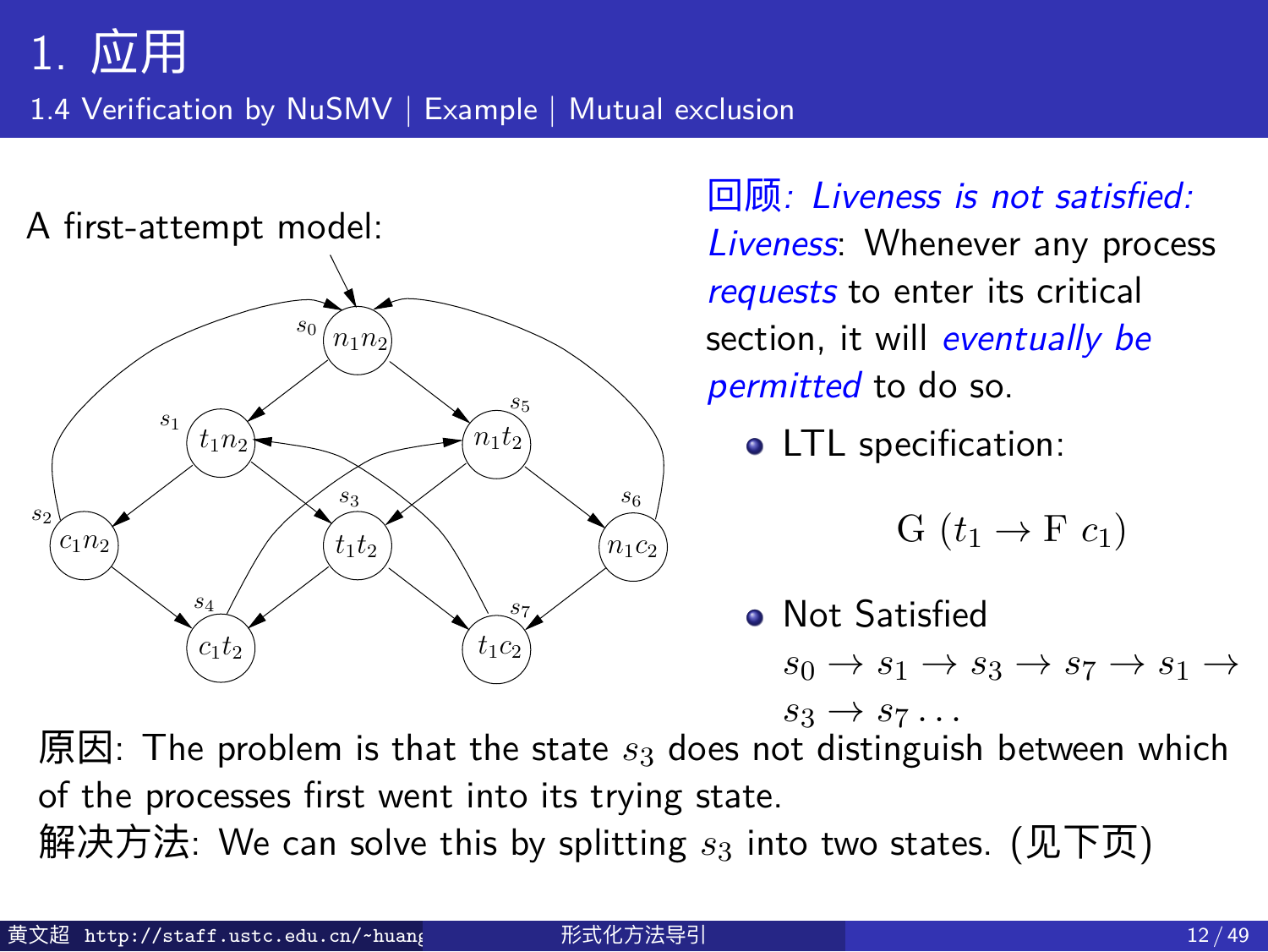1.4 Verification by NuSMV | Example | Mutual exclusion | 2nd Attempt

The second modeling attempt: The second conductions of  $\mathcal{S}$ 

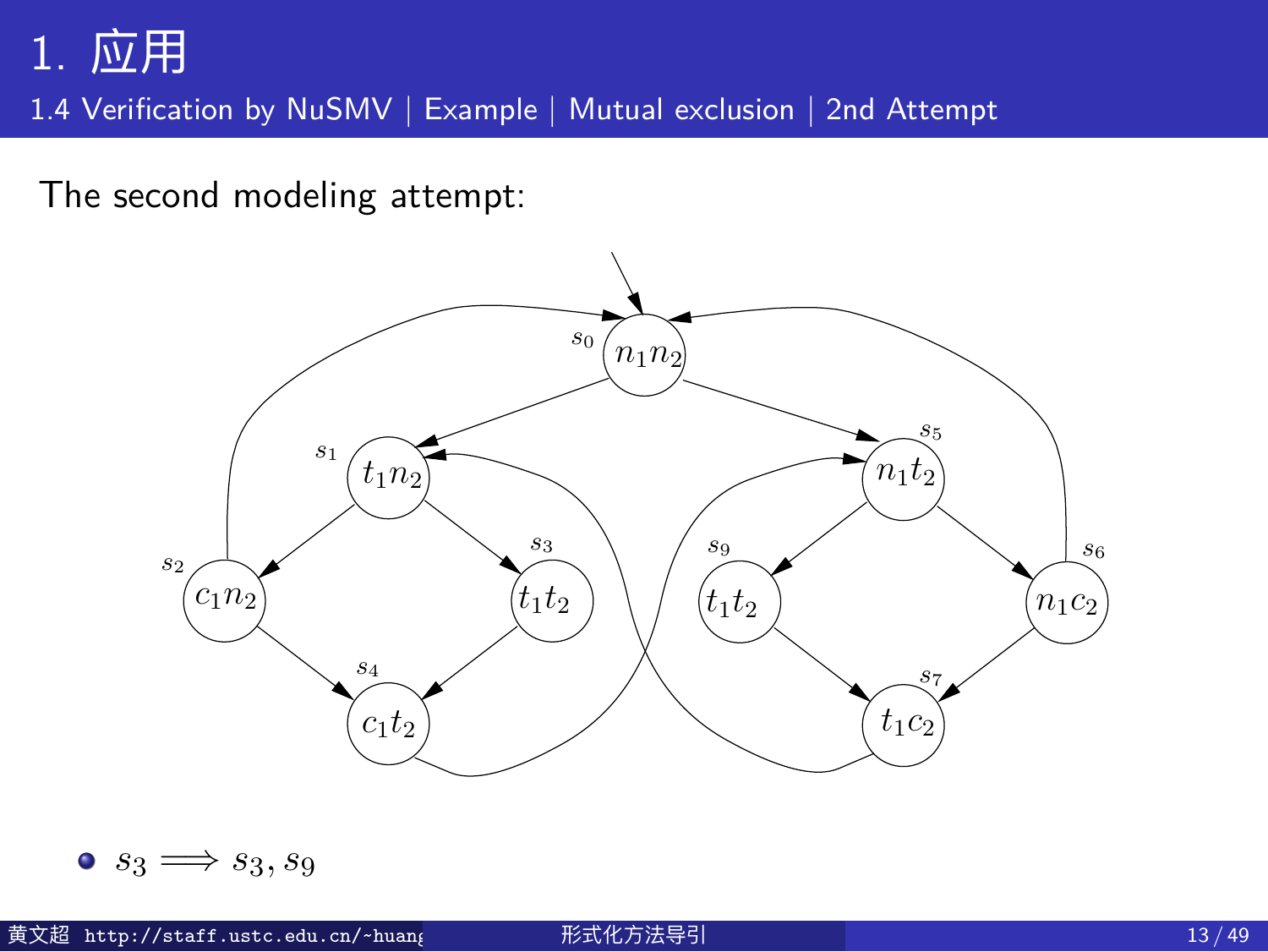1. 应用  $1.~\overline{\textrm{52}}\overline{\textrm{H}}$ <br>1.4 Verification by NuSMV | Example | Mutual exclusion | 2nd Attempt The second modeling attempt: 3.3 Motel exclusion | 2.3 Attempt: 3.3 Model checking: systems, properties 1919. I *<sup>s</sup>*<sup>0</sup> *n*1*n*<sup>2</sup> *c*1*n*<sup>2</sup> *c*1*t*<sup>2</sup> *s*5 *s*7 *n*1*t*<sup>2</sup> *t*1*c*<sup>2</sup> *t*1*t*<sup>2</sup> *t*1*t*<sup>2</sup> *s*<sup>9</sup> *s*<sup>6</sup> now two states representing *t*1*t*2,namely *s*<sup>3</sup> and *s*9. *<sup>s</sup>*<sup>3</sup> <sup>=</sup>*<sup>⇒</sup> <sup>s</sup>*3*, s*<sup>9</sup>

The two states  $s_3$  and  $s_9$  both correspond to the state  $s_3$  in our first modelling attempt. They both record that the two processes are in their trying states, but in s3 it is im- plicitly recorded that it is process  $1\text{'s}$  turn, whereas in s9 it is process 2's turn. Note that states s3 and s9 both have the labelling t1t2; the definition of transition systems does not preclude this. We can think of there being some other, hidden, variables which are not part of the initial labelling, which distinguish s3 and s9.

In this second modelling attempt, our transition system is still slightly over-simplified, because we are assuming that it will move to a different state on every tick of the clock (there are no transitions to the same state). We may wish to model that a process can stay in its critical state for several ticks, *but if we include an arrow from s4, or s7, to itself*, we will again violate liveness. This problem will be solved later in this chapter when we consider 'fairness constraints'.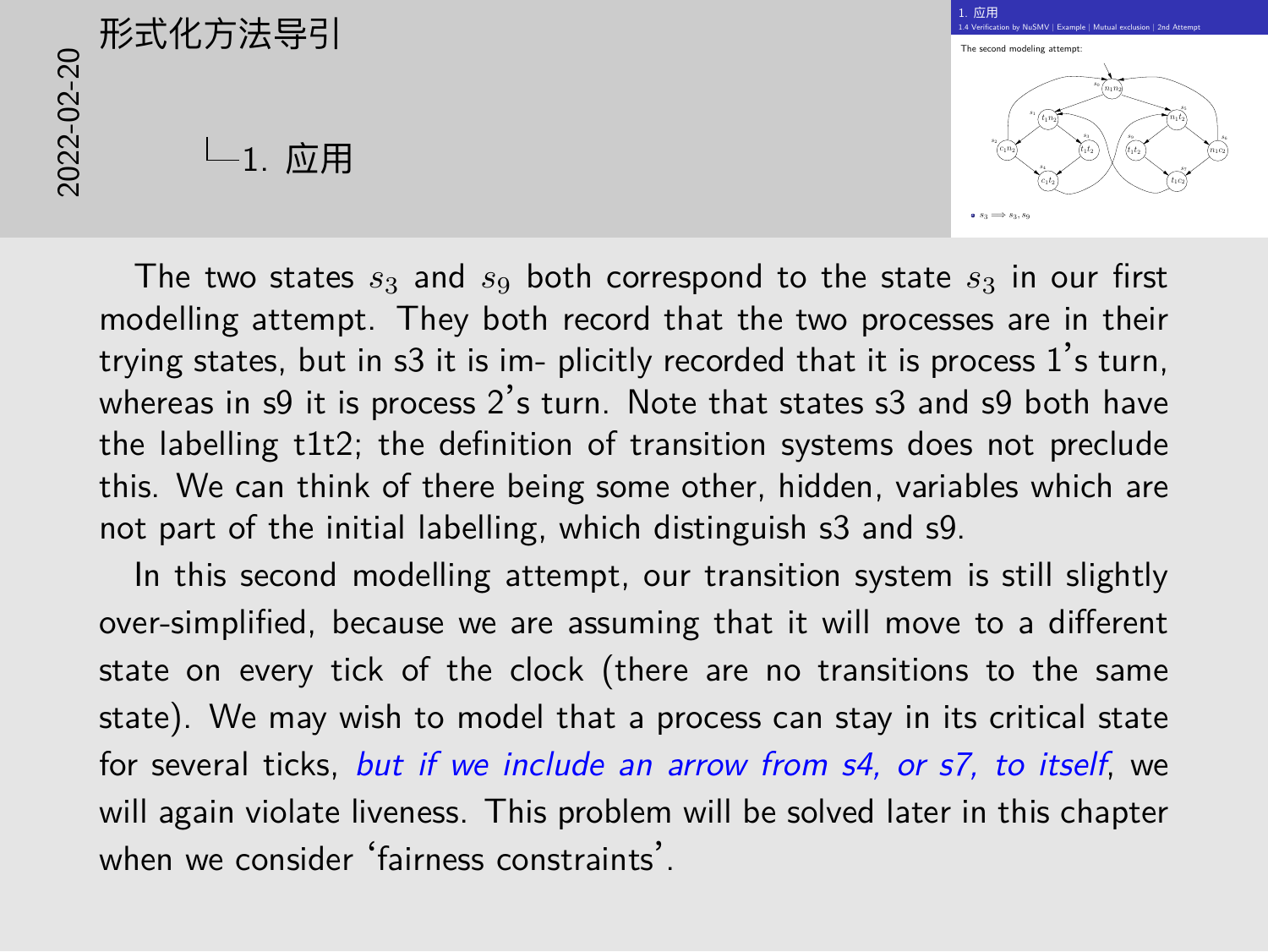1.4 Verification by NuSMV | Example | Mutual exclusion | 2nd Attempt



*Safety*: Only *one process* is in its *critical section* at any time.

• LTL specification:

 $G$ ¬ $(c_1 \land c_2)$ 

**•** Satisfied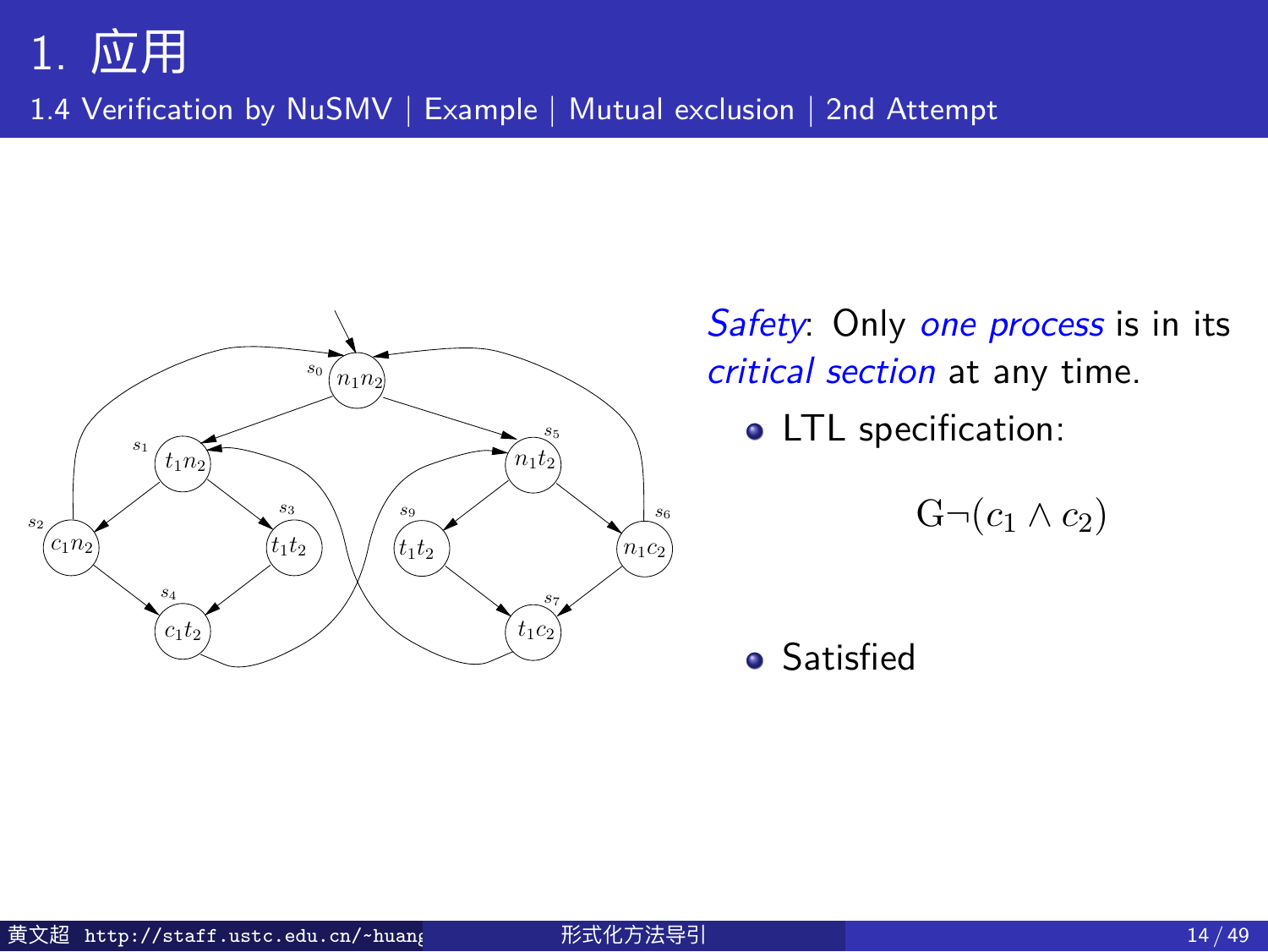1.4 Verification by NuSMV | Example | Mutual exclusion | 2nd Attempt



*Liveness*: Whenever any process *requests* to enter its critical section, it will *eventually be permitted* to do so.

• LTL specification:

G  $(t_1 \rightarrow F c_1)$ 

*Now* Satisfied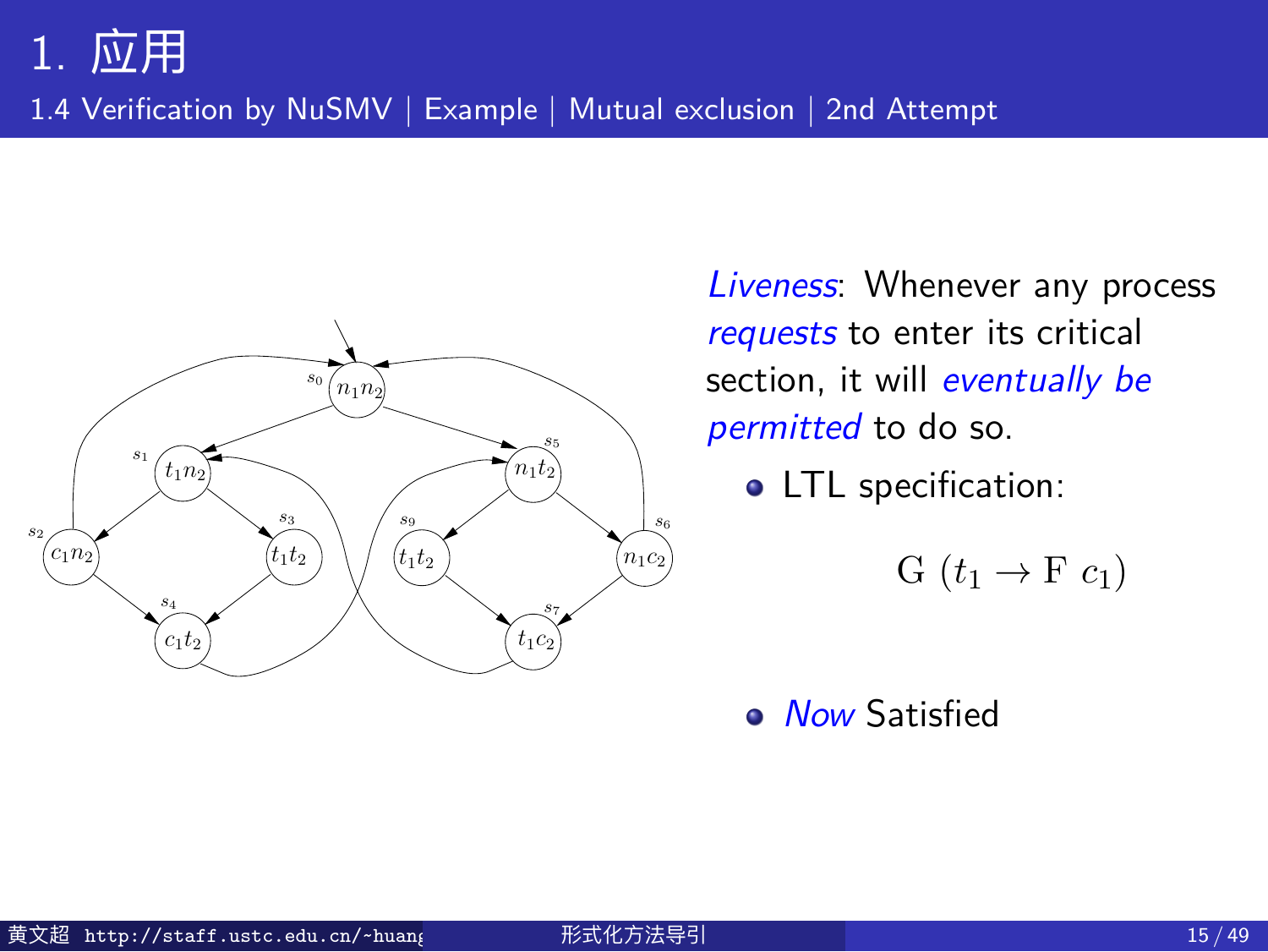1.4 Verification by NuSMV | Example | Mutual exclusion | 2nd Attempt



*Non-blocking*: A process can *always* request to *enter* its critical section.

- . In other words, for every state satisfying  $n_1$ , there is a successor satisfying  $t_1$ .
- LTL specification? No
- **· CTL** specification: ??
- **•** Satisfied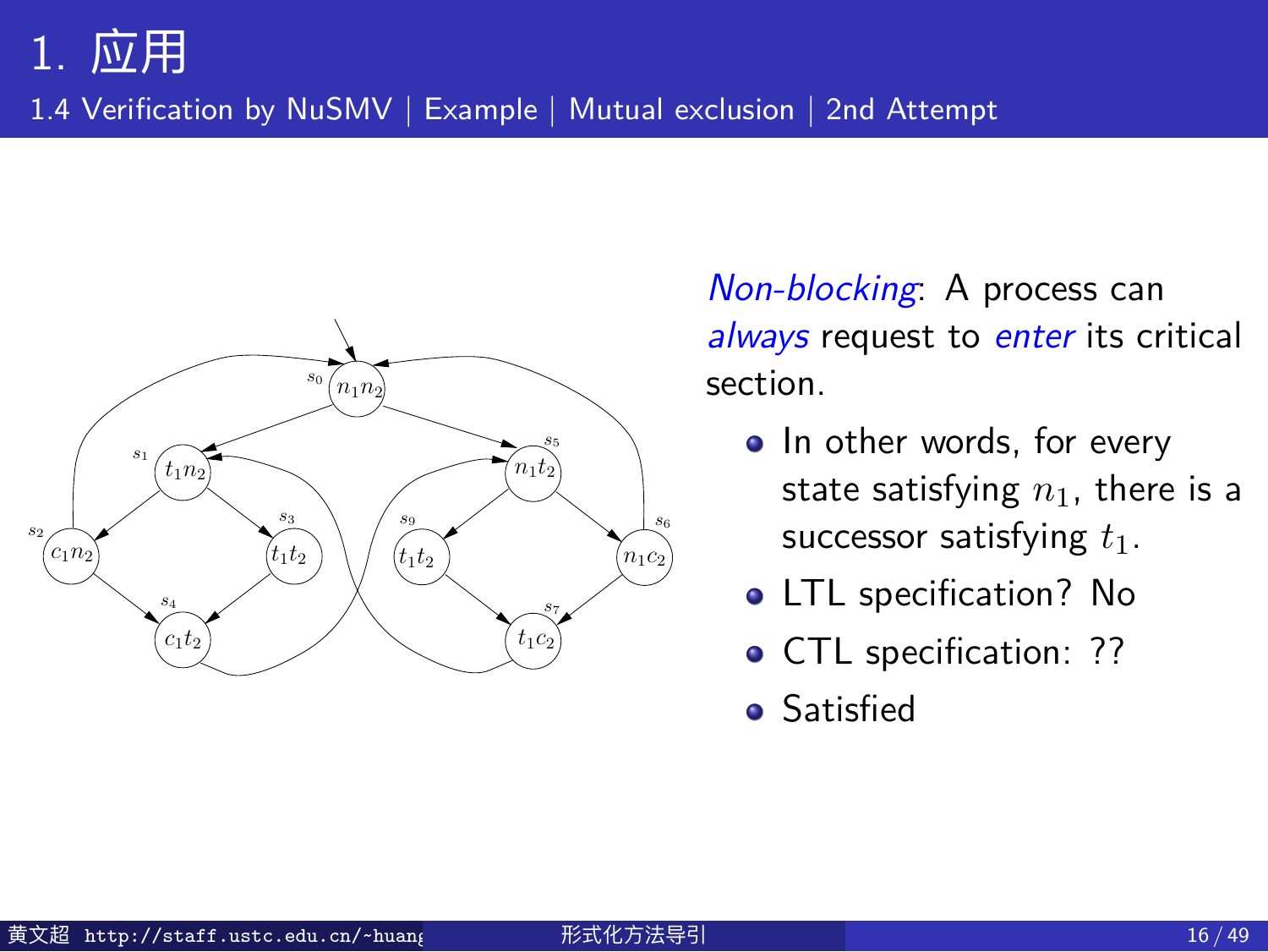1.4 Verification by NuSMV | Example | Mutual exclusion | 2nd Attempt



So far, this chapter has been quite theoretical; and the sections after this

*No strict sequencing*: Processes need not enter their critical section in strict sequence

- there is a path with two distinct states satisfying *c*<sup>1</sup> such that no state in between them has that property
- LTL spec? Also no
- A compliment LTL? OK…

 $\mathbf{G}(c_1 \to c_1 \mathbf{W} (\neg c_1 \land \neg c_1 \mathbf{W} c_2))$ 

The compliment LTL is false:  $s_0 \to s_1 \to s_2 \to s_0 \to s_1 \to s_2 \to s_0 \to \ldots$  $c$  is that it is also also also a practical subject, for the are several effect, for the are several efficient So the original property is satisfied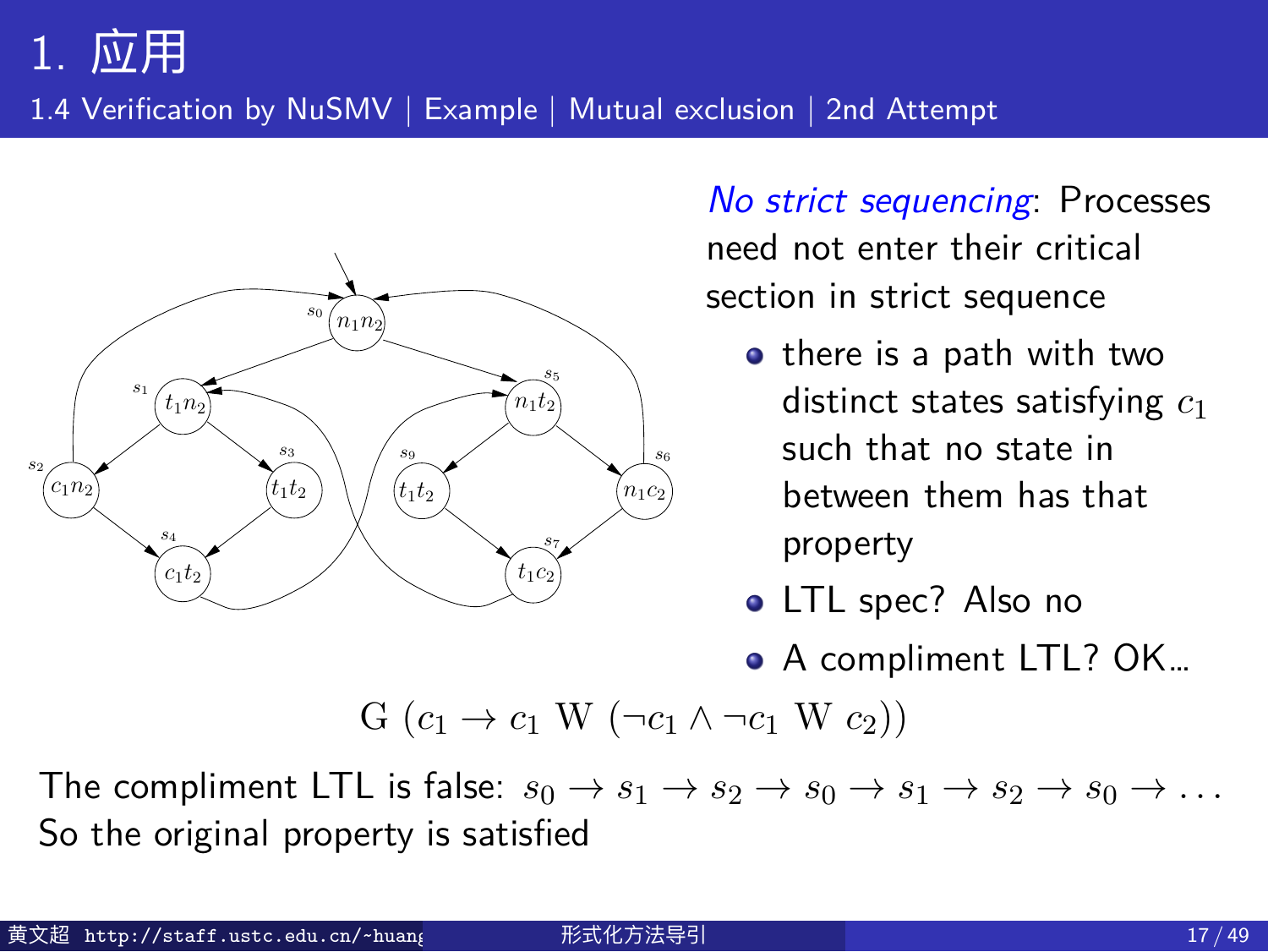1.4 Verification by NuSMV | Example | Mutual exclusion | 2nd Attempt



难道问题都解决了么? No

新问题 1: What if a process can stay in its critical state for several ticks?, i.e,

we include an arrow from *s*4, or *s*7, to itself

*Liveness*:

G  $(t_1 \rightarrow F c_1)$ 

*Not* Satisfied *again* 方法: Consider "fairness constraints", 见后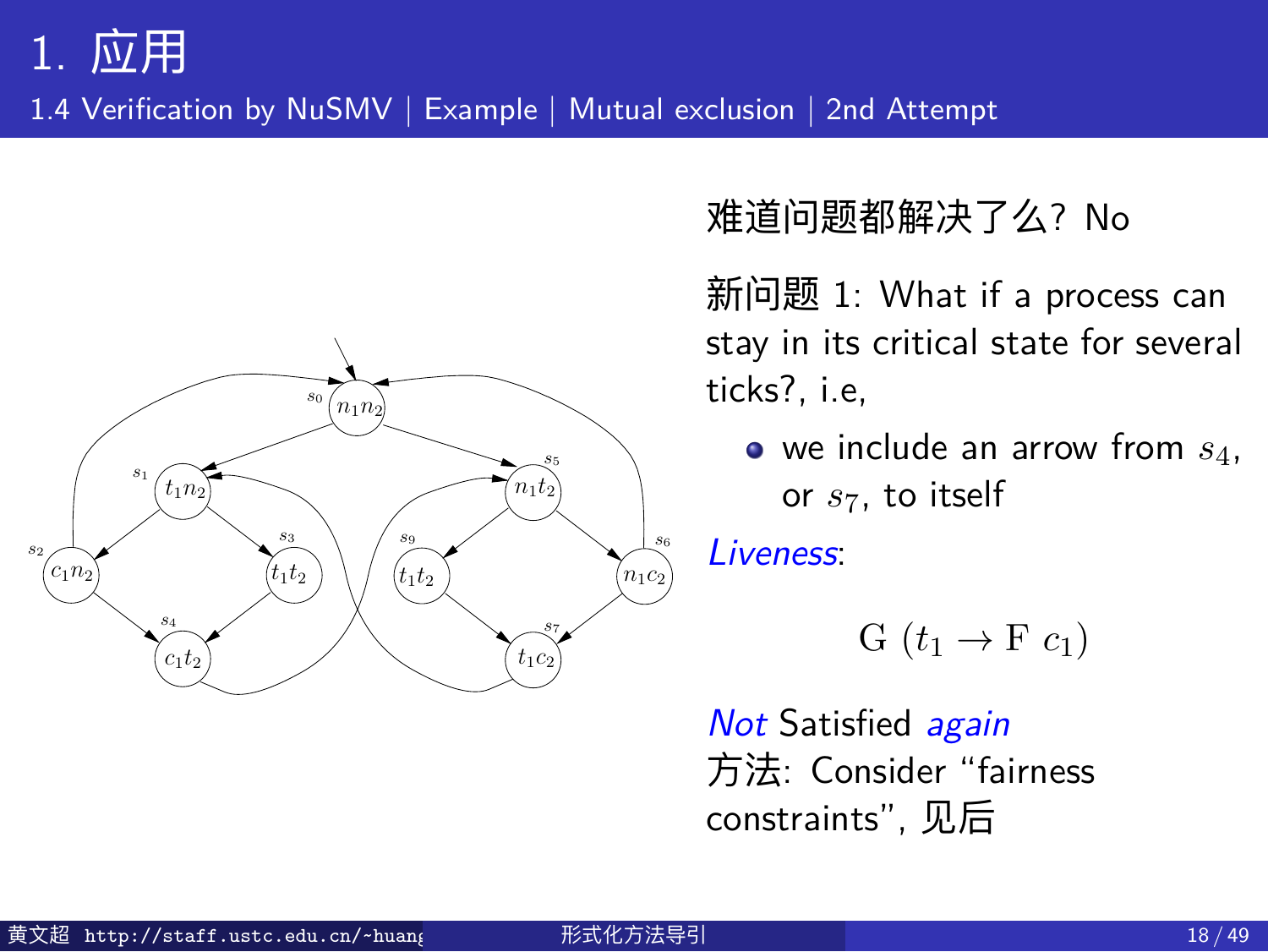1.4 Verification by NuSMV | Example | Mutual exclusion | 2nd Attempt



新问题 2: How to distinguish between states *s*<sup>3</sup> and *s*<sup>9</sup> in NuSMV?

方法: introduce a new variable, named turn, 见后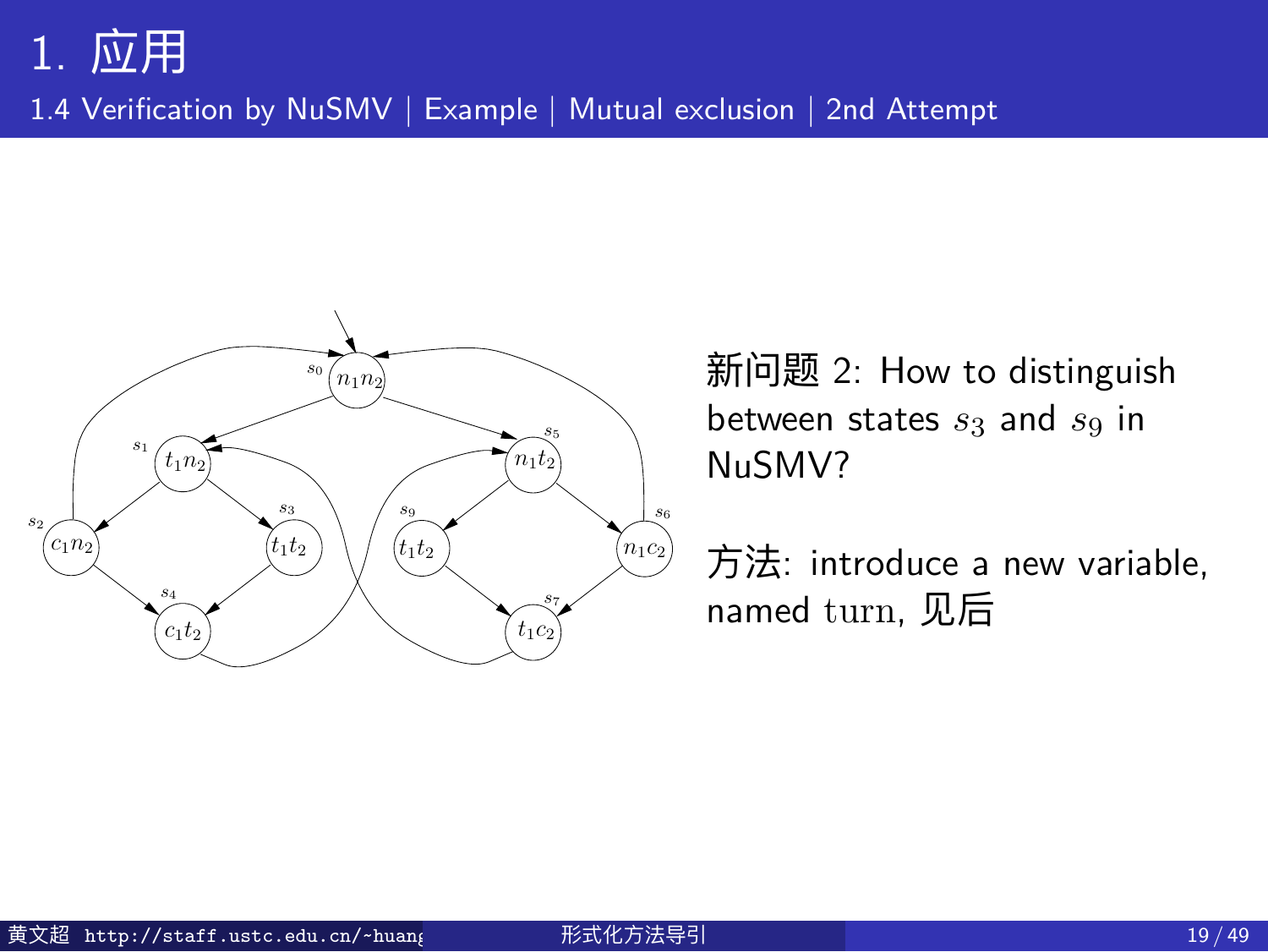1.4 Verification by NuSMV | Example | Mutual exclusion | 3rd Attempt

3rd attempt

```
MODULE main
  VAR
    pr1: process prc(pr2.st, turn, FALSE);
   pr2: process prc(pr1.st, turn, TRUE);
    turn: boolean;
  ASSIGN
    init(turn) := FALSE;...
```
问题 2 的解决方法: introduce a new variable, named **turn**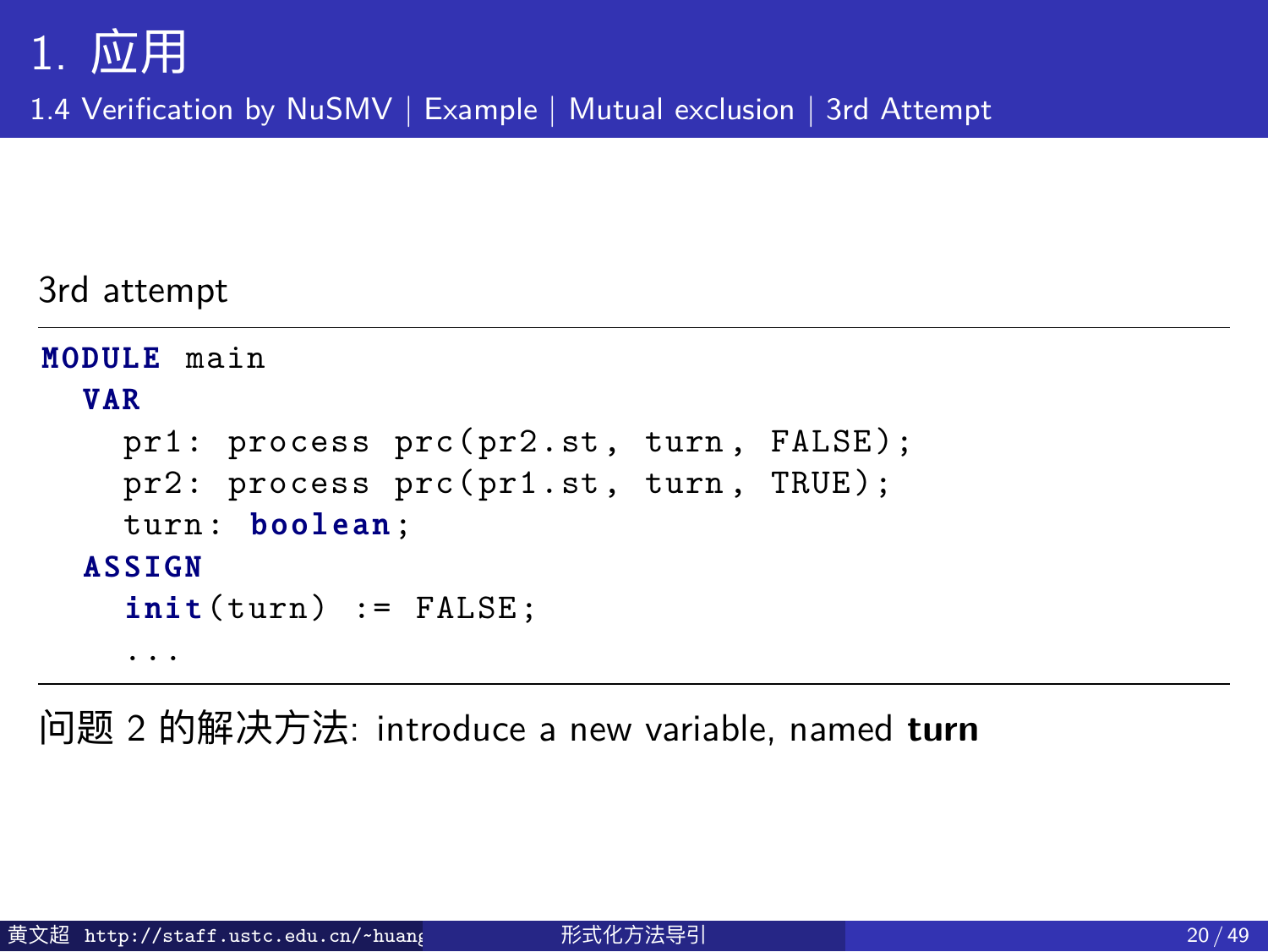# 2022-02-20形式化方法导引  $L_{1.}$  应用

 $1.~\overline{\textrm{50}}\overline{\textrm{H}}$ <br>1.4 Verification by NuSMV | Example | Mutual exclusion | 3rd Attempt 3rd attempt 3rd attempt<br><mark>MODULE</mark> main SULE main<br>pr1: process prc(pr2.st, turn, FALSE);<br>pr2: process prc(pr1.st, turn, TRUE); pri: process pro<br>pr2: process pro<br>turn: <mark>boolean</mark>; prz: p<br>turn:<br>ASSIGN turn: boolean;<br>SIGN<br>imit(turn) := FALSE; 问题 <sup>2</sup> 的解决方法: introduce a new variable, named **turn**

1. 应用

This code consists of two modules, main and prc. The module main has the variable turn, which determines whose turn it is to enter the critical section if both are trying to enter

The module main also has two instantiations of prc. In each of these instantiations, st is the status of a process (saying whether it is in its critical section, or not, or trying) and other-st is the status of the other process (notice how this is passed as a parameter in the third and fourth lines of main).

Because the boolean variable **turn** has been explicitly introduced to distinguish between states s3 and s9, we now distinguish between certain states (for example, ct0 and ct1) which were identical before. However, these states are not distinguished if you look just at the transitions from them. Therefore, they satisfy the same LTL formulas which don't mention turn. Those states are distinguished only by the way they can arise.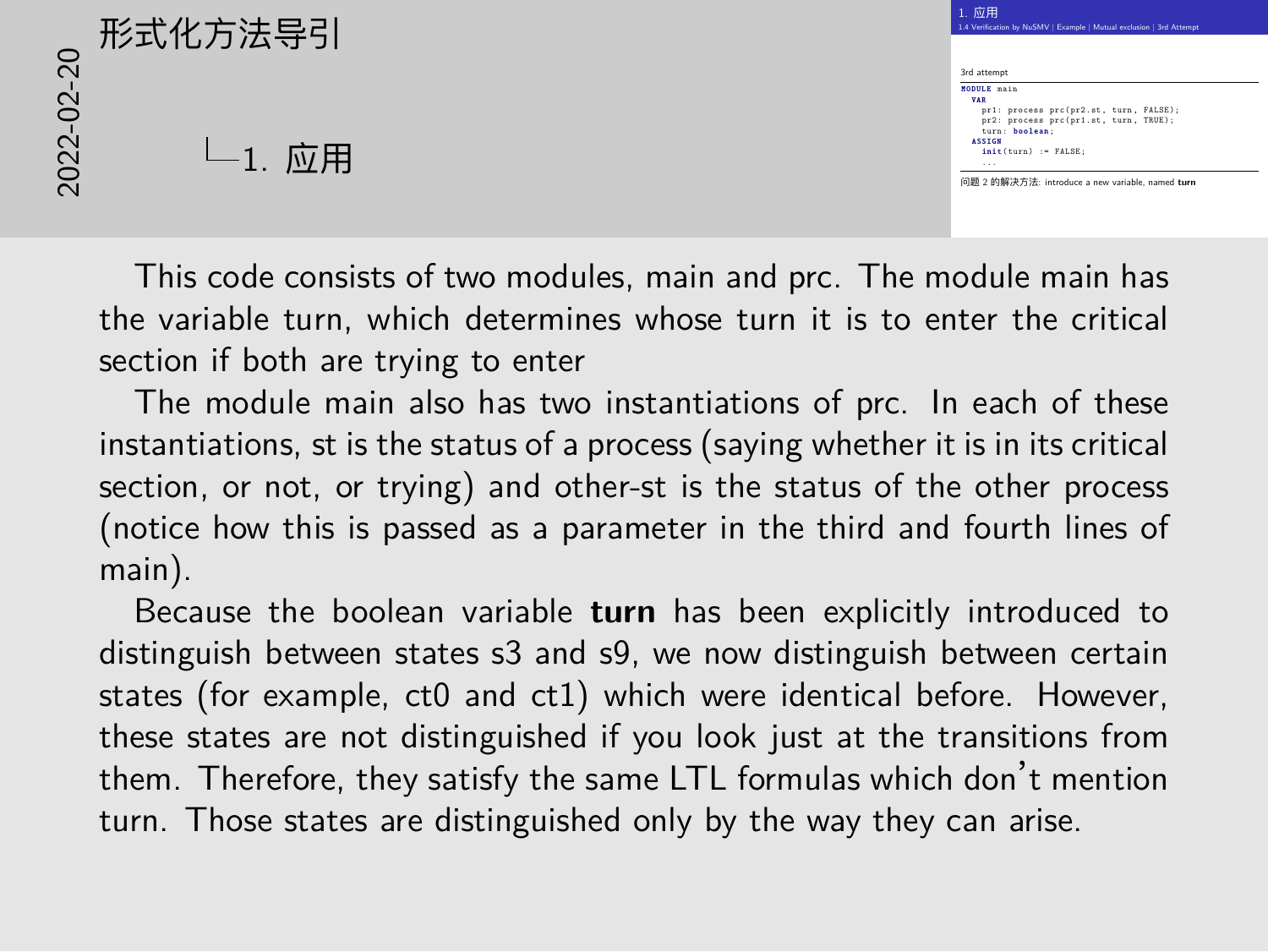1.4 Verification by NuSMV | Example | Mutual exclusion | 3rd Attempt

```
MODULE prc(other-st, turn, myturn)
  V A R
st: {n, t, c};
  ASSIGN
    init(st) := n;...
```
So, the variables are: st of prc1, st of prc2, turn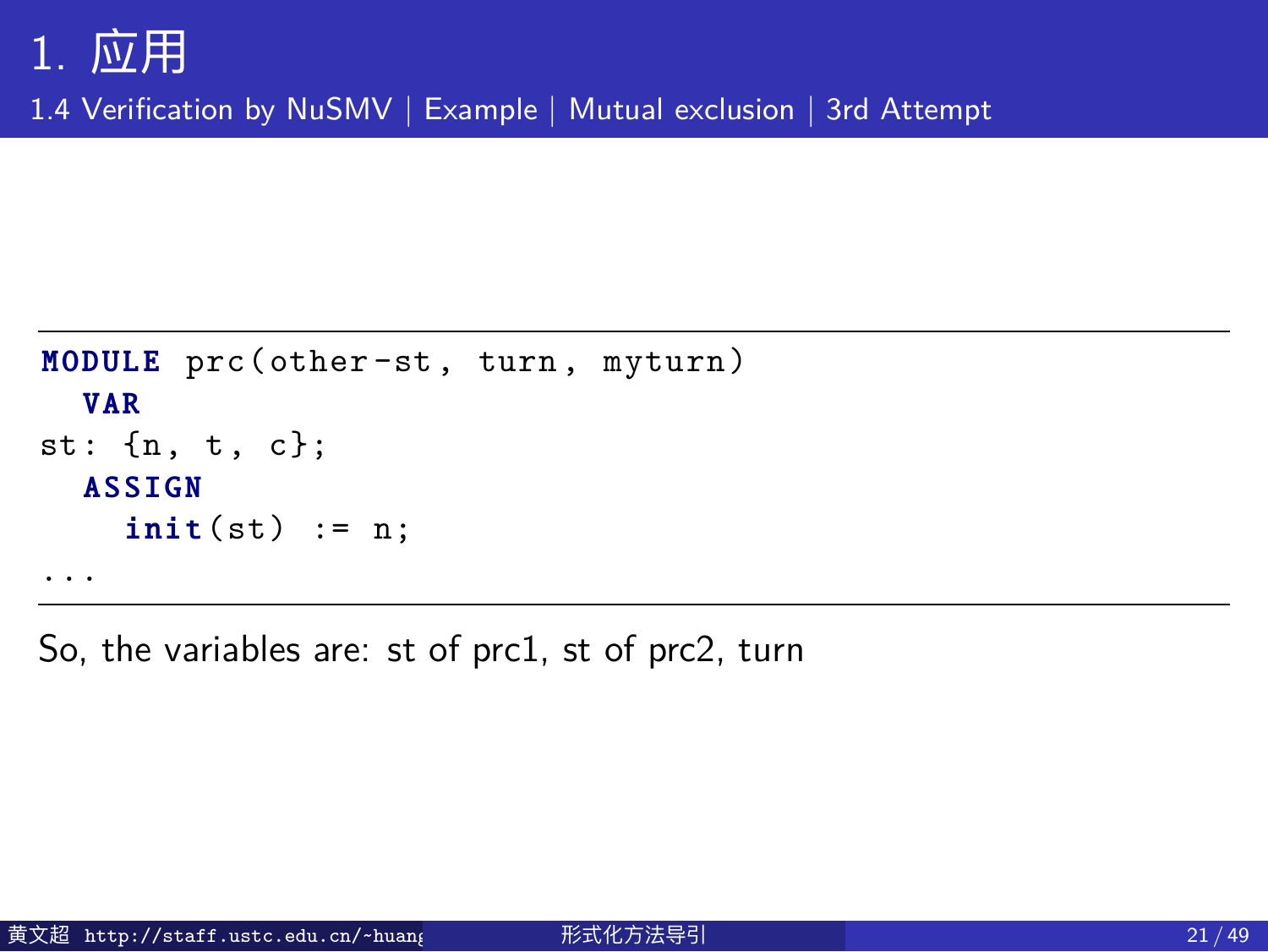|                  | 形式化方法导引 | 1. 应用<br>1.4 Verification by No5                                                                           |  |
|------------------|---------|------------------------------------------------------------------------------------------------------------|--|
| $\Omega$<br>2022 | 应用      | MODULE pro(othe<br><b>TAR</b><br>at: (n, t, c);<br><b>ASSIGN</b><br>$int(x)$ :<br><br>So, the variables as |  |



The value of st evolves in the way described in a previous section: when it is n, it may stay as n or move to t. When it is t, if the other one is n, it will go straight to c, but if the other one is t, it will check whose turn it is before going to c. Then, when it is c, it may move back to n. Each instantiation of prc gives the turn to the other one when it gets to its critical section.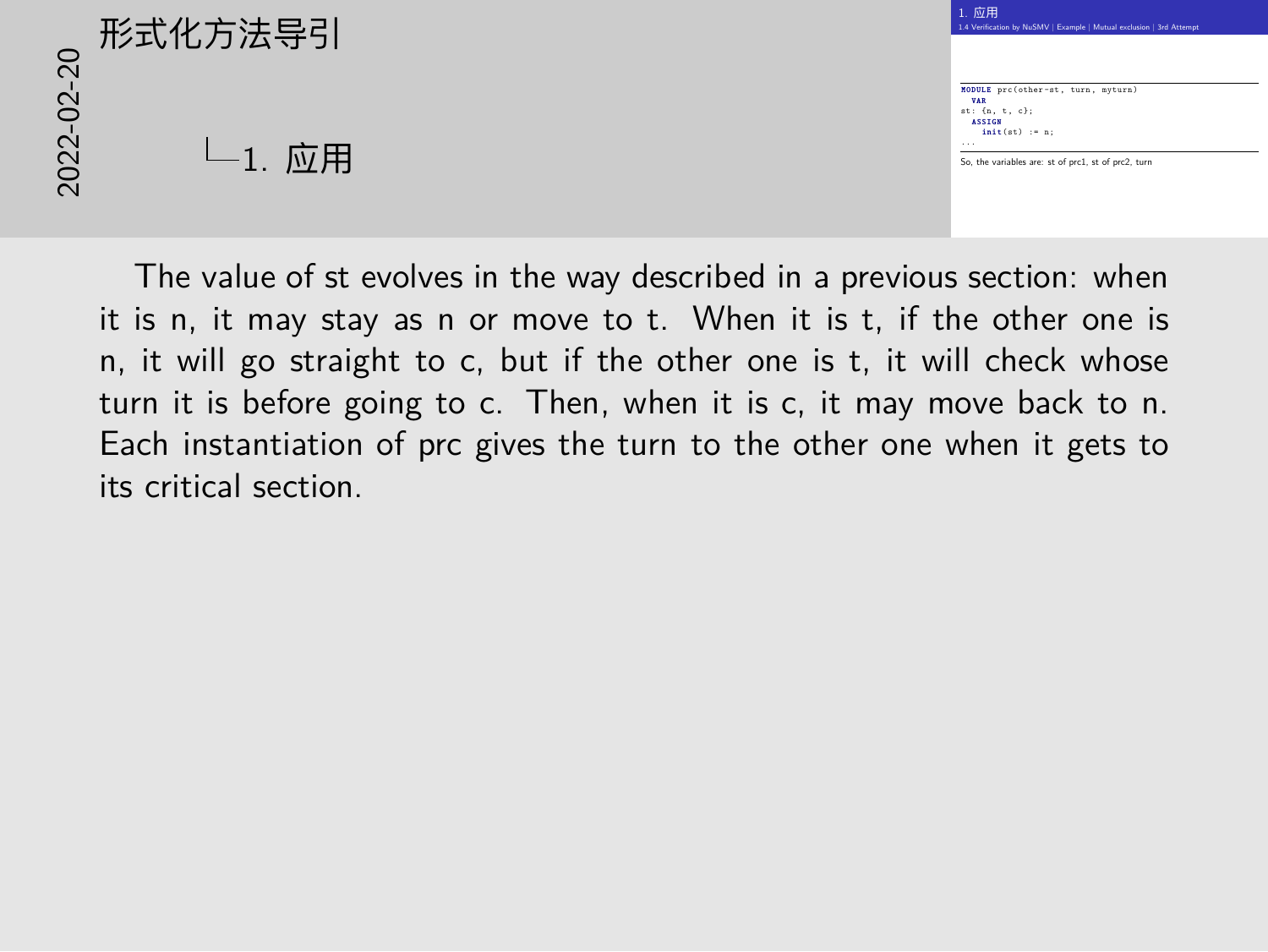1.4 Verification by NuSMV | Example | Mutual exclusion | 3rd Attempt

```
MODULE prc(other-st, turn, myturn)
...
next(st) :=c a s e
    (st = n) : \{t, n\};(st = t) & (other-st = n) : c;
    (st = t) & (other-st = t) & (turn = myturn): c;(st = c) : {c, n};
    TRUE : st;
  esac;
...
```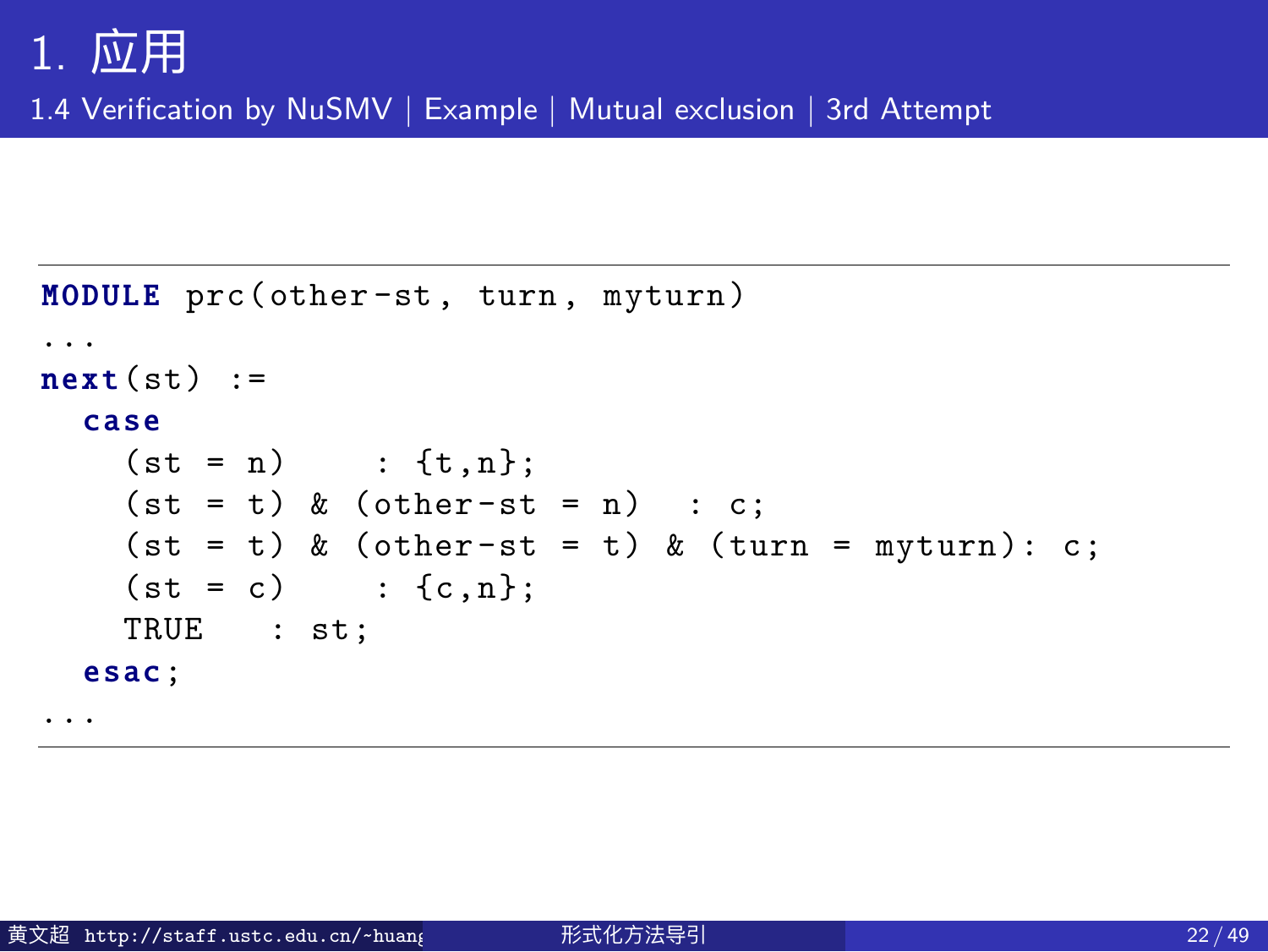$1.~\overline{\textrm{50}}\overline{\textrm{H}}$ <br>1.4 Verification by NuSMV | Example | Mutual exclusion | 3rd Attempt MODULE prc(other-st, turn, myturn) **nosuir** pro(ot)<br>...<br>me<mark>xt(</mark>at) :=  $\frac{1}{\sin(\pi t)}$  :=<br> $\frac{1}{(\pi t - n)}$  : {t,n};<br> $\frac{1}{(\pi t - n)}$  : {t,n}; se<br>(st = n) : (t,n);<br>(st = t) & (other -st = n) : c;<br>(st = t) & (stherm = n) & (tres (st = n) : (t,n);<br>(st = t) & (other st = n) : c;<br>(st = t) & (other st = t) & (turn = nyturn): c;<br>(-a = -) : (= -); (st = t) & (other-st =<br>(st = t) & (other-st =<br>(st = c) : {c,n};<br>rang = . ... (st = t) & (ot)<br>(st = c) :<br>TRUE : st;<br>--- $\frac{1}{2}$ <br> $\frac{1}{2}$  and  $\frac{1}{2}$  and  $\frac{1}{2}$  and  $\frac{1}{2}$  and  $\frac{1}{2}$  and  $\frac{1}{2}$  and  $\frac{1}{2}$  and  $\frac{1}{2}$  and  $\frac{1}{2}$  and  $\frac{1}{2}$  and  $\frac{1}{2}$  and  $\frac{1}{2}$  and  $\frac{1}{2}$  and  $\frac{1}{2}$  and  $\frac{1}{2}$  and

1. 应用

We have eliminated an over-simplification made in the model of 2nd attempt. Recall that we assumed the system would move to a different state on every tick of the clock (there were no transitions from a state to itself).

Now we allow transitions from each state to itself, representing that a process was chosen for execution and did some private computation, but did not move in or out of its critical section. Of course, by doing this we have introduced paths in which one process gets stuck in its critical section, whence the need to invoke a fairness constraint to eliminate such paths.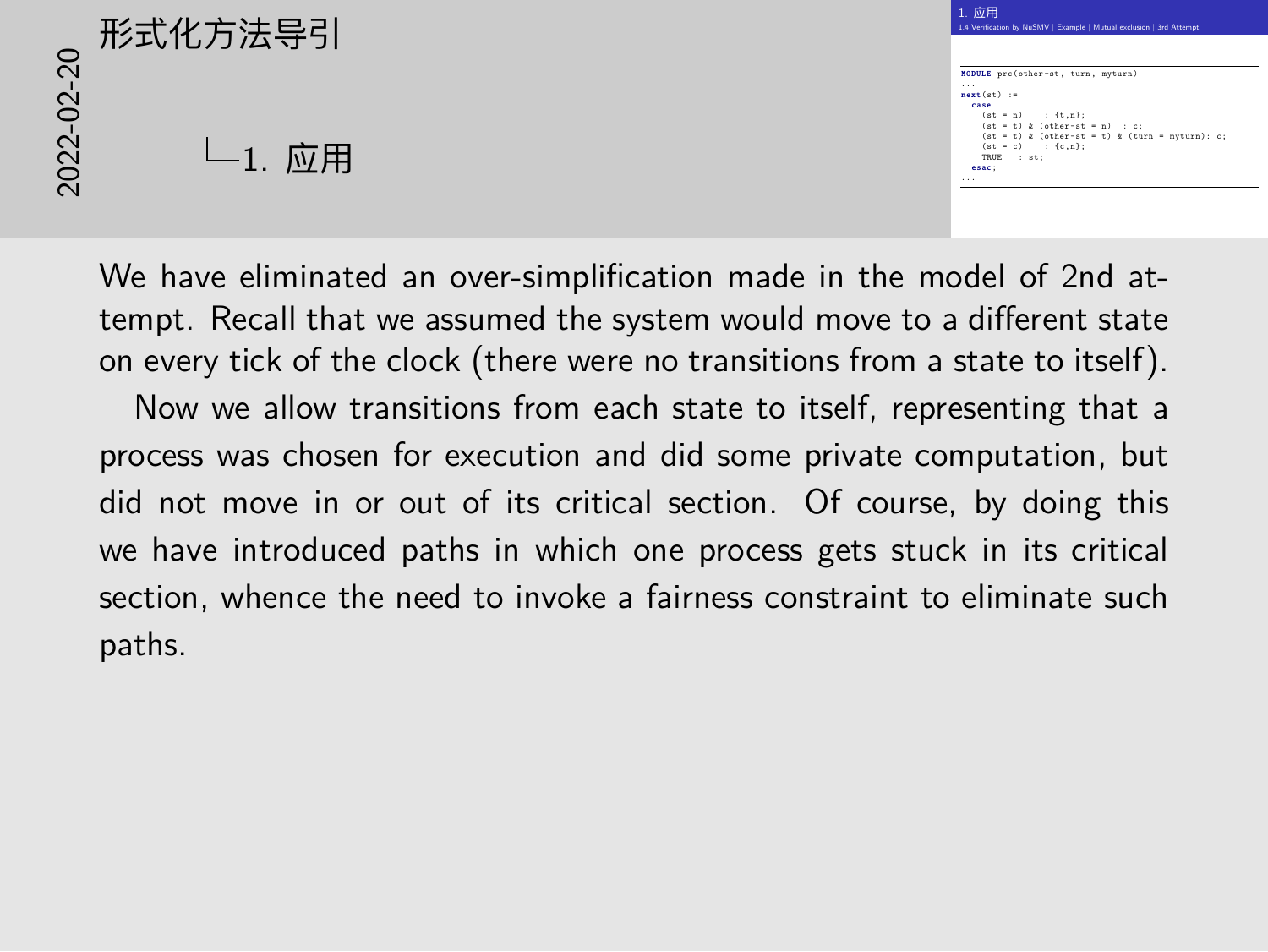1.4 Verification by NuSMV | Example | Mutual exclusion | 3rd Attempt

```
MODULE prc(other-st, turn, myturn)
...
next(turn) :=
 c a s e
   turn = myturn & st = c : !turn;
   TRUE : turn;
  esac;
...
```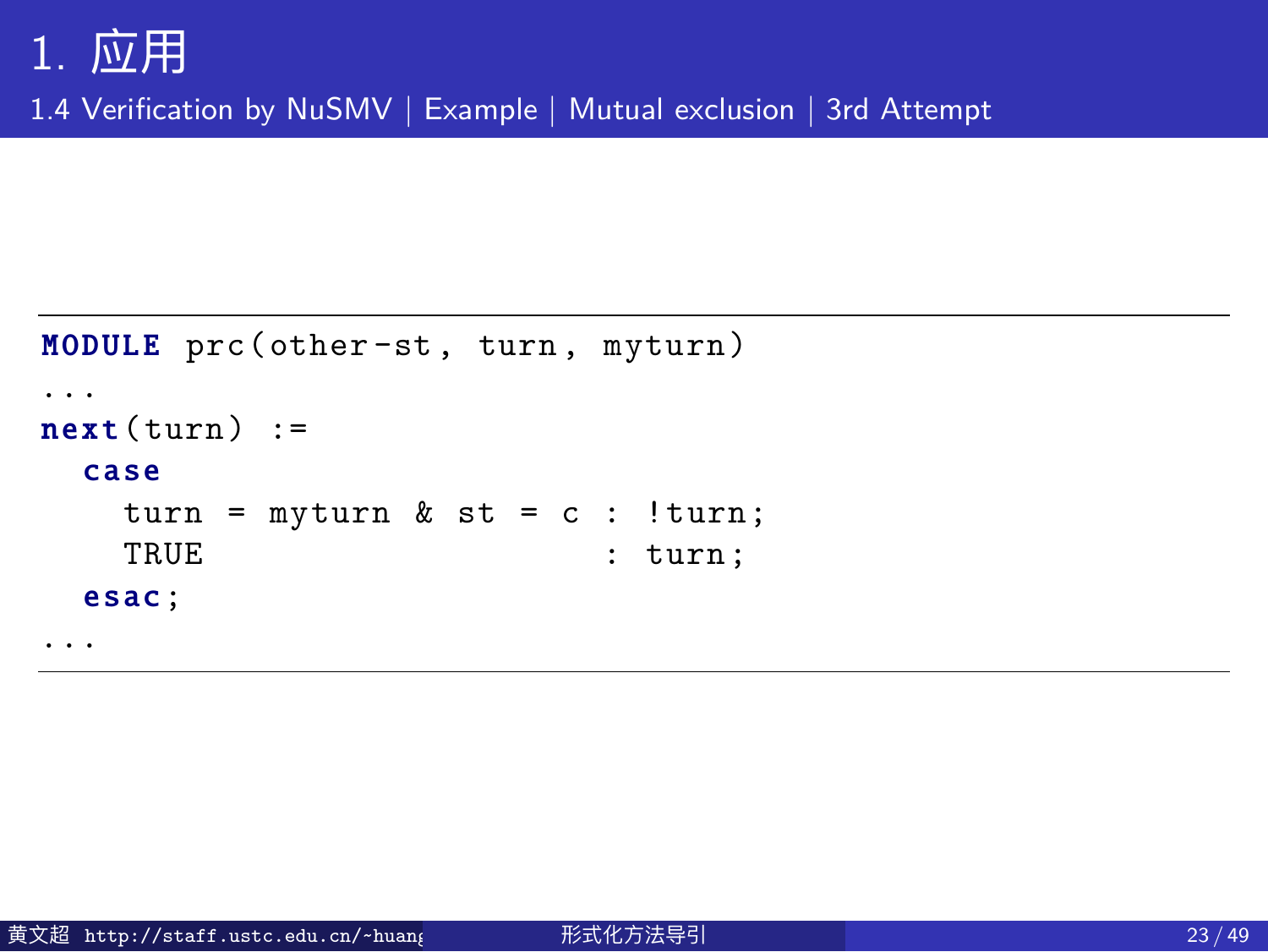1.4 Verification by NuSMV | Example | Mutual exclusion | 3rd Attempt

```
MODULE prc(other-st, turn, myturn)
...
FAIRNESS running
FAIRNESS ! (st = c)
...
```
问题 1 的解决方法: Consider "fairness constraints":

We can restrict its search tree to execution paths along which an arbitrary *boolean formula* about the state *ϕ* is *true infinitely often*.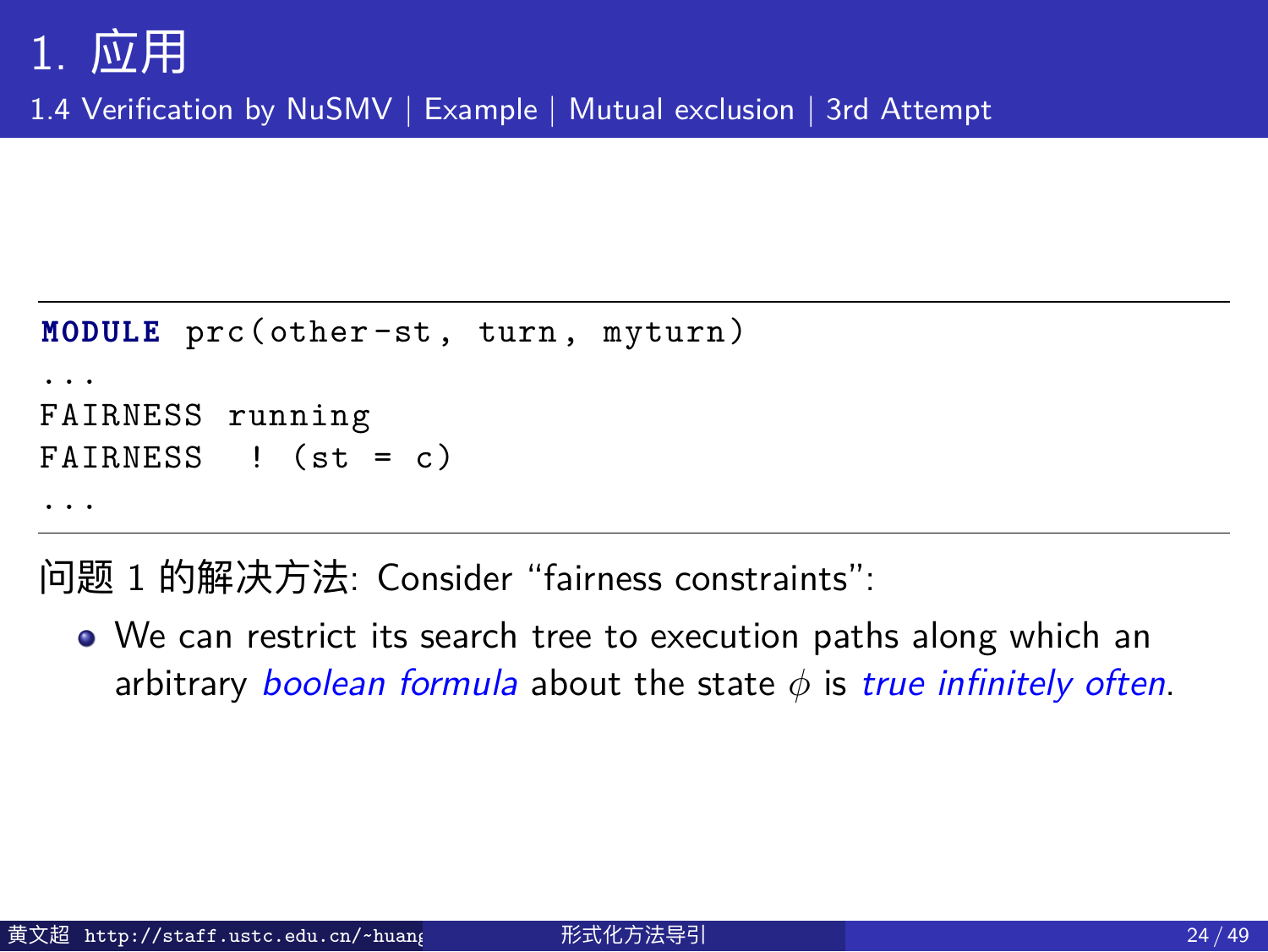#### 1. 应用 1.4 Verification by NuSMV | Example | Mutual exclusion | 3rd Attempt MODULE prc(other-st, turn, myturn) **ROBULE** pro(other-a)<br>...<br>FAIRNESS running<br>........... ...<br>FAIRNESS running<br>FAIRNESS ! (st = c) ... 问题 <sup>1</sup> 的解决方法: Consider "fairness constraints": We can restrict its search tree to execution paths along which an arbitrary *boolean formula* about the state *<sup>ϕ</sup>* is *true infinitely often*. 2022-02-20形式化方法导引 1. 应用

Because this is often used to model fair access to resources, it is called a

fairness constraint and introduced by the keyword FAIRNESS. Thus, the occurrence of FAIRNESS *ϕ* means that SMV, when checking a specification *ϕ*, will ignore any path along which *ϕ* is not satisfied infinitely often.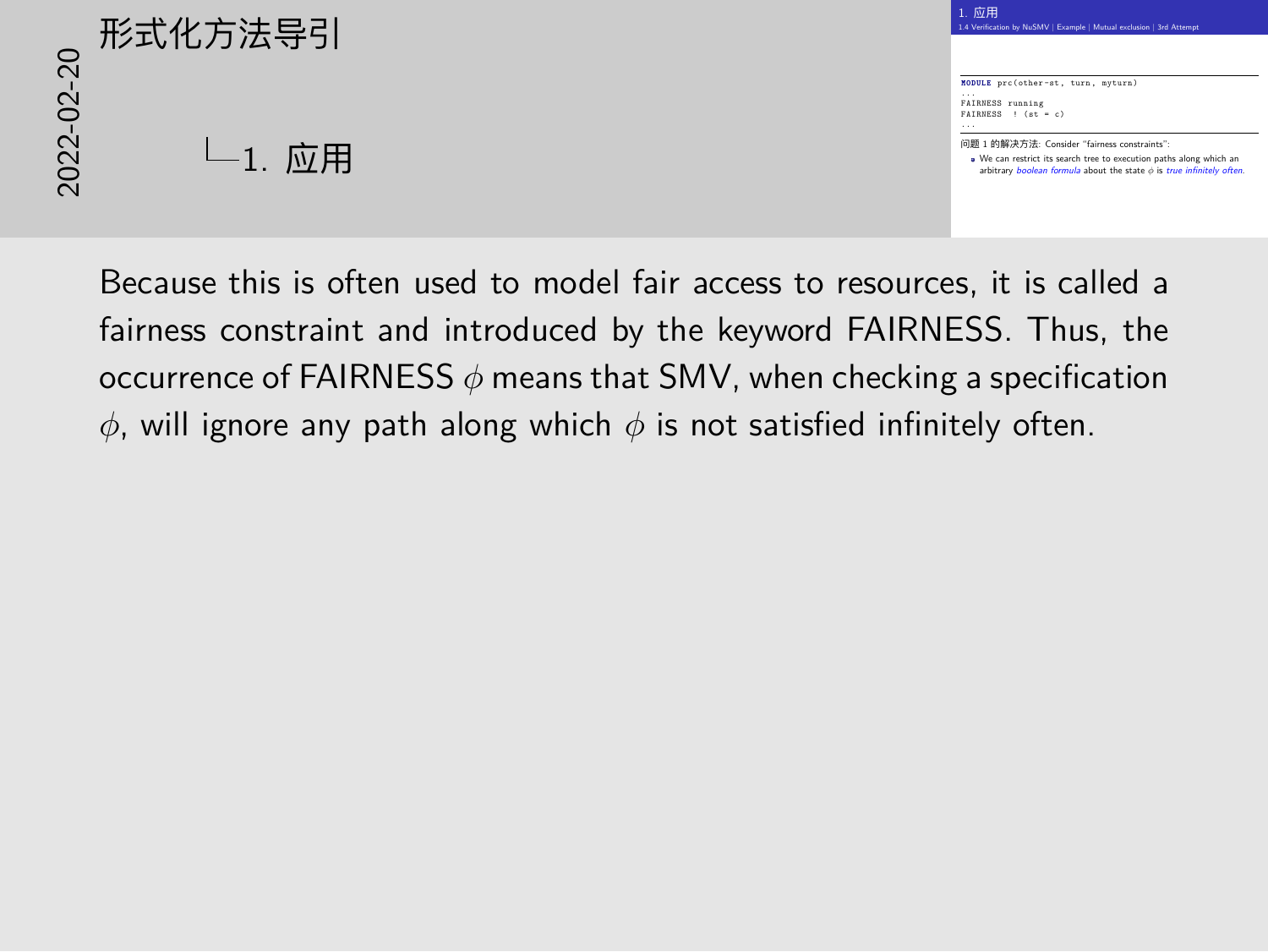# 1. 应用 1.4 Verification by NuSMV | Example | Mutual exclusion | 3rd Attempt

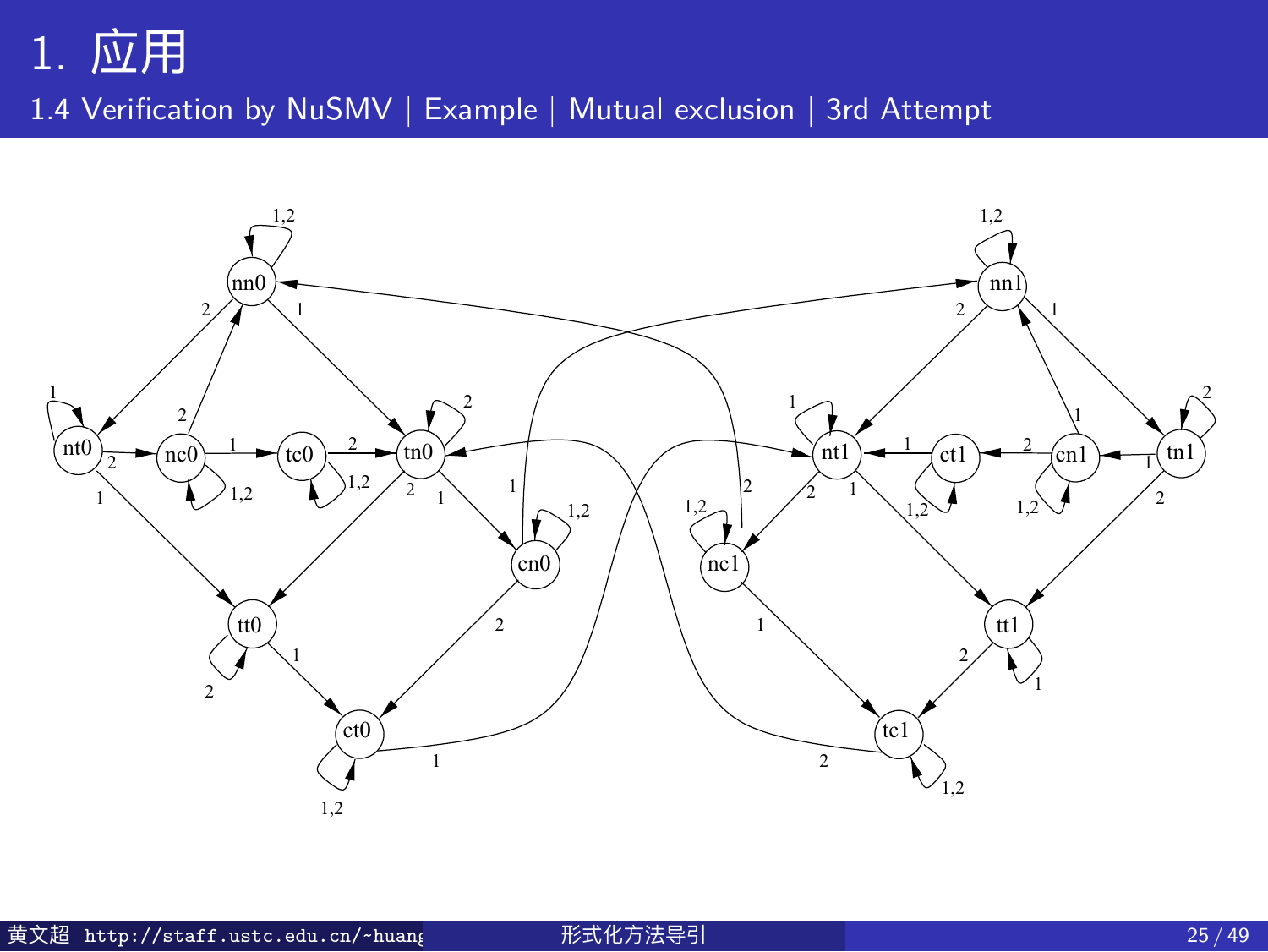1.4 Verification by NuSMV | Example | Mutual exclusion | 3rd Attempt

```
// safety
LTLSPEC G!((pr1.st = c) & (pr2.st = c))// liveness
LTLSPEC G((pr1.st = t) \rightarrow F (pr1.st = c))LTLSPEC G((pr2.st = t) \rightarrow F (pr2.st = c))// negation of strict sequencing (desired to be false)
LTLSPEC G(pr1.st=c \rightarrow (G pr1.st=c | (pr1.st=c U( pr1.st!=c & G pr1.st!=c | (( pr1.st!=c) U pr2.st=c)))))
```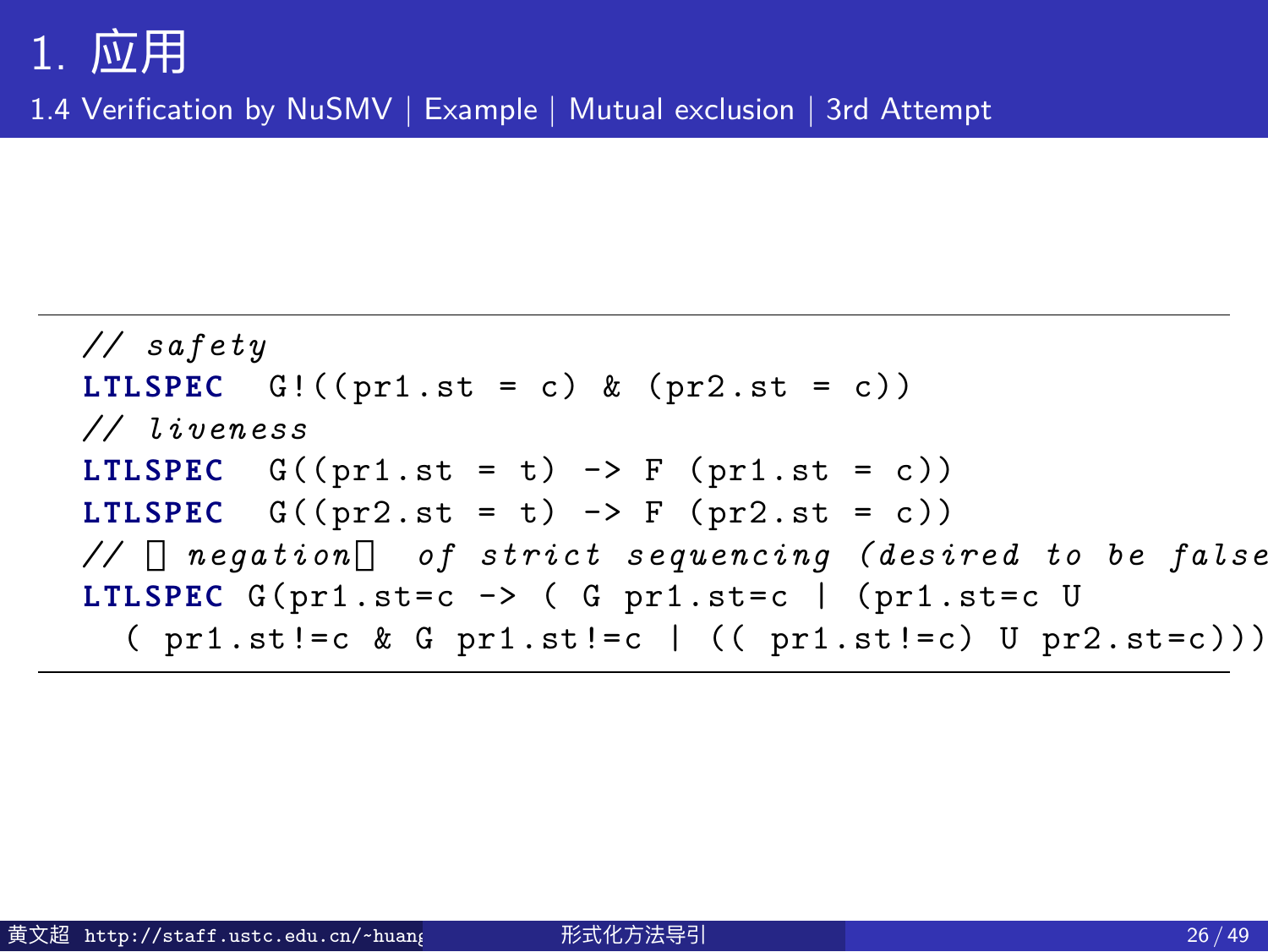1.4 Verification by NuSMV | Example | Mutual exclusion | 3rd Attempt

### 运行结果: \$ ./NuSMV c-sample2-mutex.smv

| $-$ specification G !(pr1.st = c & pr2.st = c) is true            |
|-------------------------------------------------------------------|
| $-$ specification G (pr1.st = t -> F pr1.st = c) is true          |
| -- specification G (pr2.st = t -> F pr2.st = c) is true           |
| -- specification G (pr1.st = c -> ( G pr1.st = c   (pr1.st = c    |
| $U$ ((pr1.st !== c & & G p ppr1.s.sssst ! !!====!=!=t !=.st !=r1. |
| st != G pr1.st != c & G p1r1.st !=!=t != c & G 1spr1s.st != 1. c  |
| st $c!c=c$ $\&$ p1G p1r1.                                         |
| -- as demonstrated by the following execution sequence            |
| Trace Description: LTL Counterexample                             |
| Trace Type: Counterexample                                        |
| $\rightarrow$ State: 1.1 <-                                       |
| $pr1.st = n$                                                      |
| $pr2$ .st = n                                                     |
| $turn = FALSE$                                                    |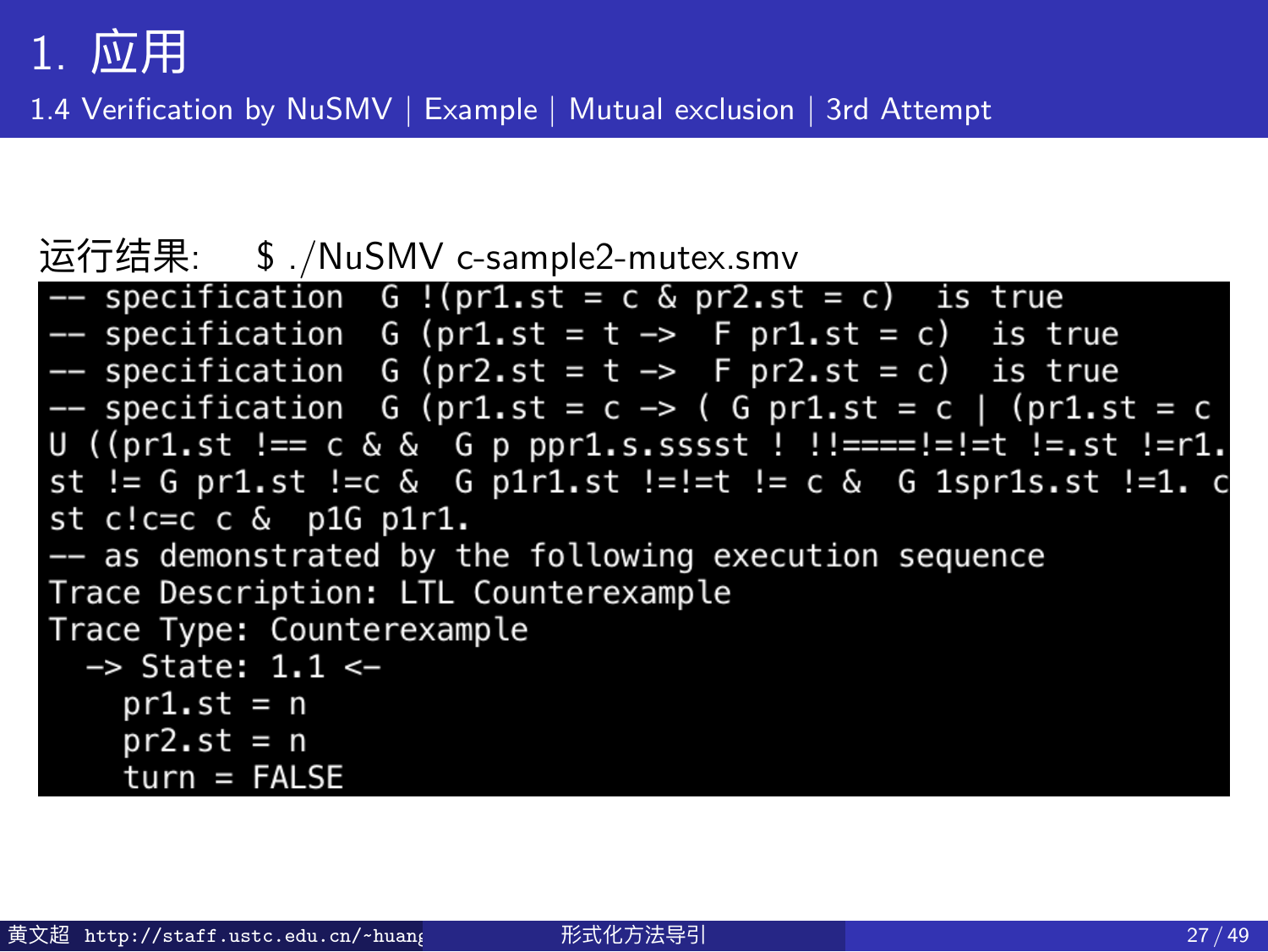1.4 Verification by NuSMV | Example | Mutual exclusion | 3rd Attempt

### 运行结果: \$ ./NuSMV c-sample2-mutex.smv

| -> Input: 1.6 <-<br>$pr1.st = n$<br>process select<br>$pr2$ .st = n<br>$pr2.$ running = 1<br>turn = FALSE<br>$pr1.$ running = $F$<br>$\Rightarrow$ Input: 1.2 <-<br>-> State: 1.6 <-<br>process selector = pr1<br>$pr2$ .st = n<br>$running = FALSE$<br>$\rightarrow$ Input: 1.7 <-<br>$pr2.$ running = FALSE<br>_process_select<br>pr1.running = TRUE<br>$pr2.$ running = $F$<br>-> State: 1. <u>2 &lt;-</u><br>$pr1.$ running = $\overline{1}$<br>-> Input: 1.3 <-<br>-> State: 1.7 <-<br>$process\_selector_ = pr2$<br>$pr1.st = c$<br>$pr2.$ running = TRUE<br>$\Rightarrow$ Input: 1.8 $\lt$<br>$pr1.$ running = FALSE<br>-> State: 1.8 <-<br>-> State: 1.3 <-<br>$pr1.st = n$<br>pr2.st = t<br>$turn = TRUE$<br>$\Rightarrow$ Input: 1.4 <-<br>-> Input: 1.9 <-<br>-> State: 1.4 <-<br>-> State: 1.9 <-<br>$pr2 \cdot st = c$<br>$pr1.st = t$<br>$\Rightarrow$ Input: 1.5 <-<br>$\Rightarrow$ Input: 1.10 <-<br>_process_selector_ = pr1<br>-> State: 1.10 <-<br>pr2.running = FALSE<br>$pr1.st = c$<br>$pr1.$ running = TRUE<br>-> Input: 1.11 <-<br>-> State: 1.5 <-<br>-- Loop starts he<br>$pr1.st = t$ |                             |  |
|-------------------------------------------------------------------------------------------------------------------------------------------------------------------------------------------------------------------------------------------------------------------------------------------------------------------------------------------------------------------------------------------------------------------------------------------------------------------------------------------------------------------------------------------------------------------------------------------------------------------------------------------------------------------------------------------------------------------------------------------------------------------------------------------------------------------------------------------------------------------------------------------------------------------------------------------------------------------------------------------------------------------------------------------------------------------------------------------------------------------|-----------------------------|--|
|                                                                                                                                                                                                                                                                                                                                                                                                                                                                                                                                                                                                                                                                                                                                                                                                                                                                                                                                                                                                                                                                                                                   | $\rightarrow$ State: 1.1 <- |  |

| $\mathsf{tor} = \mathsf{pr2}$<br>TRUE<br><b>FALSE</b> | $\rightarrow$ State: 1.11 <-<br>$pr1.st = n$<br>$\rightarrow$ Input: 1.12 $\leftarrow$<br>process selector = main<br>$running = TRUE$<br>$pr1.$ running = FALSE                         |
|-------------------------------------------------------|-----------------------------------------------------------------------------------------------------------------------------------------------------------------------------------------|
| $tor_ = pr1$<br>FALSE<br>True                         | -- Loop starts here<br>-> State: 1.12 <-<br>$\rightarrow$ Input: 1.13 <-<br>$process_eelector$ = pr1<br>$running = FALSE$<br>$pr1.$ running = TRUE<br>-- Loop starts here               |
|                                                       | $\rightarrow$ State: 1.13 $\leftarrow$<br>$\rightarrow$ Input: 1.14 $\leftarrow$<br>$process_eelector = pr2$<br>$pr2$ . running = TRUE<br>$pr1.$ running = FALSE<br>-- Loop starts here |
| ere                                                   | -> State: 1.14 <-<br>$\Rightarrow$ Input: 1.15 <-<br>$process_eelector$ = main<br>$running = TRUE$<br>$pr2.$ running = FALSE<br>-> State: 1.15 <-                                       |

| 黄文超 http://staff.ustc.edu.cn/~huang | 形式化方法导引 | 28/49 |
|-------------------------------------|---------|-------|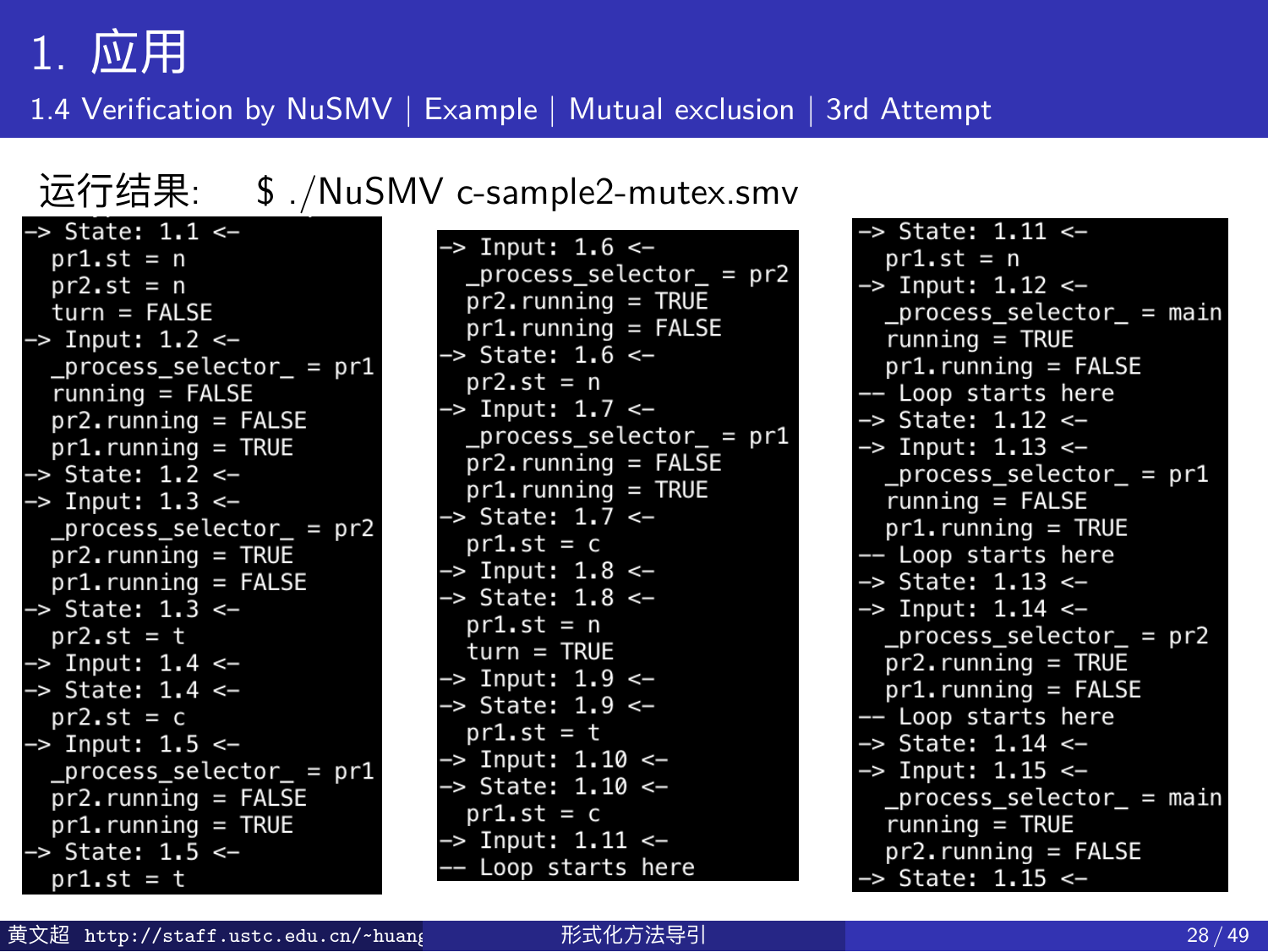1.4 Verification by NuSMV | Example | Foxes and Rabbits



### 例: Foxes and Rabbits 如何用 NuSMV 进行*SAT* 求解?

- *Three* foxes and *three* rabbits have to cross a river
- There is only one boat that can carry *at most two* animals
- When the boat is *on the river*, at *each* of the *sides* the number of *foxes* should be *≤* the number of *rabbits*, otherwise the rabbits will be eaten

Is there a solution? which?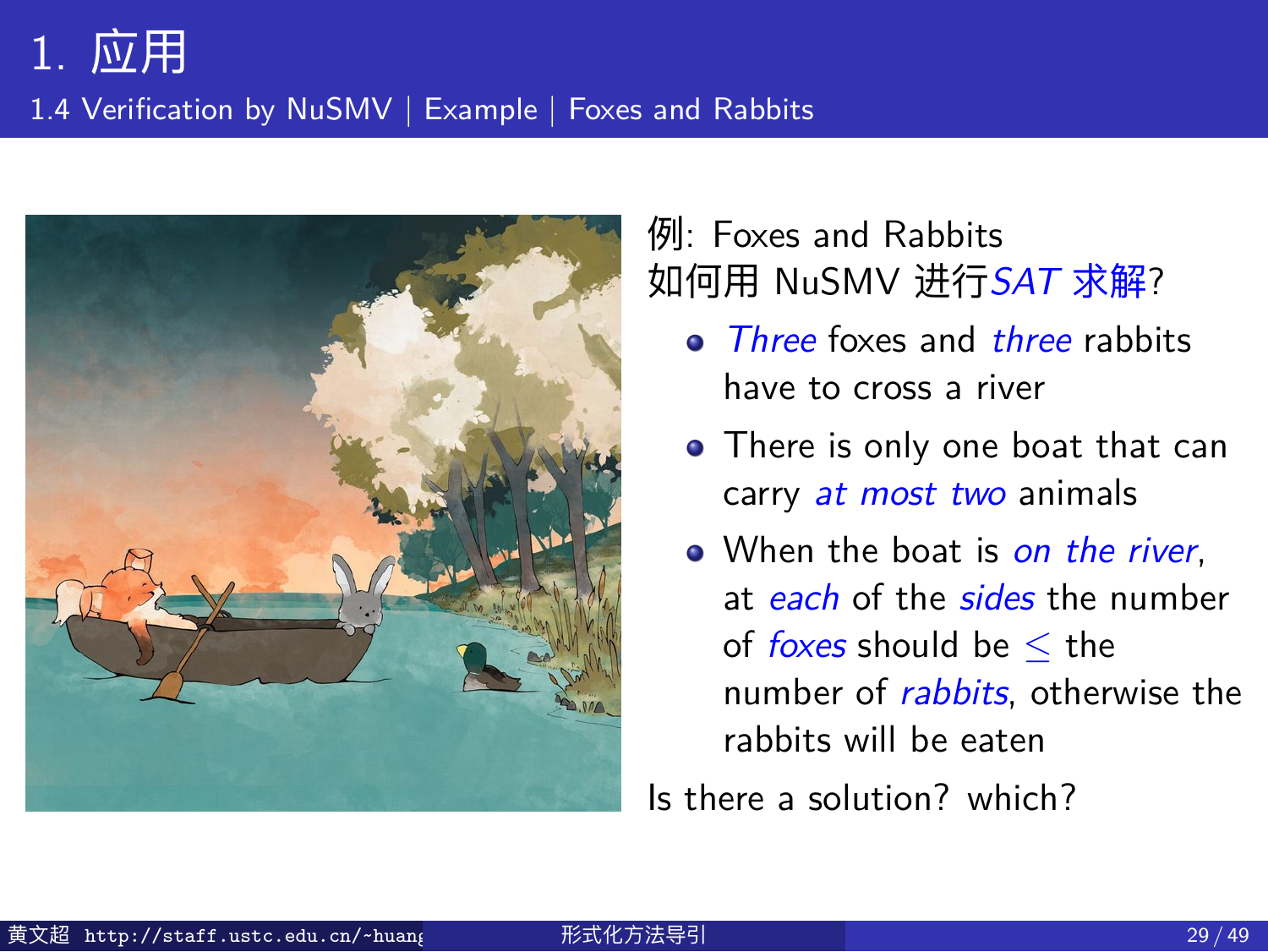1.4 Verification by NuSMV | Example | Foxes and Rabbits

要点: *Automated Reasoning*: *Do not* think about how to solve it, *only* specify the rules, and let the tool to solve it

Several ways to encode

We prefer not to define the moves in both directions separately

Variables:

- b: a boolean expressing where the boat is
- **o** f: the number of foxes at the side where the boat is
- **•** fb: the number of foxes that goes into the boat
- r: the number of rabbits at the side where the boat is
- rb: the number of rabbits that goes into the boat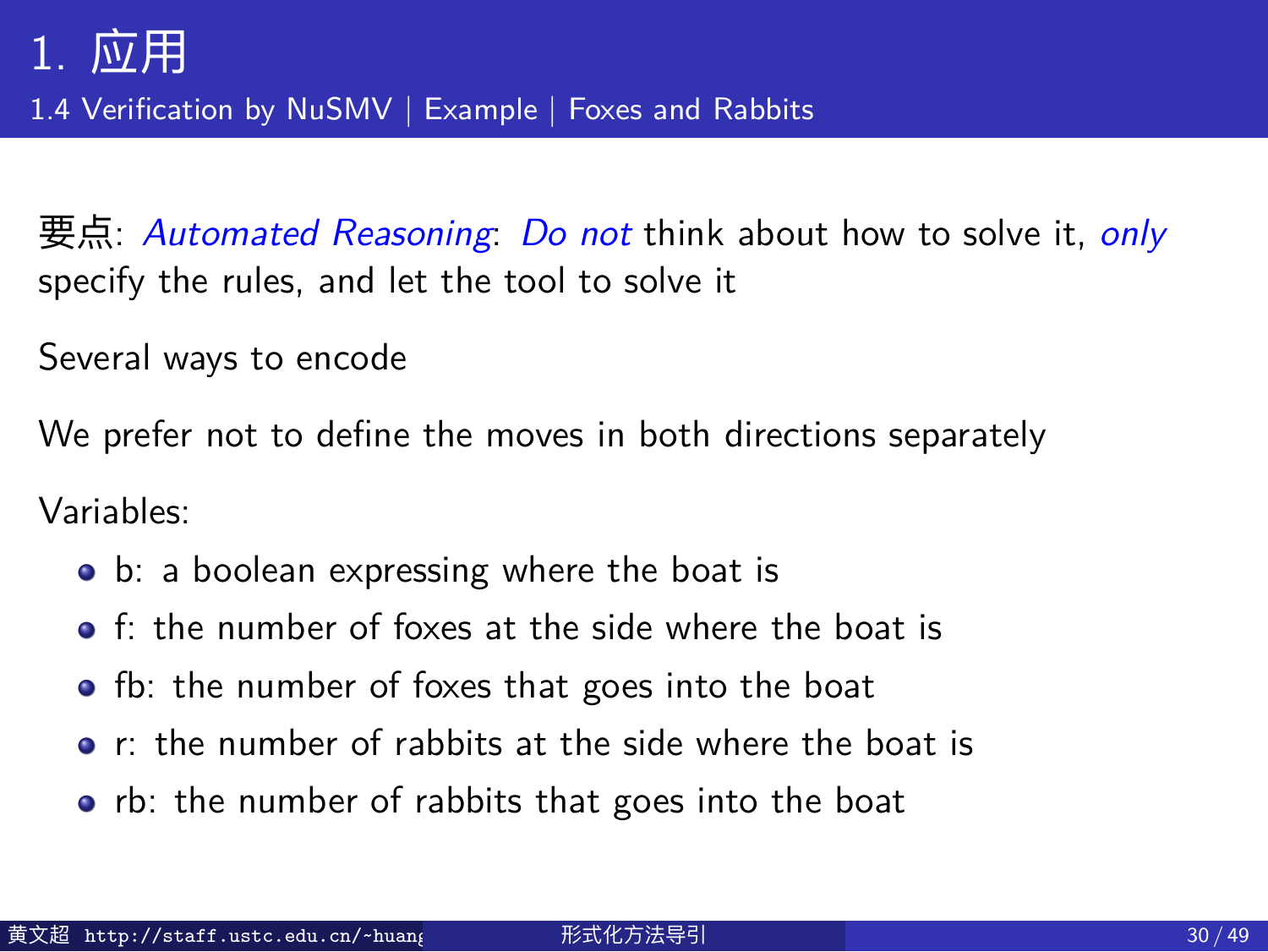1.4 Verification by NuSMV | Example | Foxes and Rabbits

- b: a boolean expressing where the boat is
- f: the number of foxes at the side where the boat is
- **o** fb: the number of foxes that goes into the boat
- r: the number of rabbits at the side where the boat is
- rb: the number of rabbits that goes into the boat

| <b>MODULE</b> main |  |
|--------------------|--|
| <b>VAR</b>         |  |
| r : 03;            |  |
| rb : 02;           |  |
| f : 03;            |  |
| fb : $02$ ;        |  |
| b : boolean;       |  |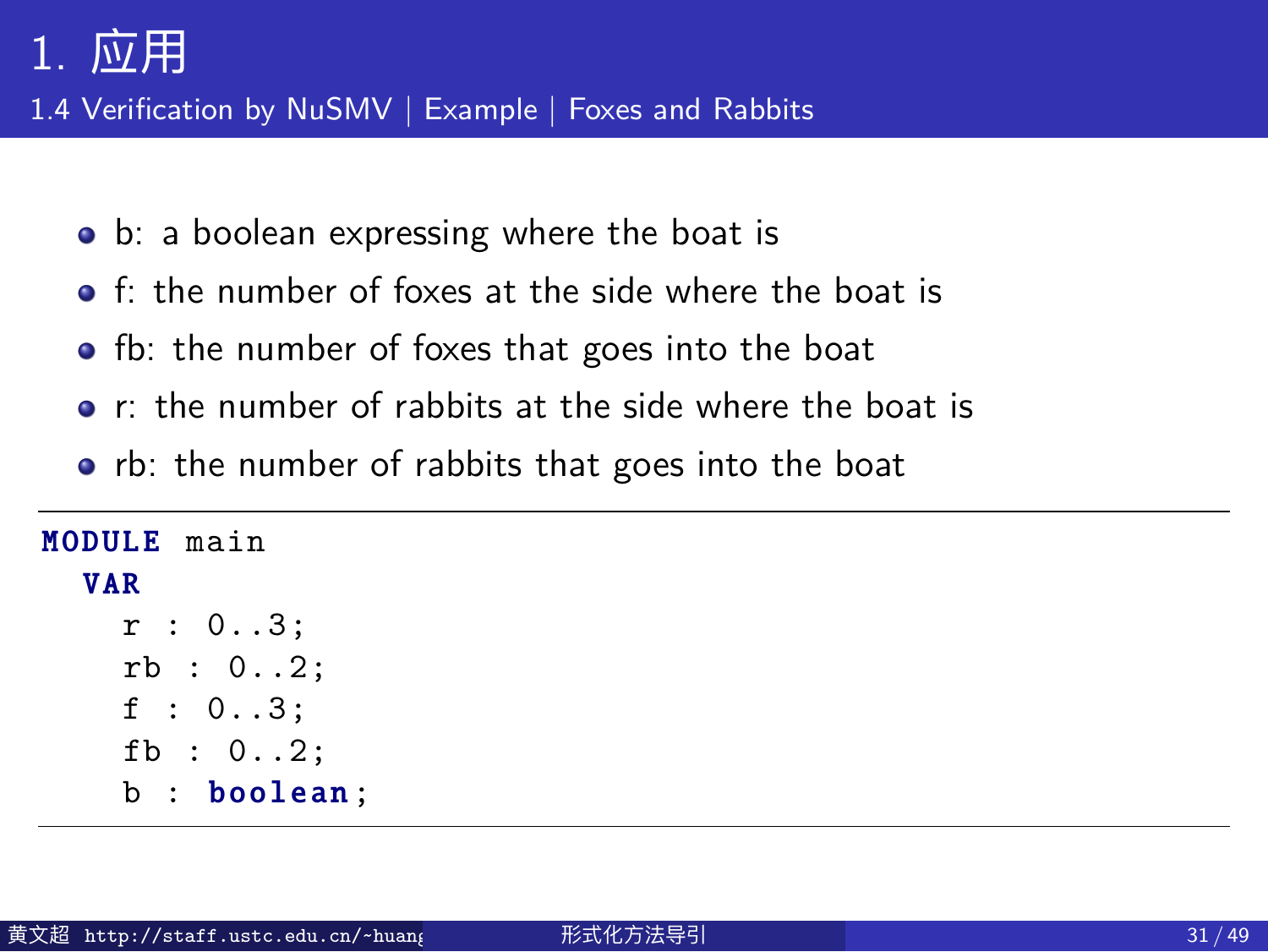1.4 Verification by NuSMV | Example | Foxes and Rabbits

- b: a boolean expressing where the boat is
- f: the number of foxes at the side where the boat is
- **•** fb: the number of foxes that goes into the boat
- r: the number of rabbits at the side where the boat is
- rb: the number of rabbits that goes into the boat

#### I N I T b & f = 3 & r = 3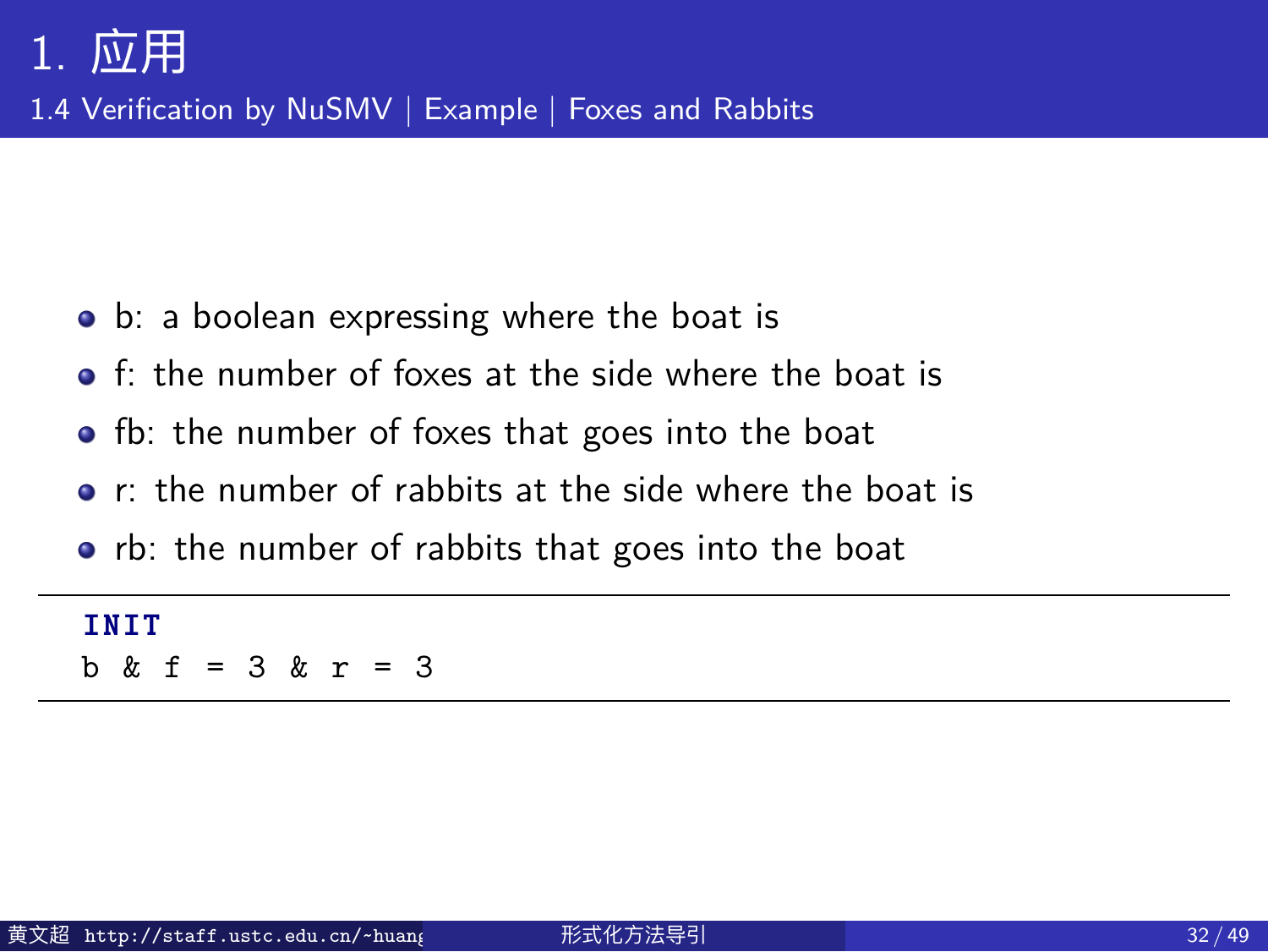1.4 Verification by NuSMV | Example | Foxes and Rabbits

- b: a boolean expressing where the boat is
- f: the number of foxes at the side where the boat is
- **•** fb: the number of foxes that goes into the boat
- r: the number of rabbits at the side where the boat is
- rb: the number of rabbits that goes into the boat

```
TRANS
next(b) = lb &fb + rb \leq 2 &
fb + rb \geq 1 &
f - fb\leqr - rb &
next(f) = 3 - f + fb &
next(r) = 3 - r + rbCTLSPEC !EF(!b & f = 3 & r = 3)
```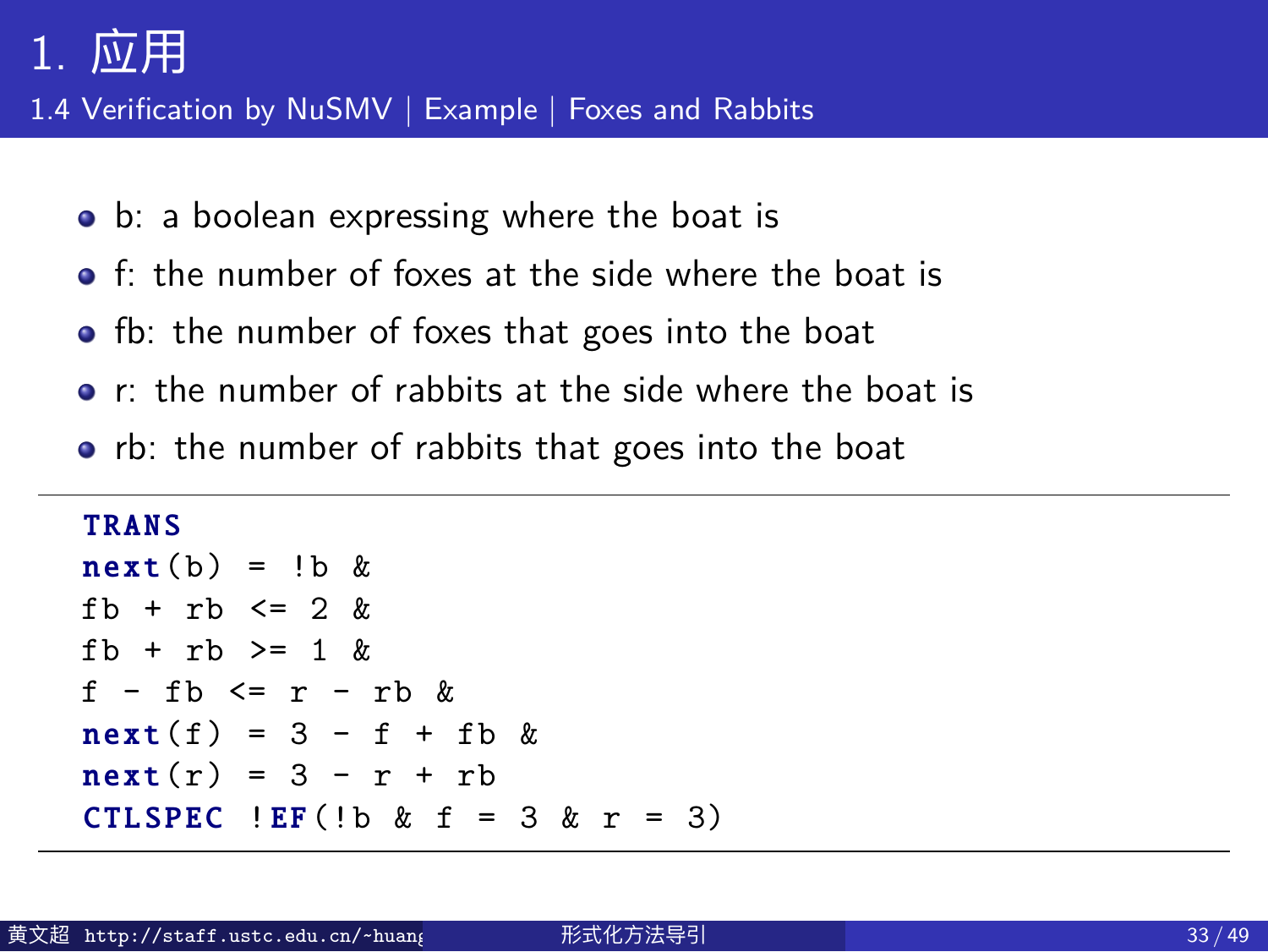运行结果: \$ ./NuSMV c-sample3-fox.smv<br>-- specification !(EF ((!b & f = 3) & r = 3)) is false<br>-- as demonstrated by the following execution sequence<br>Trace Description: CTL Counterexample Trace Type: Counterexample  $>$  State: 1.1 <- $\Rightarrow$  State: 1.4 < $r = 3$  $r = 1$ State:  $1.8 < rb = 1$  $f = 2$  $r = 2$ <br> $f = 3$  $f = 3$  $fb = 1$  $b = FALSE, f = 3,$  $\begin{array}{rcl} \n\text{fb} & = & 1 \\ \n\text{b} & = & \text{FALSE} \n\end{array}$  $fb = 1$  $b = FALSE$  $r=3$  $b = TRUE$ State:  $1.5 <$ > State:  $1.2$  <-State:  $1.9 < r = 2$ indeed showing  $rb = 1$  $r = 1$  $r = 1$  $b = TRUE$  $rb = 0$  $rb = 1$ that the final state  $f = 1$  $f = 1$  $>$  State: 1.6  $<$ where all animals  $b = FALSE$  $b = TRUE$  $rb = 0$ reached the other  $\Rightarrow$  State: 1.3 < $b = FALSE$  $>$  State: 1.10 < $r = 3$ <br> $f = 3$  $r = 2$ State: 1.7 <side 5  $=$  3<br>=  $54$  $f = 3$  $r = 1$  $fb = 2$  $fb = 2$  $\mathsf b$  $b = TRUE$  $b = TRUE$ 黄文超 http://staff.ustc.edu.cn/~huang 形式化方法导引 34 / 49

1.4 Verification by NuSMV | Example | Foxes and Rabbits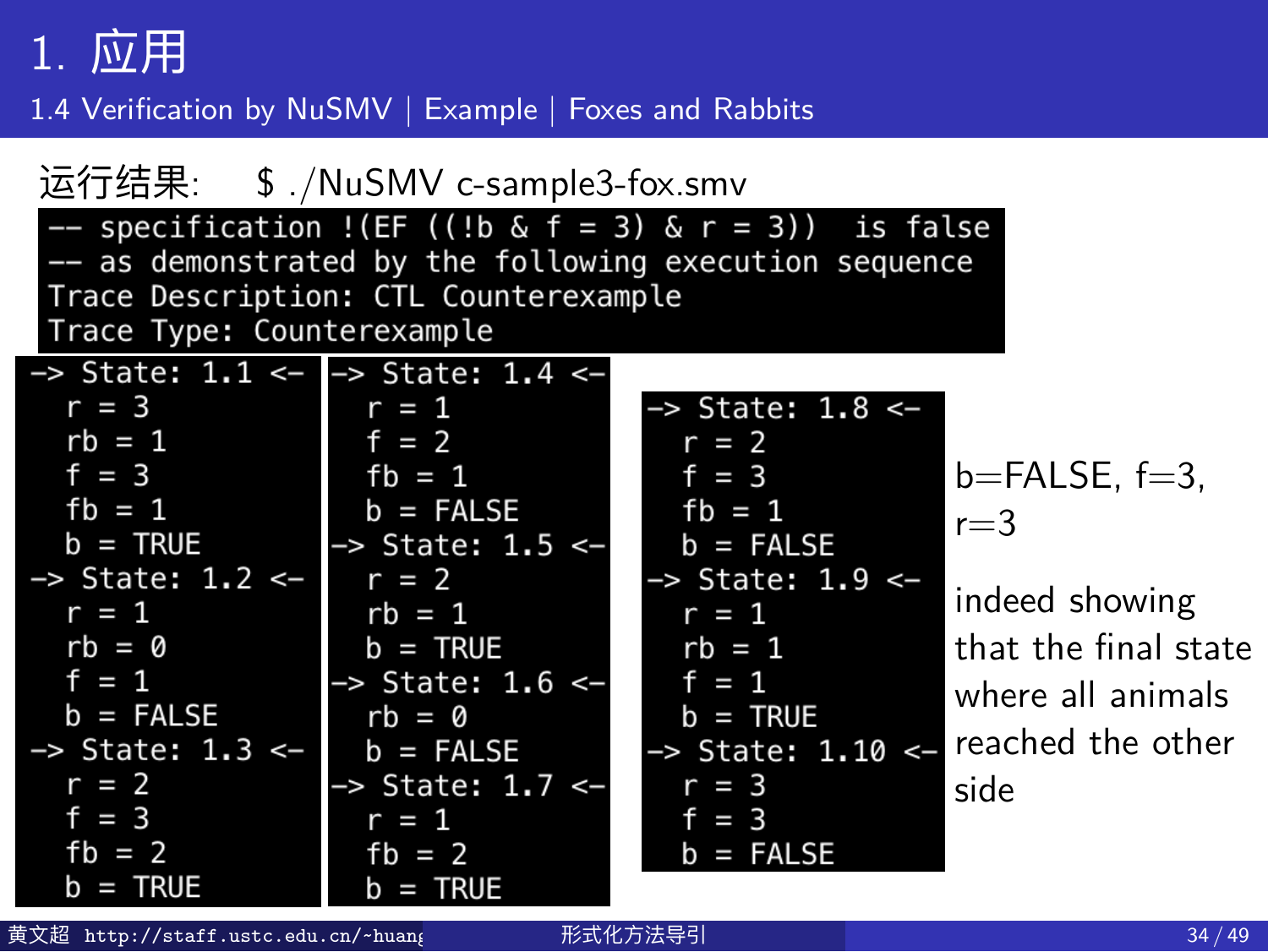1.4 Verification by NuSMV | Example | Checking deadlocks



#### 问题: What is a *deadlock* here?

• a *state* that cannot be changed by applying the rules

Occurs very often in hardware, network protocols,…

### 定义: Deadlock

In a transition system, a state  $s$  is a  $\emph{deadlock state}$ , if not state  $s' \neq s$ exists such that  $s \to s'$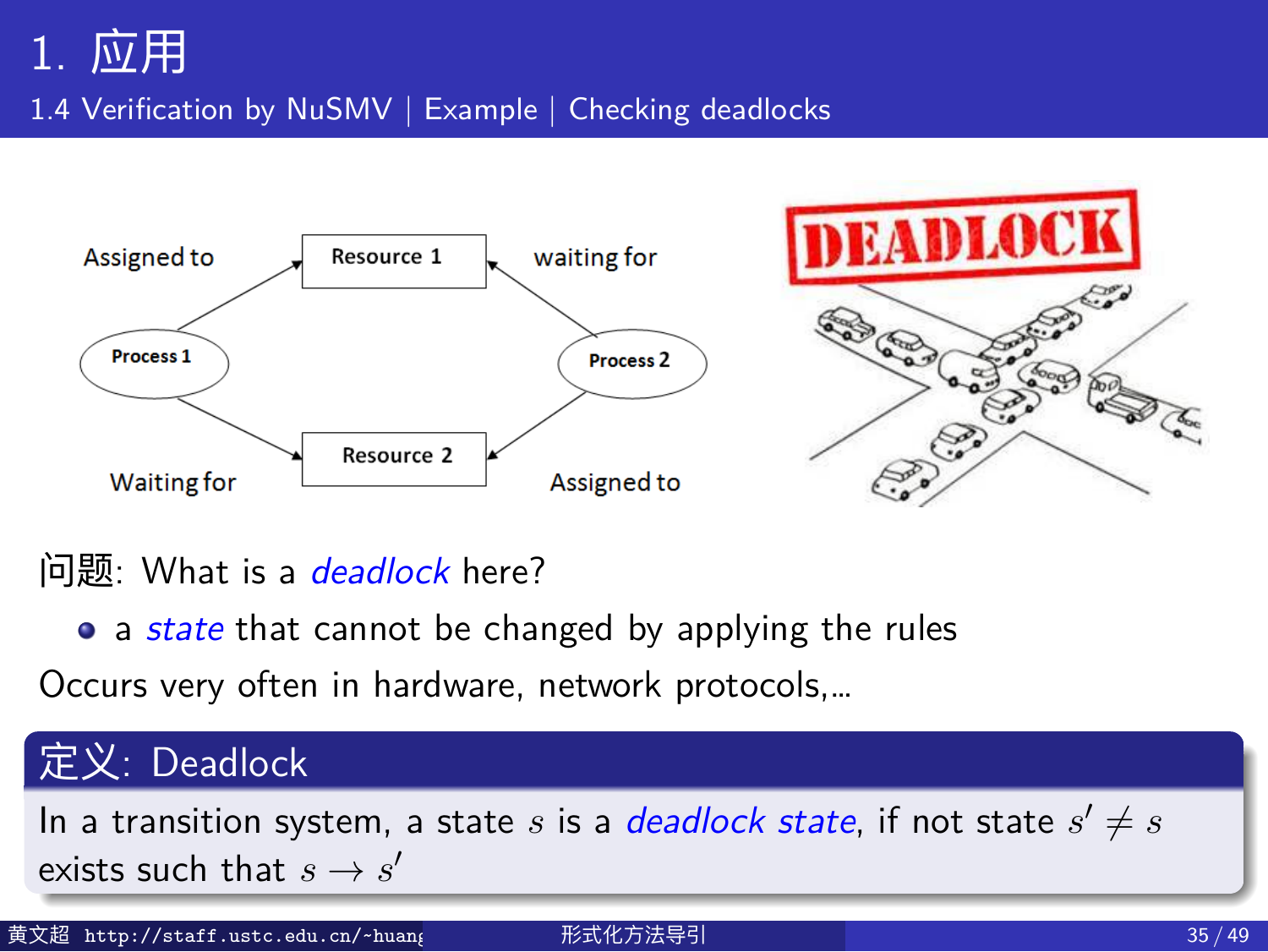1.4 Verification by NuSMV | Example | Checking deadlocks

#### 定义: Deadlock

In a transition system, a state  $s$  is a  $\emph{deadlock state}$ , if not state  $s' \neq s$ exists such that  $s \to s'$ 

Typical desired *property* to be verified: *No deadlock state is reachable*

We will elaborate a *network* format in which messages are

- sent
- **o** processed
- **•** received

The network is a *graph*, in which the edges are *channels*.

- Such a channel is either empty,
- o or is filled by a message and a destination
- So no two messages can be in the same channel
- 注: 这个 graph 与模型检测中的 transition system 模型的用途不同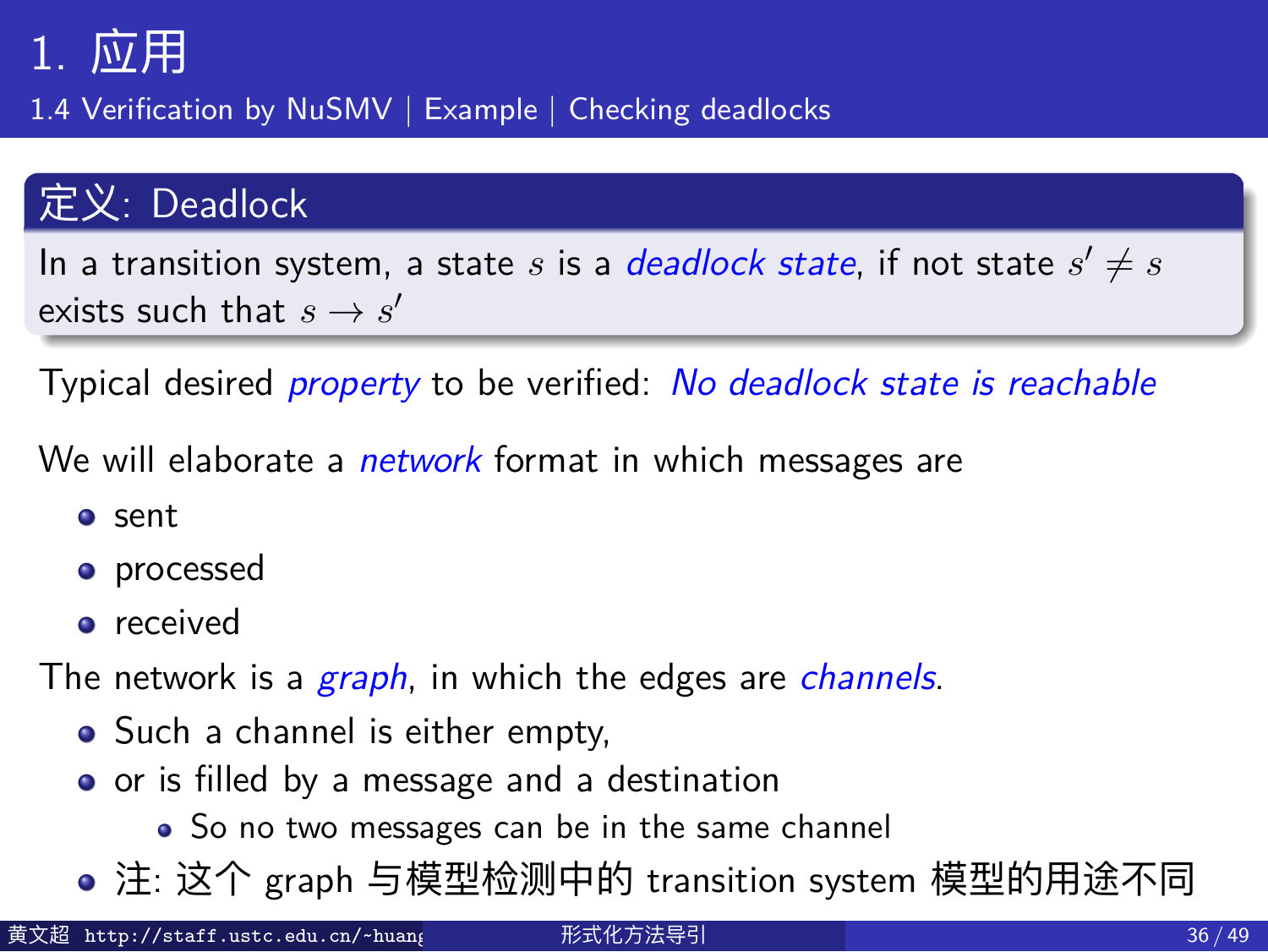1.4 Verification by NuSMV | Example | Checking deadlocks

The *network* is a *graph*, in which the edges are *channels*.

- Such a channel is either empty,
- o or is filled by a message and a destination
	- So no two messages can be in the same channel
- 注: 这个 graph 与模型检测中 transition system 模型的用途不同



As the set of *initial states*, we choose the single state where every channel is empty

Then, we wonder *whether* in a *particular network*, a deadlock state is *reachable*

Our computation / processing is *asynchronous*

That is, it is not controlled by a central clock, but *at any moment* a *send* step, a *processing* step or a *receiving* step *can be done*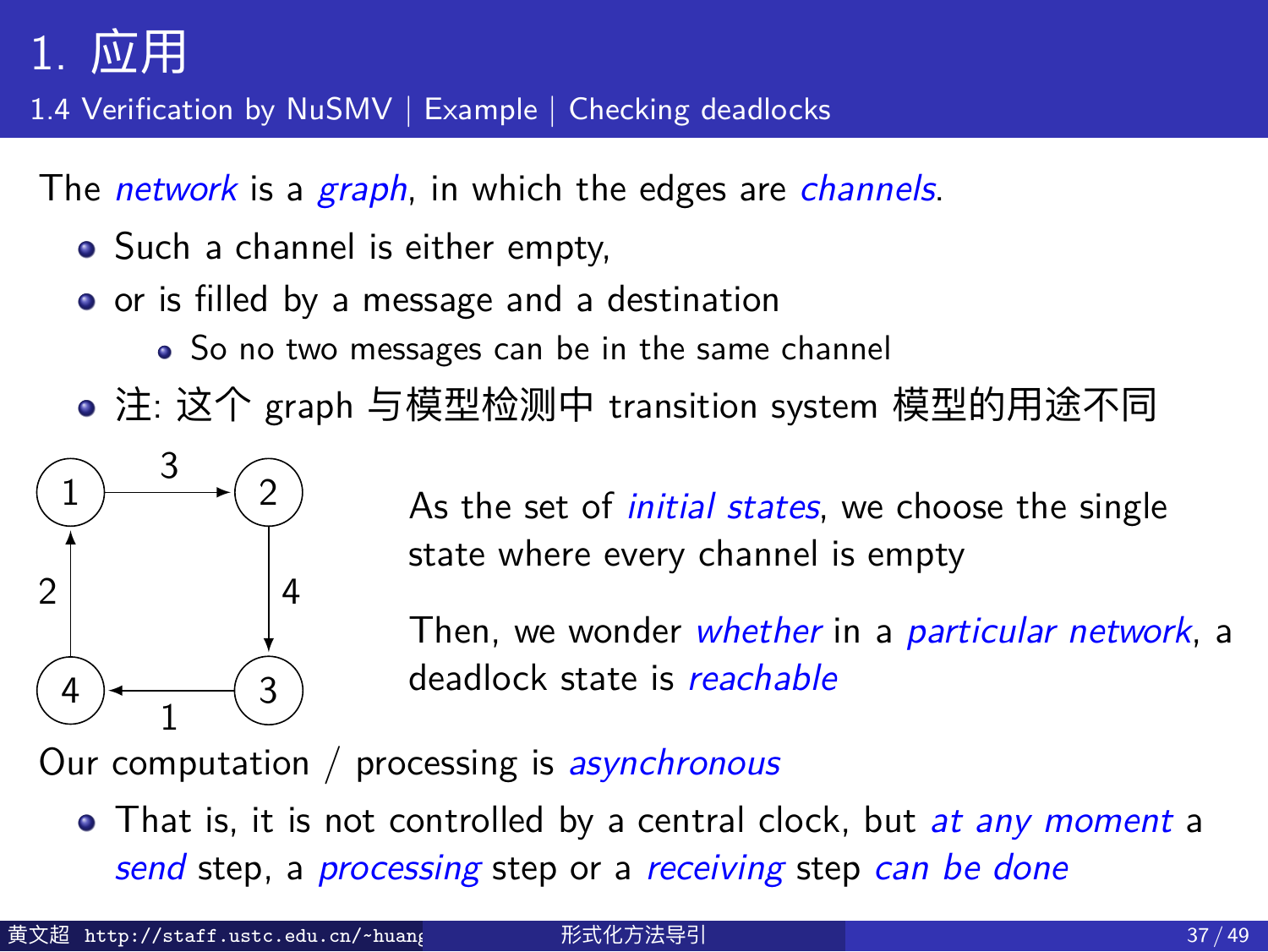1.4 Verification by NuSMV | Example | Checking deadlocks

第 1 步: Define the state space

- *message*: For investigating deadlocks, the *contents of the message* does not play a role: it will be *ignored*
- *node ID*: Number the nodes from 1 to n
- *channel*: So the *contents of a channel* is identified by
	- the *destination node* of the corresponding message, or
		- 0, if it is *empty*
		- so, for every channel c declare
			- $\bullet$  c : 0..n

This yields state space  $\{0,1,\ldots,n\}^k$ , for  $k=$  number of channels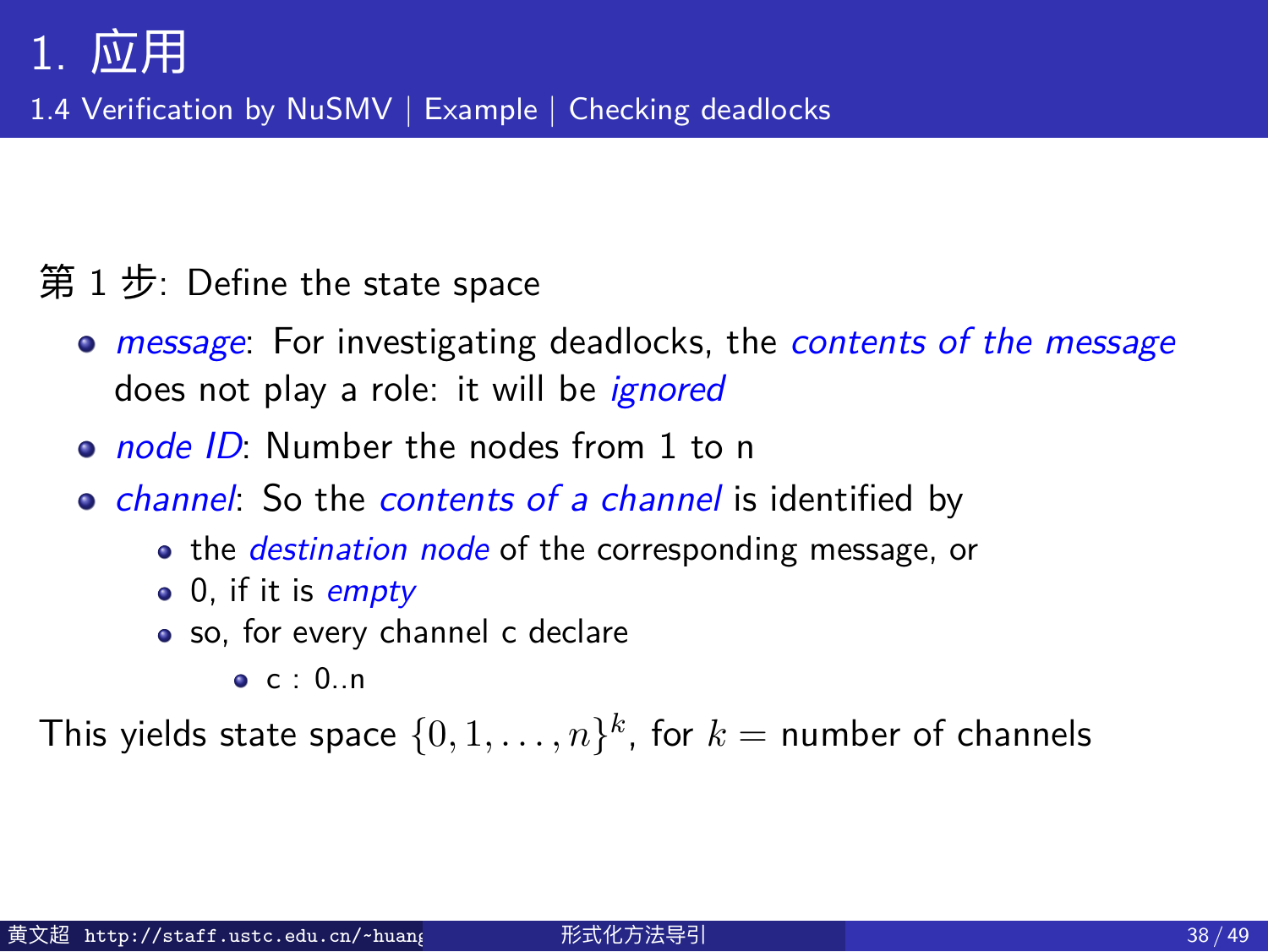1.4 Verification by NuSMV | Example | Checking deadlocks

第 2 步: Define OK(n, m, c)

For every node n and destination m, it should be *determined which outgoing channel c* from n is *allowed* to be chosen for passing a message to m

定义: Write OK(n, m, c), if this is *allowed*

讨论: *Typically*, OK(n, m, c) yields true, if and only if *c is the first edge* of *a shortest path* from n to m

Then the messages will always follow a shortest path to its destination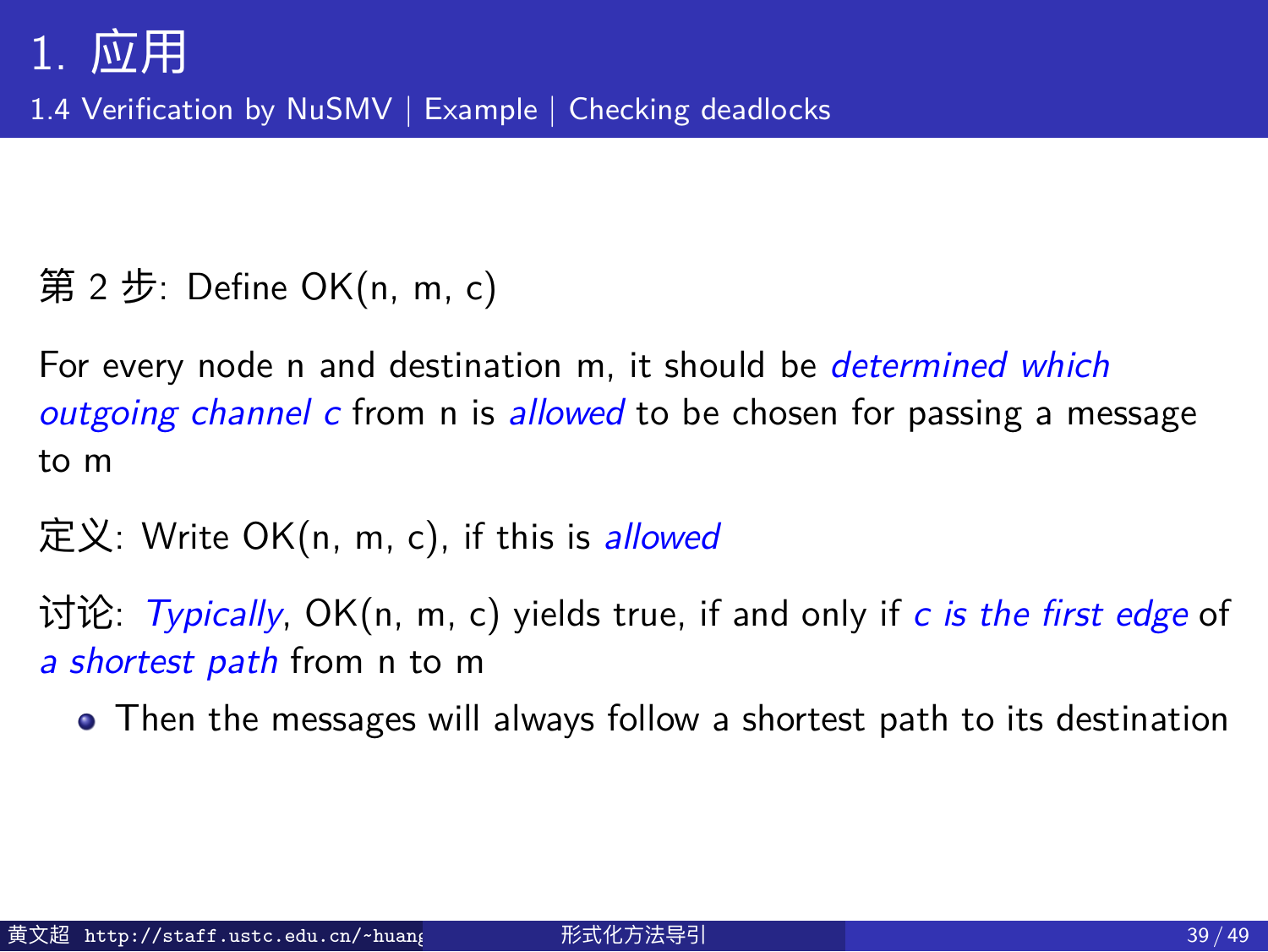1.4 Verification by NuSMV | Example | Checking deadlocks

- 第 3 步: Define the transitions of states, i.e., three types of steps:
	- *send* steps: replace the value 0 in an empty outgoing channel c from n by the value m, *if OK(n, m, c)*



*receive* steps: if channel c to node m contains the value m, then it may be replaced by 0

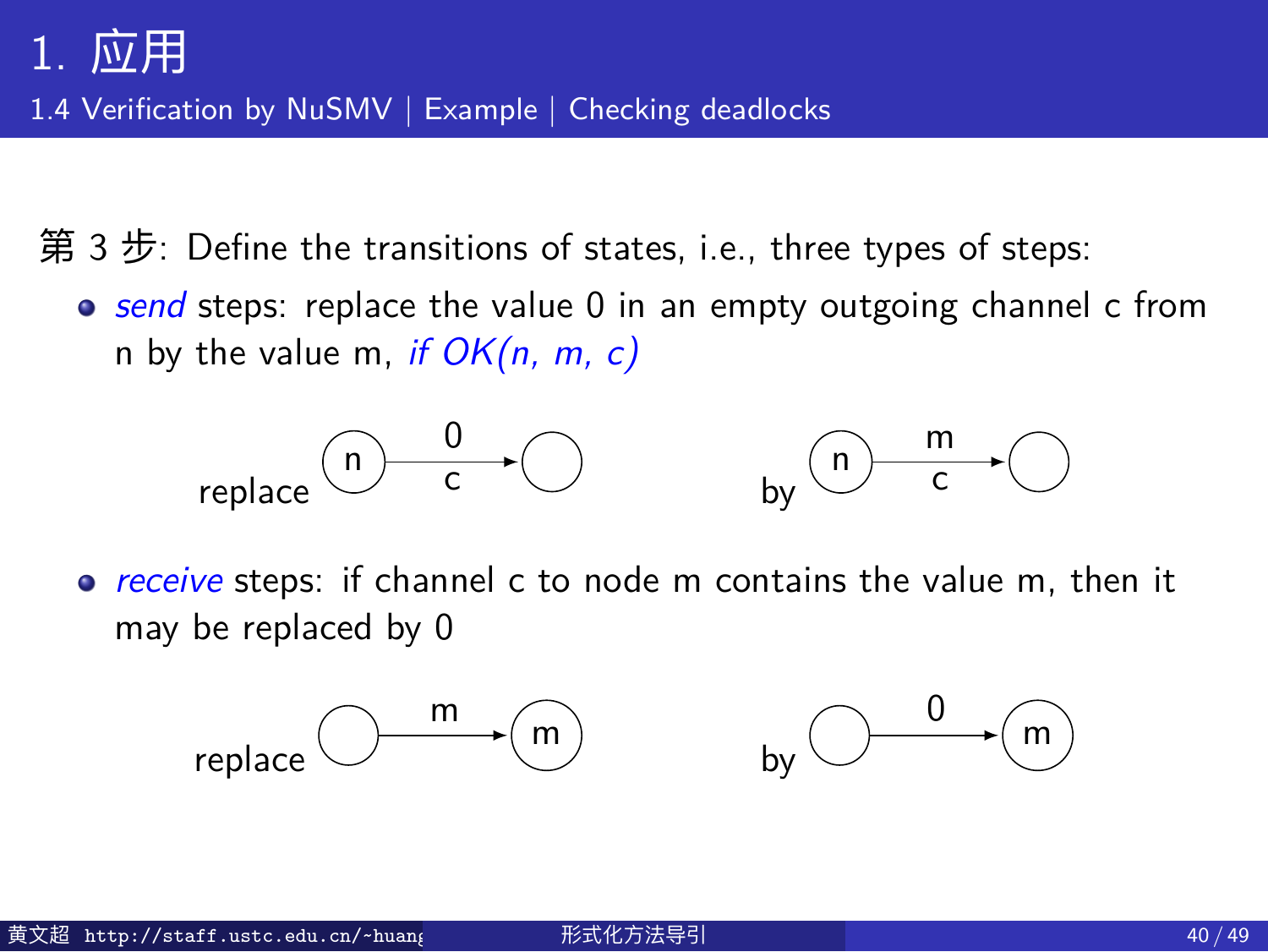...

1.4 Verification by NuSMV | Example | Checking deadlocks

第 3 步: Define the transitions of states, i.e., three types of steps:

- *processing* steps: if channel c to node n contains the value m, and the channel c' starting in n is empty and *satisfies OK(n, m, c')*, then the destination m may be passed to c'
	- that is, c gets the value 0 and c' gets the value m

$$
\mathsf{replace} \bigcirc \xrightarrow{\mathsf{m}} \mathsf{c} \xrightarrow{\mathsf{0}} \bigcirc \xrightarrow{\mathsf{0}} \mathsf{by} \bigcirc \xrightarrow{\mathsf{0}} \mathsf{c} \xrightarrow{\mathsf{m}} \bigcirc
$$

The transition relation is a big *disjunction* of all possible *send*, *receive* and *processing* steps

 $\vert$  case  $c = m \& c = 0$ : next(c) = 0 & next(c) = m; TRUE :  $next(c) = m & next(c) = 0;$ esac & P ...

where P is the conjunction of next(x)=x for all other channels x the companience of next  $\lambda$ , which are other enanners  $\lambda$  41/49<br>fif.ustc.edu.cn/~huang 形式化方法导引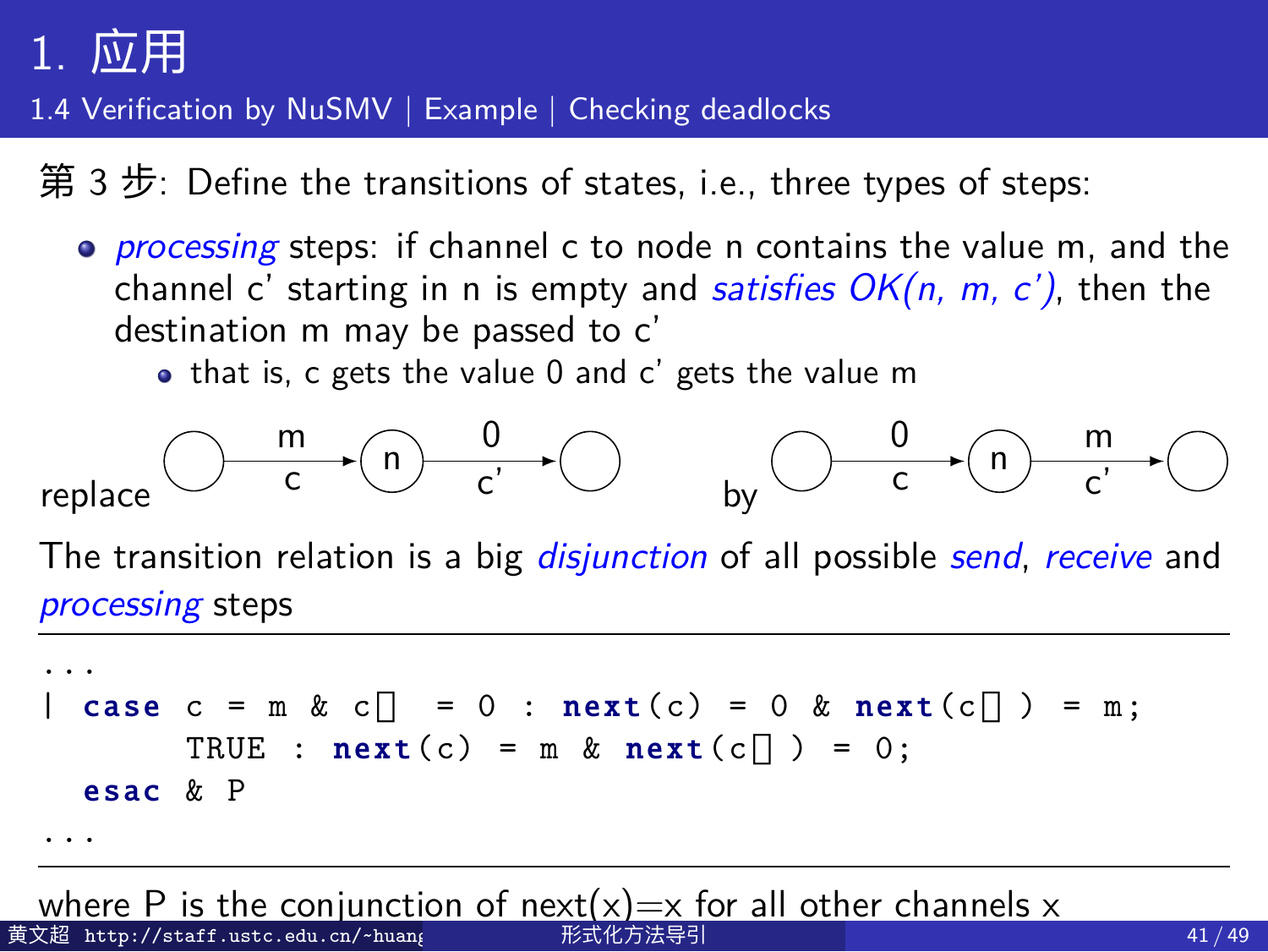1.4 Verification by NuSMV | Example | Checking deadlocks

The ultimate NuSMV code consists of

- VAR
	- c : 0..n for all channels c
- o INIT
	- $\bullet$  c = 0 for all channels c
- **TRANS** 
	- the big disjunction of all possible steps, to be *generated by a program*
- CTLSPEC EF D
	- for D describing deadlock
	- Deadlock D is obtained as !Q in which Q is the disjunction of all non-TRUE branches in all these case statements
	- In order to find the path to the deadlock, one should run CTLSPEC !EF D, then the desired path is obtained from the counter example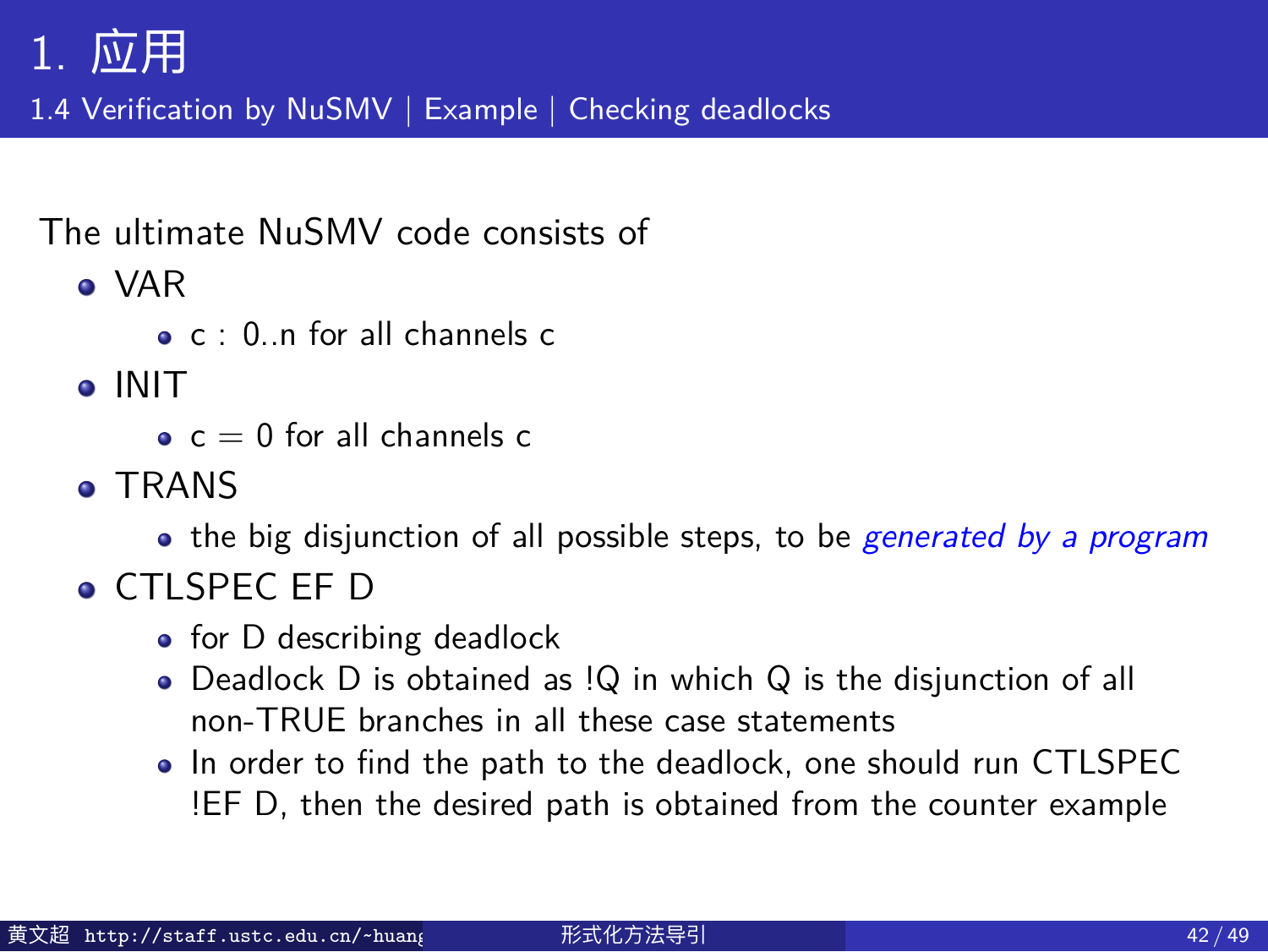1.4 Verification by NuSMV | Example | Checking deadlocks

回顾: write *OK(n, m, c)*, if it is allowed to pass the message to the outgoing channel c from n, when a message has to be sent from n to m

*send* steps: *if OK(n, m, c)*, then

$$
\mathsf{replace} \overset{\frown}{\longrightarrow} \overset{0}{\bigcirc} \longrightarrow \overset{\frown}{\bigcirc} \qquad \qquad \mathsf{by} \overset{\frown}{\longrightarrow} \overset{\mathsf{m}}{\overbrace{\longrightarrow}} \overset{\frown}{\bigcirc}
$$

*receive* steps:





*processing* steps: if *OK(n, m, c')*, then

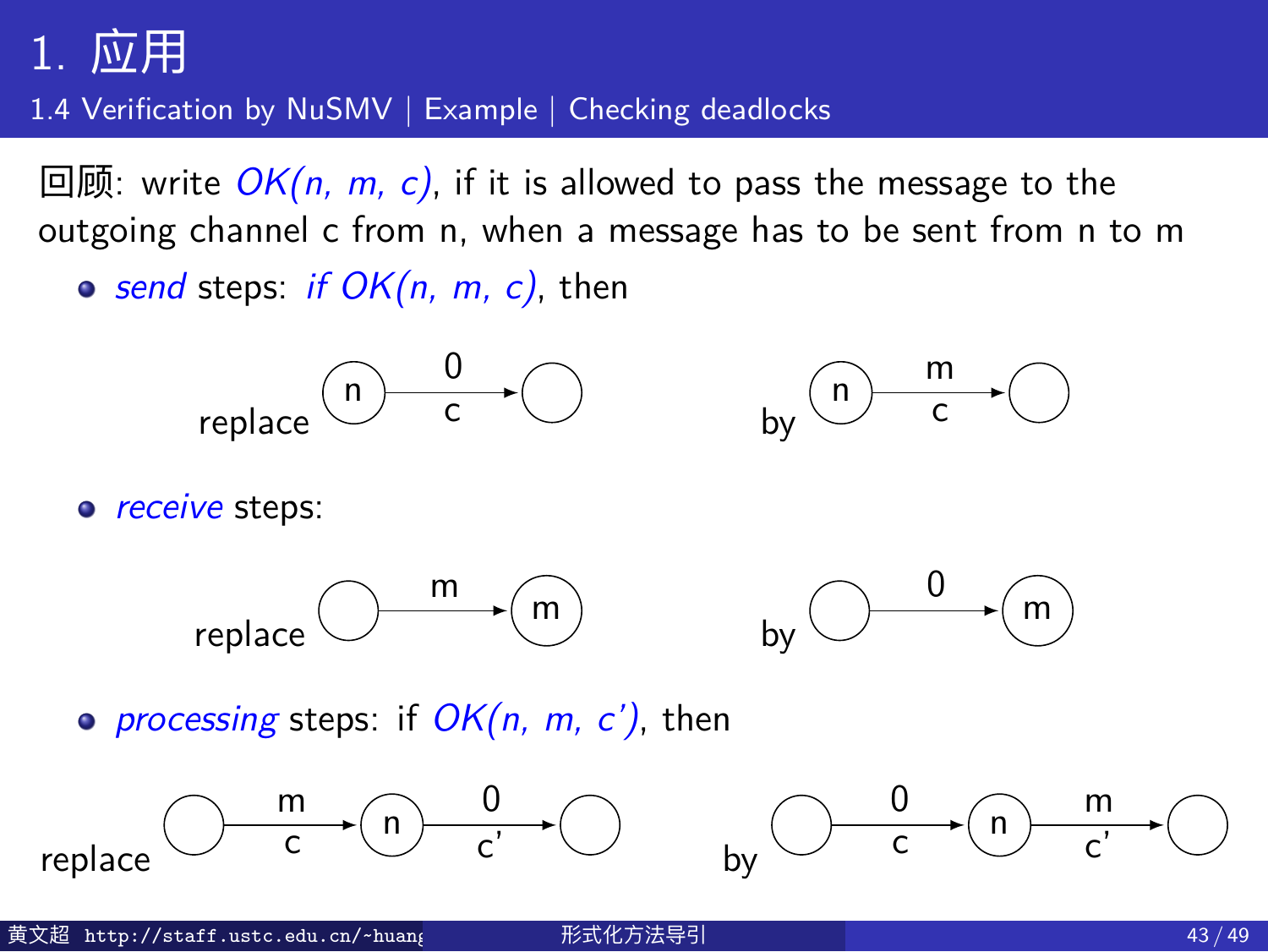1.4 Verification by NuSMV | Example | Checking deadlocks

Let *M* be the set of *main* nodes: nodes that are allowed to send messages, and to which messages can be sent

Choose  $M = \{1, 2, 3\}$  in  $1 \rightarrow 2$  $\frac{4}{C3}$   $\frac{3}{C}$  $C<sub>1</sub>$  $C<sub>2</sub>$  $C<sub>4</sub>$ 

Then by our approach NuSMV finds a reachable deadlock by the five steps

- send $(3,2)$ : C3:=2
- process C3:  $C4:=2$ ;  $C3:=0$
- send $(3,1)$ : C3:=1
- send $(1,3)$ : C1:=3
- send $(2,1)$ : C2:=1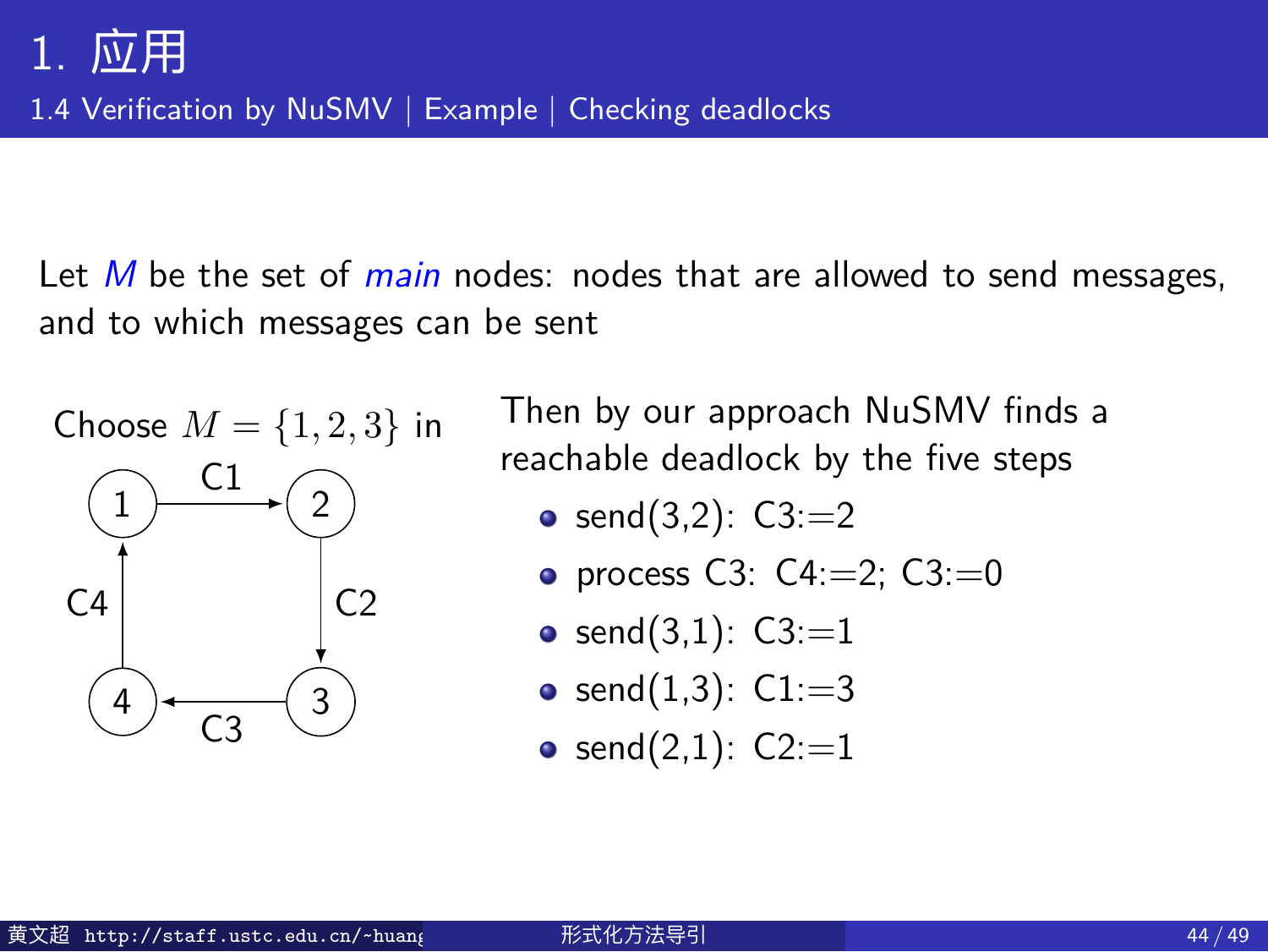1.4 Verification by NuSMV | Example | Checking deadlocks

Let *M* be the set of *main* nodes: nodes that are allowed to send messages, and to which messages can be sent

Hence the following deadlock is reached



Then by our approach NuSMV finds a reachable deadlock by the five steps

- send $(3,2)$ : C3:=2
- process C3:  $C4:=2$ ;  $C3:=0$
- send $(3,1)$ : C3:=1
- send $(1,3)$ : C1:=3
- send $(2,1)$ : C2:=1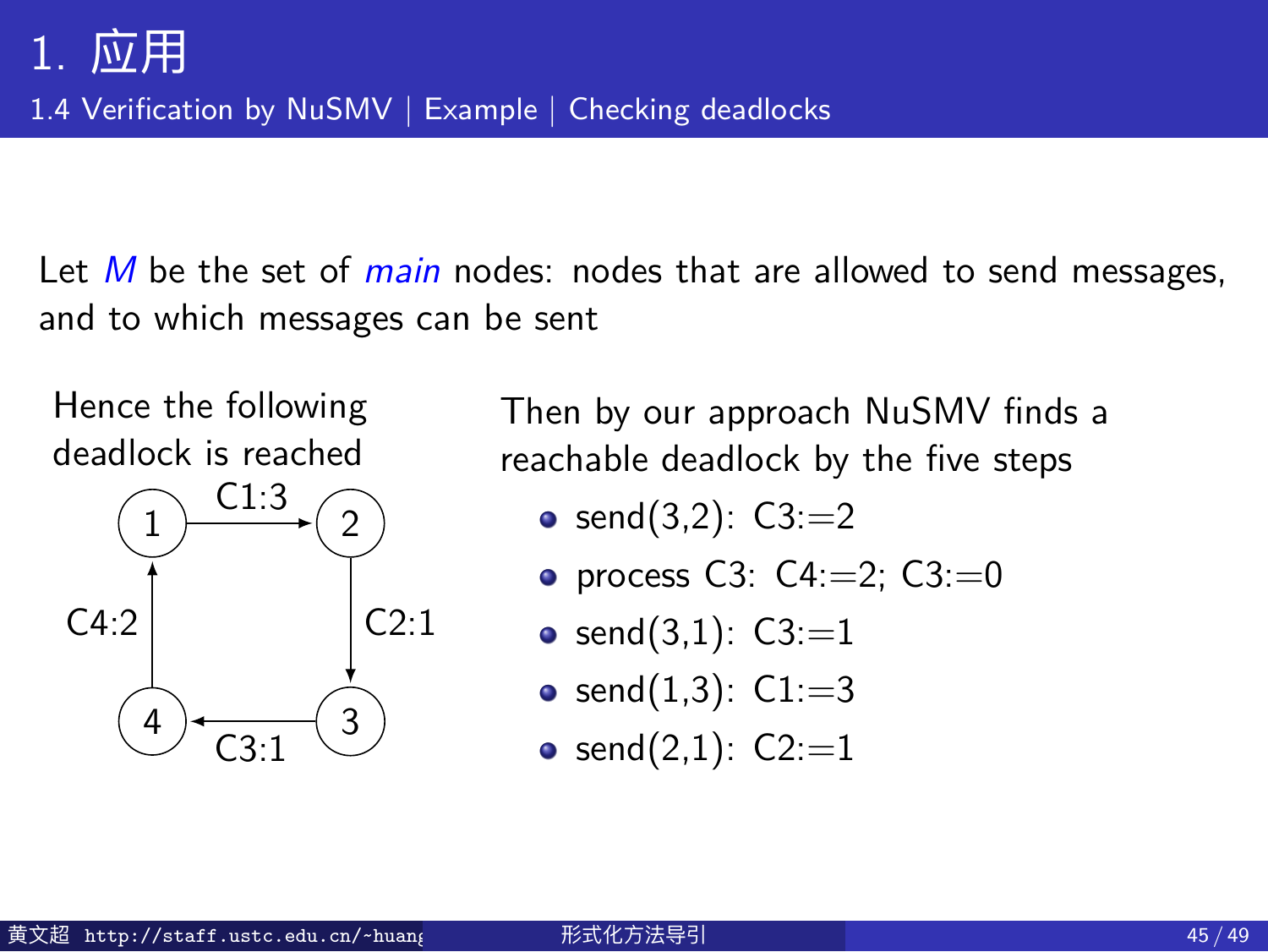1.4 Verification by NuSMV | Example | Checking deadlocks



When taking *M* = *{*1*,* 5*,* 9*,* 13*}*, no deadlock is reachable

But when taking  $M = \{2, 4, 6\}$ , a deadlock is reachable

Doing this *by hand* is *not feasible* anymore, just like in many other examples and formats and as occurs in practice

(实验大作业,可选,见尾)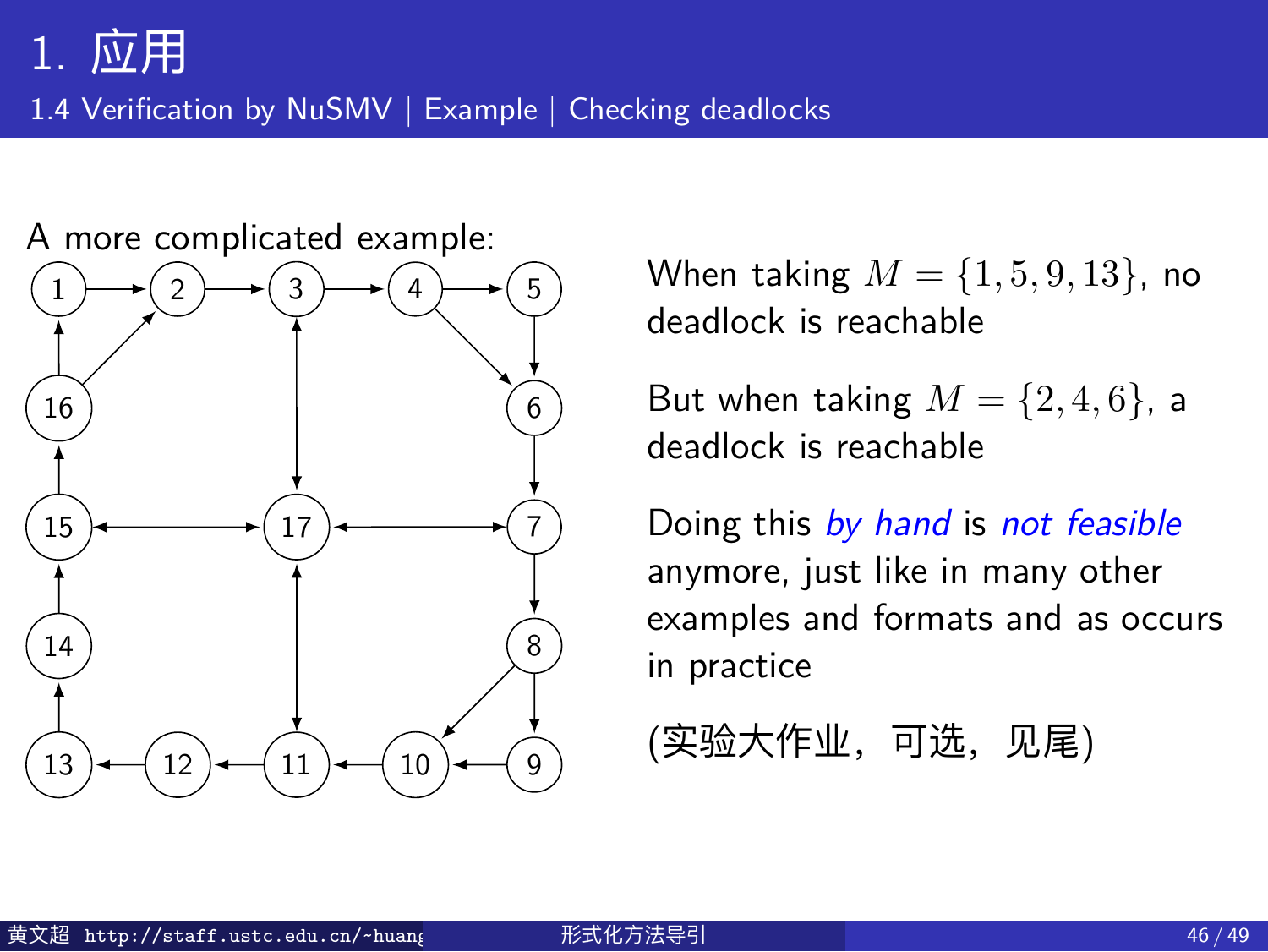1.4 Verification by NuSMV | Example | Checking deadlocks

#### 回顾: 定义: Deadlock

In a transition system, a state  $s$  is a  $\emph{deadlock state}$ , if not state  $s' \neq s$ exists such that  $s \to s'$ 

Typical desired *property* to be verified: *No deadlock state is reachable* 回顾: CTLSPEC EF D

Deadlock D is obtained as !Q in which Q is the disjunction of all non-TRUE branches in all these case statements

An interesting *variant* of deadlock: *local deadlock*:

- a particular variable *will never change* in the future
- $\bullet$  for checking whether a channel c having value x causes such a local deadlock, we need a nested CTL formula
- CTLSPEC EF(AG  $c=x$ )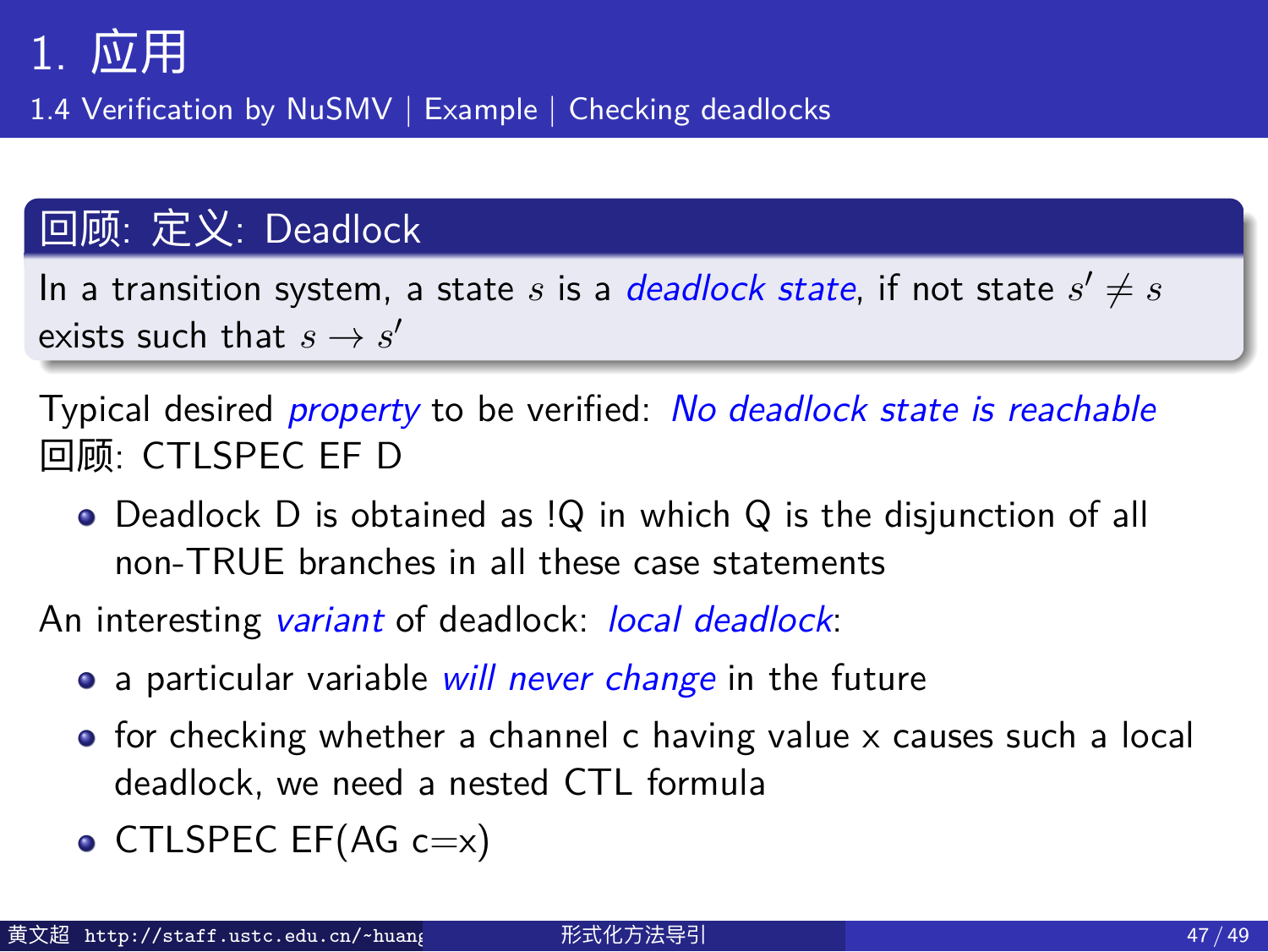# 20<br>2022<br>2022<br>2022<br>2022<br>2022<br>2022<br>2022  $L_1$ . 应用



stating that there exists a path to a state (EF) such that from that state for every path on every state (AG), it holds that  $c=x$ If we do not know *x*, we may declare it as a variable, do not initialize it, and put  $next(x)=x$  in TRANS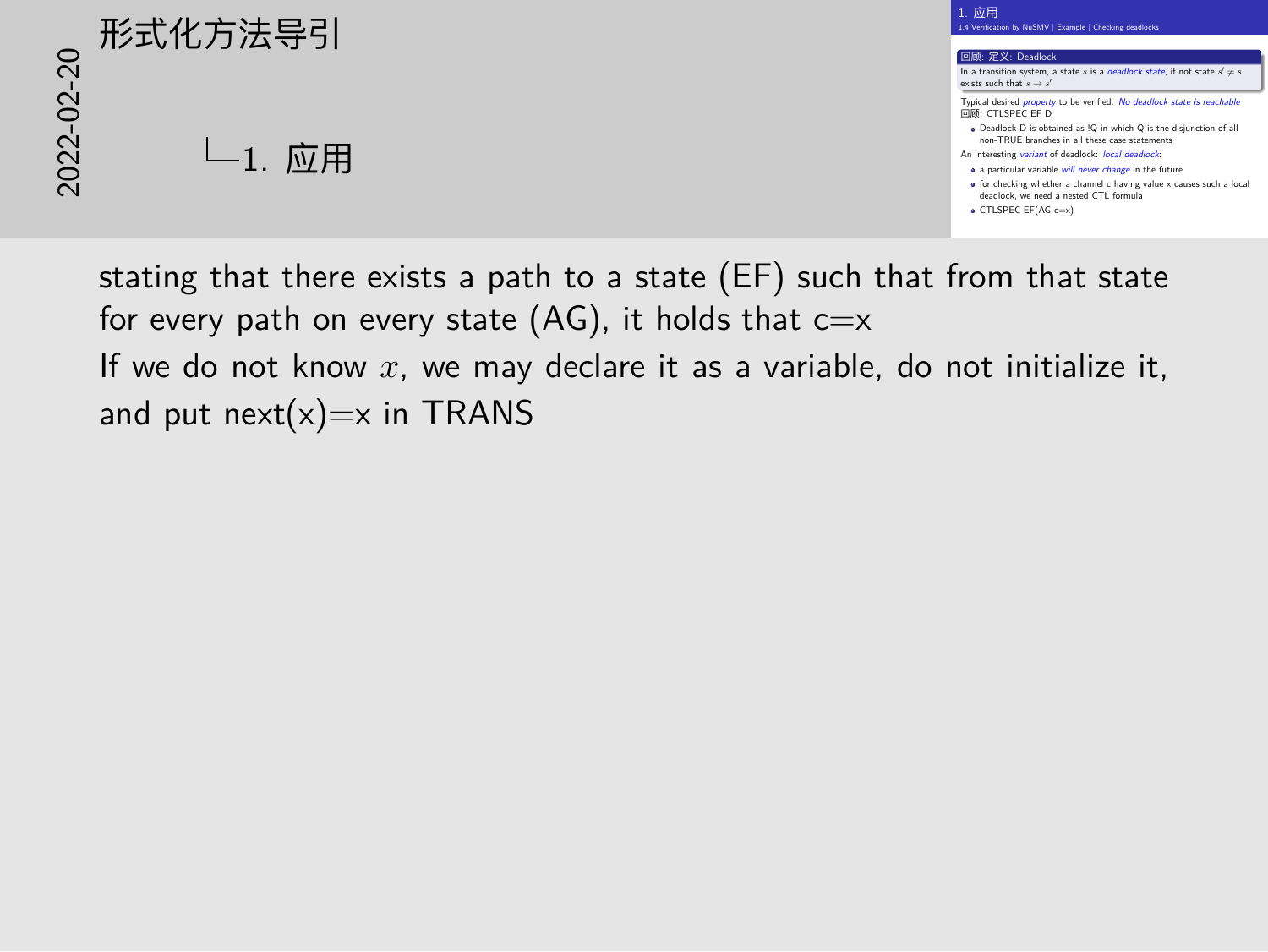总结: NuSMV for model checking, which can be used to

- model and verify a model
- solve an SAT problem
- 与普通编程语言的区别:
	- *Do not* think about functions, think about *states* and transitions of states
	- *Do not* think about how to solve it, *only* specify the rules, and let the tool to solve it